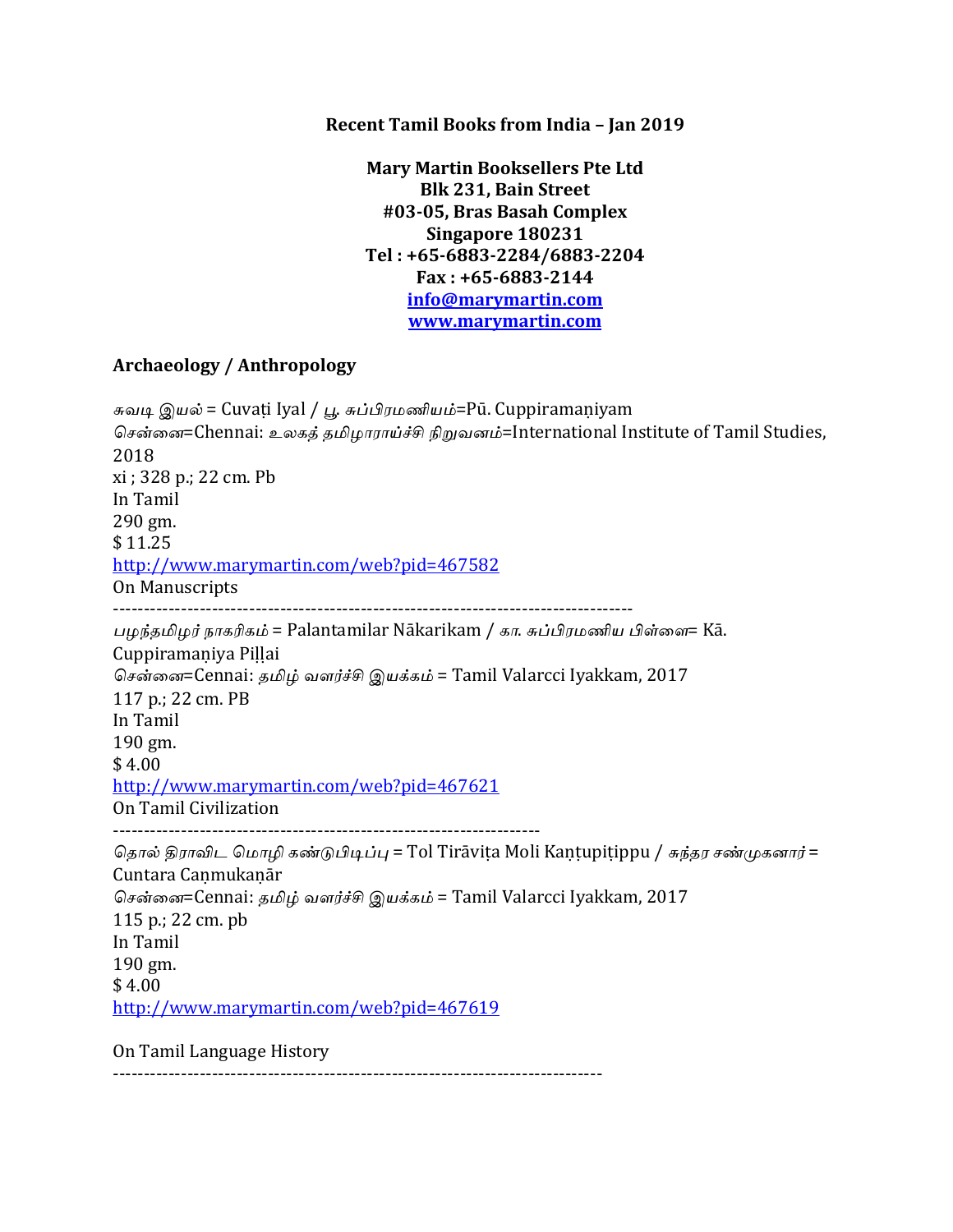தமிழக வரலாற்றில் பெரம்பலூர் = Tamilaka Varalārril Perampalūr / ஜெயபால் இரத்தினம் = Jeyapāl Irattiṇam பெரம்பலூர் = Perampalūr: விச்சி பதிப்பகம் = Vicci Patippakam, 2018 560 p.; ills. 27 cm. hb 9789352918256 In Tamil 1540 gm. \$ 35.00 http://www.marymartin.com/web?pid=467454 .<br>பெரம்பலூர் வட்டார வரலாற்றை முழமையாகப் பதிவு செய்துள்ள ------------------------------------------------------------------------------------------- கங்கைகொண்ட சோழபுரம் கல்வெட்டுகள் = Kankaikoṇṭa Cōlapuram Kalveṭṭukaḷ / இல. தியாகராஜன்= Ila. Tiyākarājan அரியலூர் மாவட்டம்= Ariyalūr Māvattam: கங்கைகொண்ட சோழபுரம் மேம்பாட்டு குழுமம் = Kankaikonta Cōlapuram Mēmpāttu Kulumam, 2017 256p.; ills. 23 cm. hb 9789350015520 In Tamil 660 gm. \$ 27.50 http://www.marymartin.com/web?pid=467453

Archaeology= தொல்பொருள்

----------------------------------------------------------------------------------

கெடிலக்கரை நாகரிகம்=Kauṭilakkarai Nākarikam / சுந்தர சண்முகனார் = Cuntara Caṇmukaṇār சென்னை=Cennai: நாம் தமிழர் பதிப்பகம் = Nām Tamilar Patippakam, 2018 514 p.; 22 cm. pb In Tamil 650 gm. \$ 25.00 http://www.marymartin.com/web?pid=467151 -------------------------------------------------------------------------------

# **Astrology**

அறிவோம் ஜோதிடம் = Arivōm Jōtiṭam / சி. லோகநாதன் = Ci. Lōkanātaṇ விழுப்புரம் மாவட்டம் = Viluppuram Māvattam: கோல்டன் கிங் = Kōltan King, 2017 Xviii,  $248p.$ ; ills.  $22 \text{ cm. pb}$ In Tamil \$ 9.00 / PB 240 gm.

http://www.marymartin.com/web?pid=467578

------------------------------------------------------------------------------------------------

**Agriculture**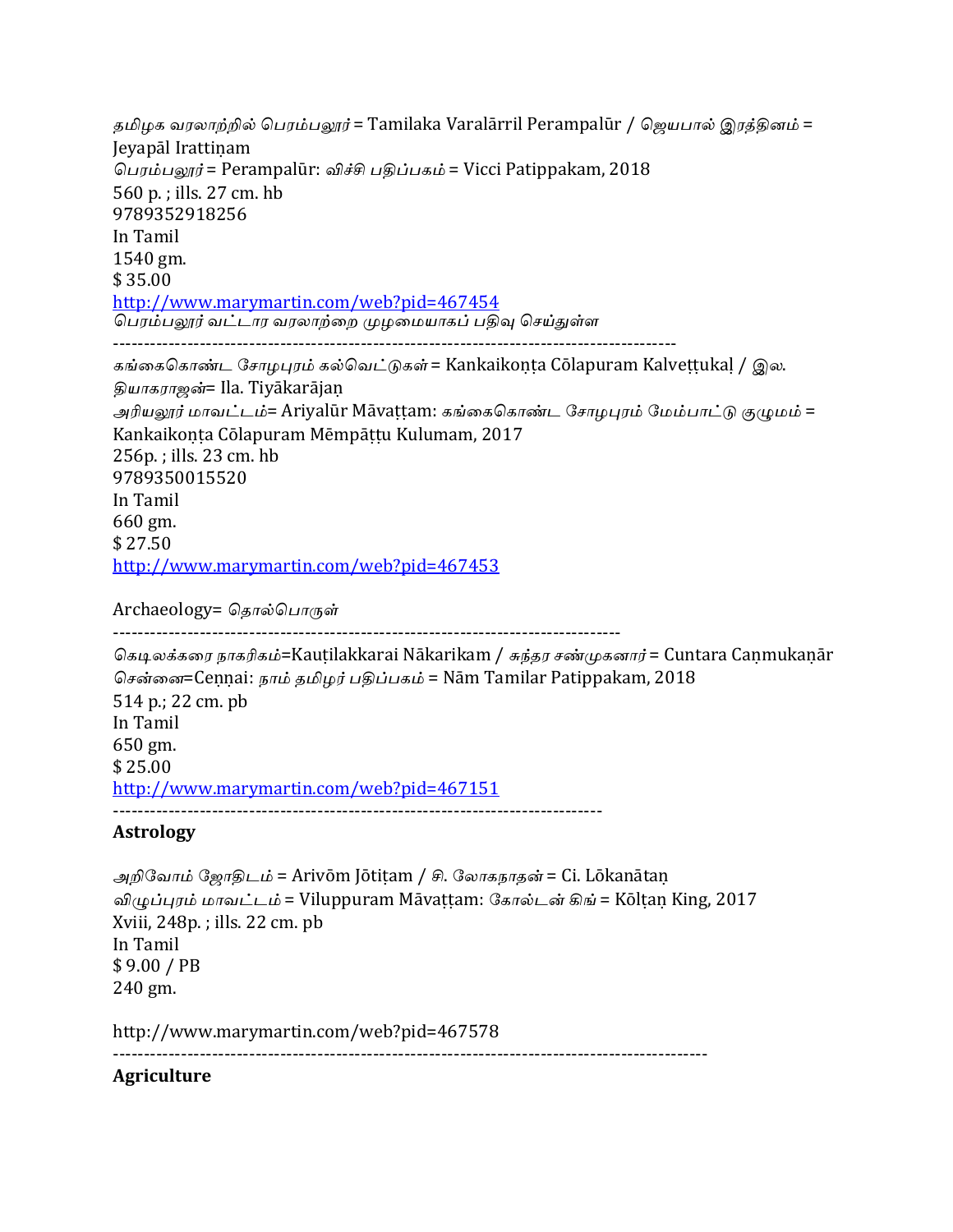விவசாயம் = Vivacāyam / வி. ஜி. சந்தோசம் = Vi. Ji. Cantōcam சென்னை= Cennai: கைத்தடி பதிப்பகம் = Kaittaṭi Patippakam, 2018  $147p.$ ; 23 cm. pb In Tamil 280 gm. \$ 7.00 http://www.marymartin.com/web?pid=467450 ---------------------------------------------------------------------------------------------------

### **Autobiography / Biography**

என்னை நான் சந்தித்தேன் (எழுத்துலகில் ஓர் எதிர் நீச்சல்) = Eṇṇai Nāṇ Cantittēṇ (Eluttulakil ōr Etir Nīccal) /  $\pi\mathbb{G}$ ஜவு்குமார் = Rājēśkumār 2nd Ed. சென்னை= Cennai: அமராவதி பப்ளிஷர் = Amarāvati Papliśar, 2019, 512p.; 22 cm. hb In Tamil \$ 25.00 / HB 710 gm. http://www.marymartin.com/web?pid=467545 

Autobiography(சுயசரிதை)

-----------------------------------------------------------------------------------

ஔவையார் = Auvaiyār / கா. கோவிந்தன் = Kā. Kōvintan

சென்னை=Cennai: தமிழ் வளர்ச்சி இயக்கம் = Tamil Valarcci Iyakkam, 2017 96 p.; 22 cm. pb In Tamil 270 gm. \$ 3.50 http://www.marymartin.com/web?pid=467600

Biography

-----------------------------------------------------------------------

அன்புப் பணிக்கு ஓர் அன்னை தெரேசா = Aṇpup Paṇikku ōr Aṇṇai Terēcā / கே.பி.நீலமணி = Kē. Pi. Nīlamani சென்னை=Cennai: தமிழ் வளர்ச்சி இயக்கம் = Tamil Valarcci Iyakkam, 2017 88 p.; 22 cm. pb In Tamil 180 gm.  $$3.50$ http://www.marymartin.com/web?pid=467633

Biography

----------------------------------------------------------------------------------------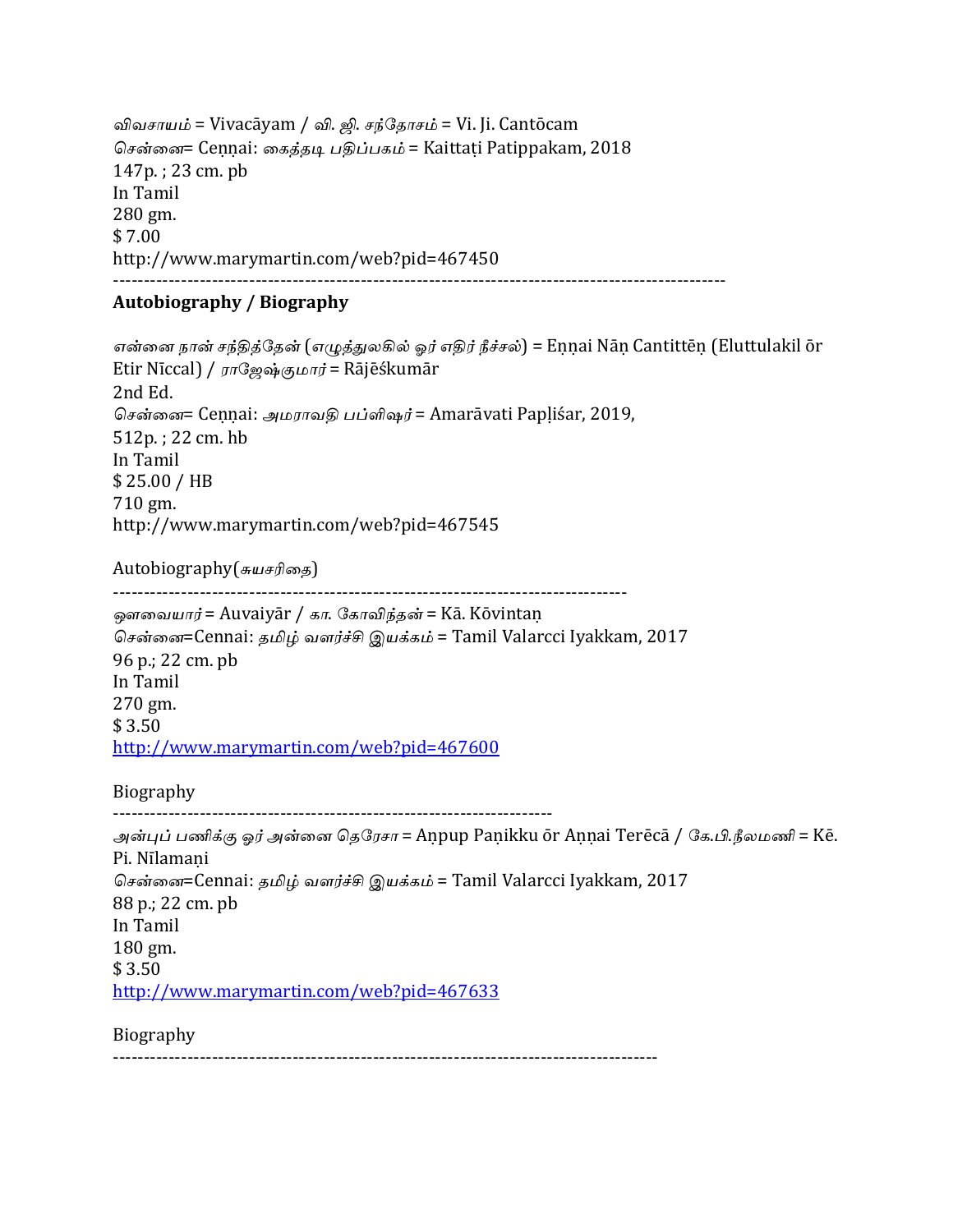```
வரலாறு போற்றும் சிவகங்கைச் சீமை வீரத்தாய் குயிலி (ஆங்கிலேயரை எரித்த முதல் தற்கொலைப்
பெண் போராளி) = Varalāru Pōrrum Civakankaic Cīmai Vīrattāy Kuyili (ānkilēyarai Eritta
Mutal Tarkolaip Pen Pōrāḷi) / சி. அம்பேத்கர்பிரியன் = Ci. Ampētkarpiriyan
சென்னை = Chennai: உலகத் தமிழாராய்ச்சி நிறுவனம் = International Institute of Tamil
Studies, 2018
xiv; 146 p.; 22 cm. pb
9789385163702
In	Tamil
240	gm.
$	5.00
http://www.marymartin.com/web?pid=467629
```

```
Biography
```
------------------------------------------------------------------------------------------

பத்மஸ்ரீ முனைவர் ஔவை நடராசனின் பன்முகம் = Patmasrī Muṇaivar Auvai Natarācanin Paṇmukam / இரா. மோகன் = Irā. Mōkaṇ சென்னை = Chennai: உலகத் தமிழாராய்ச்சி நிறுவனம் = International Institute of Tamil Studies, 2018  $155p.$ ; 22 cm. pb In Tamil  $250 \text{ gm}$ .  $$5.00$ http://www.marymartin.com/web?pid=467646

Biography

------------------------------------------------------------------------------------------------

மக்கள் மனதில் எம். ஜி. ஆர் = Makkal Manatil Em. Ji. ār / 'பொம்மை' சாரதி = 'Pommai' Cārati சென்னை= Cennai: கவிதா பப்ளிகேஷன்ஸ் = Kavitā Paplikēśans, 2018 280p.; ills. 22 cm. pb 9789388450010 In Tamil 380 gm. \$ 10.00 http://www.marymartin.com/web?pid=467547

Biography

-----------------------------------------------------------------------------------

தந்தை பெரியார்: முழுமுதல் வாழ்க்கை வரலாறு = Tantai Periyār: Mulumutal Vālkkai Varalāru / கவிஞர் கருணானந்தம் = Kaviñar Karuṇāṇantam சோயம்புத்தூர் = Kōyamputtūr: வேலா வெளியீட்டகம் = Vēlā Veḷiyīṭṭakam, 2019 595p.; ills. 23 cm. hb In Tamil 1180 gm. \$ 25.00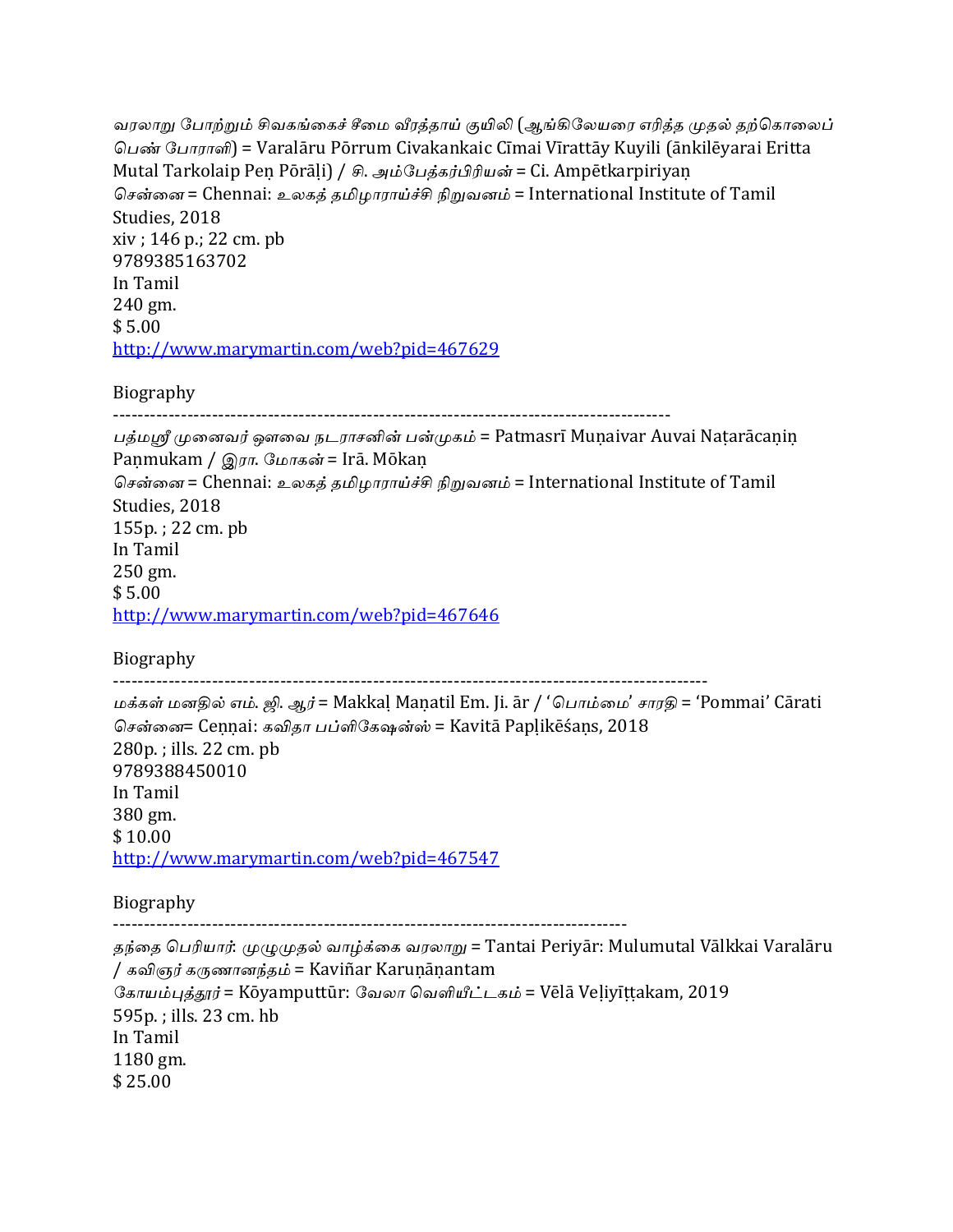Biography

http://www.marymartin.com/web?pid=467558 ------------------------------------------------------------------------------

அண்ணா: ஓர் இந்தியத் தலைவர் = Aṇṇā: ōr Intiyat Talaivar / ந. வேலுசாமி = Na. Vēlucāmi சென்னை=Chennai: உலகத் தமிழாராய்ச்சி நிறுவனம்=International Institute of Tamil Studies, 2018 88 p.; 22 cm. pb In Tamil 170 gm \$ 3.50 http://www.marymartin.com/web?pid=467624

Biography

------------------------------------------------------------------------------------

எம்.கே.டி. பாகவதர்: இசையும் வாழ்க்கையும் = Em. Kē. Ti. Pākavatar: Icaiyum Vālkkaiyum (Includes CD) / டி. பாலகிருஷ்ணன் = Ti. Pālakiruśnan சென்னை=Chennai: Old Madras Press, 2018  $196p.$ ; ills.  $22 \text{ cm. pb}$ Includes CD 9788193733523 In Tamil 450 gm. \$ 25.00 http://www.marymartin.com/web?pid=467513

Biography of M.K. Thiyaraja Bhagavathar (Actor and Singer)

------------------------------------------------------------------------------------

மாணிக்கவாசர் வரலாறும் திருவாசகப் பதிகஉரைத் திறனும் = Māṇikkavācar Varalārum Tiruvācakap PatikaUrait Tiraṇum / தி. மகாலட்சுமி = Ti. Makālatcumi சென்னை=Chennai: உலகத் தமிழாராய்ச்சி நிறுவனம்=International Institute of Tamil Studies, 2018 ix ; 277 p.; 22 cm. pb 9789385165436 In Tamil 370 gm. \$13.50 http://www.marymartin.com/web?pid=467580

Biography

------------------------------------------------------------------------------------------

## **Cinema Studies**

ஆழங்களினூடு… = ālankalinūtu / எம். ரிஷான் ஷெரிப் = Em. Riśān śerip திருவண்ணாமலை= Tiruvannāmalai: வம்சி புக்ஸ்= Vamci puks, 2018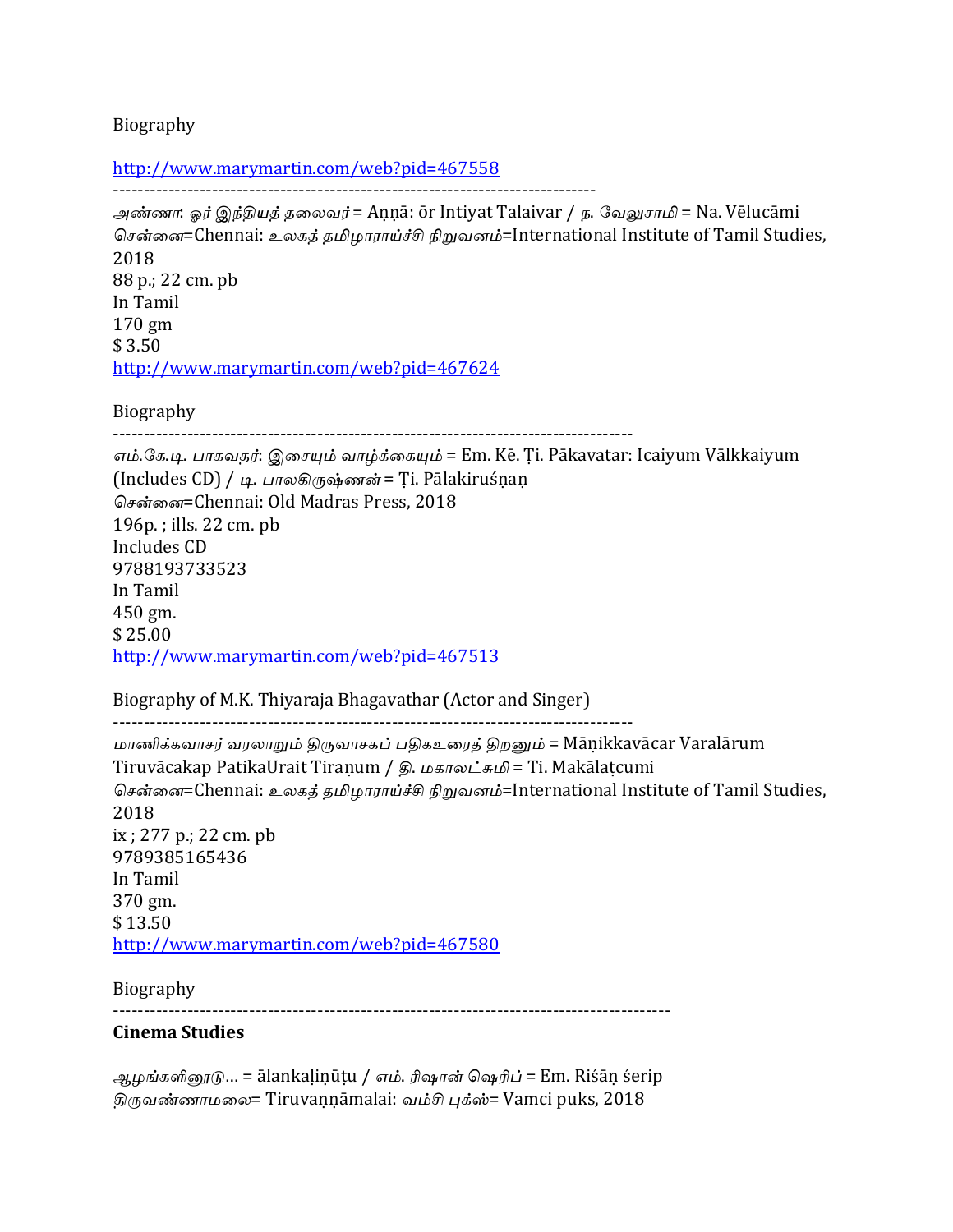360p.; ills. 22 cm. pb. 9789384598631 In Tamil 520 gm. \$ 17.50 **http://www.marymartin.com/web?pid=467554**

### **Cinema Studies**

--------------------------------------------------------------------------------

கலைமகள் கைப்பொருள் சிவாஜி ஆளுமை: பாகம் -3 = Kalaimakaḷ Kaipporuḷ Civāji āḷumai: Pākam - 3 / மு. ஞா.செ. இன்பா = Mu. Ñā. Ce. Inpā சென்னை= Cennai: கைத்தடி பதிப்பகம் = Kaittati Patippakam, 2018 348p.; ills. 23 cm. pb In Tamil 570 gm.  $$17.50$ http://www.marymartin.com/web?pid=467557

Cinema Studies (On Sivaji Ganesan)

-----------------------------------------------------------------------------------------

கதை, திரைக்கதை, இயக்கம் = Katai, Tiraikkatai, Iyakkam / கலைச்செல்வன் = Kalaiccelvan சென்னை= Cennai: நிழல்- பதியம் பிலிம் அகாடமி= Nilal- Patiyam Pilim Akāṭami, 2017 338p.; ills. 22 cm. pb In Tamil 440 gm. \$ 17.50 http://www.marymartin.com/web?pid=467514

Cinema Studies

----------------------------------------------------------------------------------- ஒளியில் எழுதுதல் = Oliyil Elututal / செழியன்= Celiyaṇ சென்னை= Ceṇṇai: பரிசல் புத்தக நிலையம்= Parical Puttaka Nilaiyam, 2018  $144p$ .; 22 cm. pb 9788193996232 In Tamil 230 gm.  $$7.50$ http://www.marymartin.com/web?pid=467483

Essays about Cinematography

----------------------------------------------------------------------------------

# **Cookery**

பண்டிகை கால சமையல் = Paṇṭikai Kāla Camaiyal / பிருந்தா சீனிவாசன் = Piruntā Cīṇivācaṇ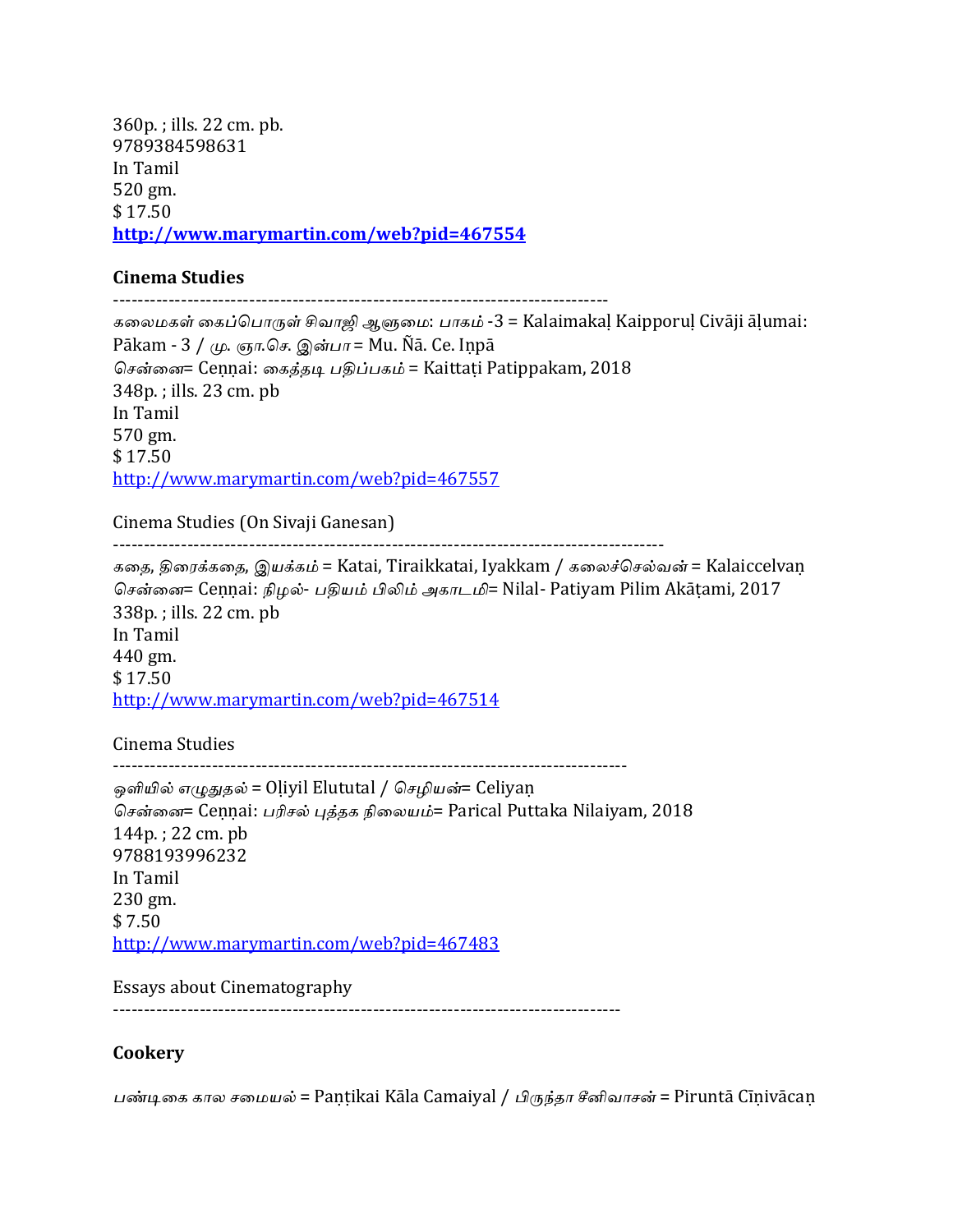சென்னை= Cennai: தமிழ் திசை = Tamil ticai, 2018  $160p.$ ; ills.  $22 \text{ cm.}$  pb 9788193766781 In Tamil 230 gm. \$ 8.50 http://www.marymartin.com/web?pid=467480

#### **Cookery**

-------------------------------------------------------------------------------------

#### **Education**

மலேசியத் தமிழ்க்கல்வி வரலாறு = Malēciyat Tamilkkalvi Varalāru / சாமிக்கண்ணு ஜெபமணி = Cāmikkannu Jepamani சென்னை = Chennai: உலகத் தமிழாராய்ச்சி நிறுவனம் = International Institute of Tamil Studies, 2018 Viii, 112p.; 22 cm. pb 9789385165948 In Tamil 200 gm.  $$4.00$ http://www.marymartin.com/web?pid=467645

History of Tamil Education in Malaysia

-----------------------------------------------------------------------------

கல்வி நிலை = Kalvi Nilai / செகவீரபாண்டியனார் = Cekavīrapāṇṭiyaṇār சென்னை=Cennai: தமிழ் வளர்ச்சி இயக்கம் = Tamil Valarcci Iyakkam, 2017 94 p.; 22 cm. pb In Tamil 170 gm.  $$3.50$ http://www.marymartin.com/web?pid=467632

Status of Education in India

--------------------------------------------------------------------

### **Science**

மூளைக்குள் சுற்றுலா = Mūḷaikkuḷ Currulā / வெ. இறையன்பு = Ve. Iraiyaṇpu சென்னை= Ceṇṇai: நியூ செஞ்சுரி புக் ஹவுஸ் (பி) லிட் = Niyū Ceñcuri Puk Havus (Pi) Lit, 2018 Xxii, 626p.; ills. 23 cm. hb 9789388050562 உடல் நலம் In Tamil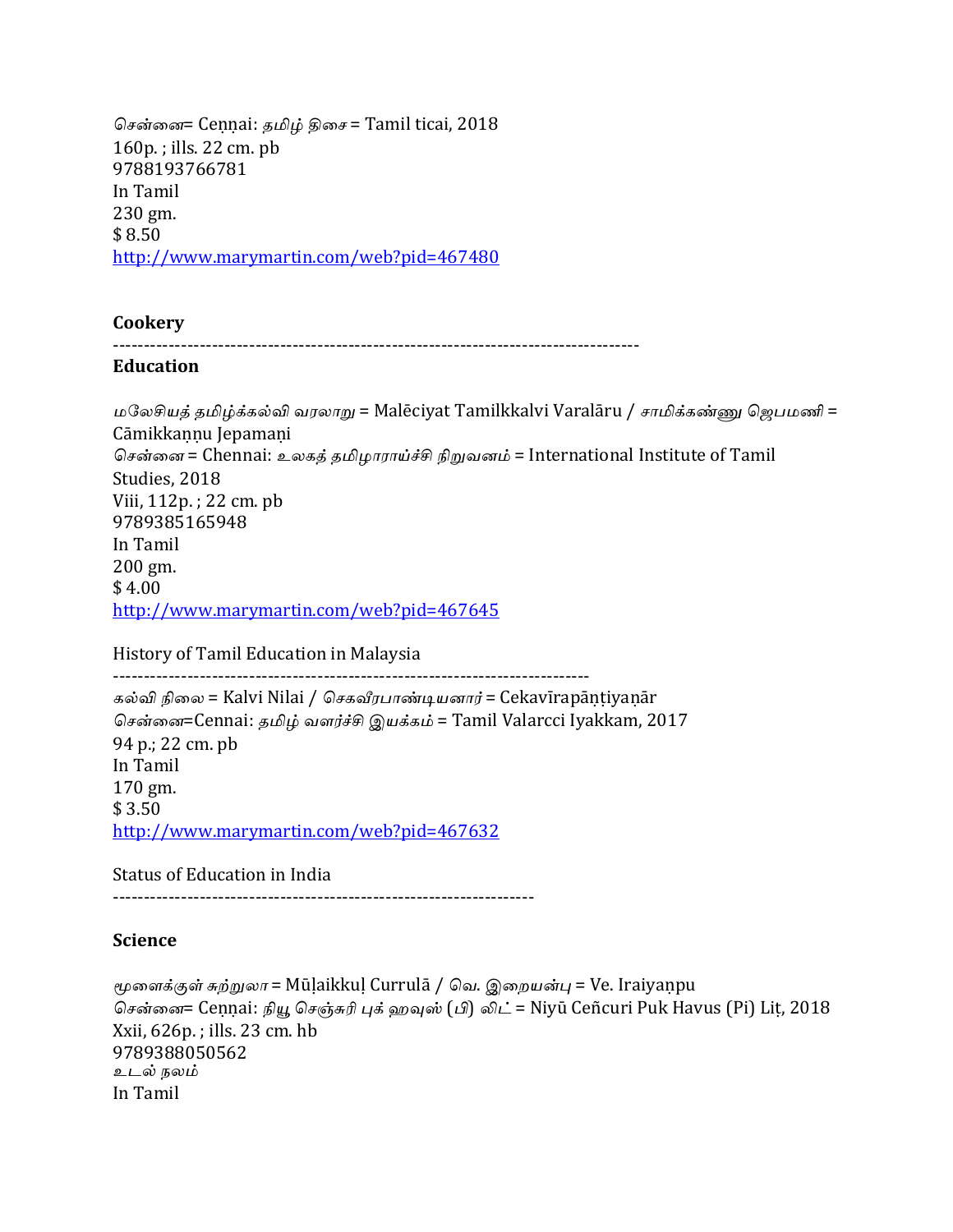1440 gm. \$ 75.00 http://www.marymartin.com/web?pid=467559

Essays on the Workings of the Human Brain

--------------------------------------------------------------------------------------------------- புதுமைப்பித்தன் எனும் பிரம்மராக்ஷஸ் = Putumaippittan Enum Pirammarākśas / ராஜ் கௌதமன் = Rāj Kautaman சென்னை= Cennai: நியூ செஞ்சுரி புக் ஹவுஸ் (பி) லிட்= Niyū Ceñcuri Puk Havus (Pi) Lit, 2018 187p.; 22 cm. pb 9789388050791 In Tamil 250 gm. \$ 8.00

தமிழச் சிறுகதைஉலகில் இன்றளவும் தவிர்க்கமுடியாத ஆளுமையாகக் கோலோச்சிவரும் புதுமைப்பித்தன் படைப்புகளுக்க என்றென்றைக்கும் மரணம் இல்லை. அவரைப் பற்றியும் அவரது படைப்புகளைப் பற்றியும் தொர்ந்து பாராட்டுரைகளும், விமர்சனங்களும், கொள்கை அடிப்படையிலான எதிர்மறையான தீர்ப்புக்களும் வந்த வண்ணமாக இருக்கின்றன. அவ்வகையில் புதுமைப்பித்தனை முழுமையாகப் புரிந்துகொள்ள வகை செய்யும் காத்திரமானதொரு ஆய்வாவணமாக விளங்குகி<u>றத</u>ு. http://www.marymartin.com/web?pid=467262

 $Essays=$ கட்டுரைகள்

-----------------------------------------------------------------------------------

தீவுச் சிறையில் விடுதலை இலக்கியம் = Tīvuc Ciraiyil Vitutalai Ilakkiyam / எஸ். வி. துரை = Es. Vi. Turai சென்னை= Ceṇṇai: நியூ செஞ்சுரி புக் ஹவுஸ் (பி) லிட்= Niyū Ceñcuri Puk Havus (Pi) Lit, 2018 293p.; 22 cm. pb 9789388050609 In Tamil 340 gm. \$ 12.00 http://www.marymartin.com/web?pid=467485

Essays= கட்டுரைகள்

-----------------------------------------------------------------------------------------

முபீன் சாதிகா கட்டுரைகள் = Mupīṇ Cātikā Kaṭṭuraikaḷ / முபீன் சாதிகா = Mupīṇ Cātikā சென்னை= Cennai: காவ்யா= Kāvyā, 2018  $Xiv, 431p.$ ; 22 cm. pb 9789386576606 Essays= கட்டுரைகள் In Tamil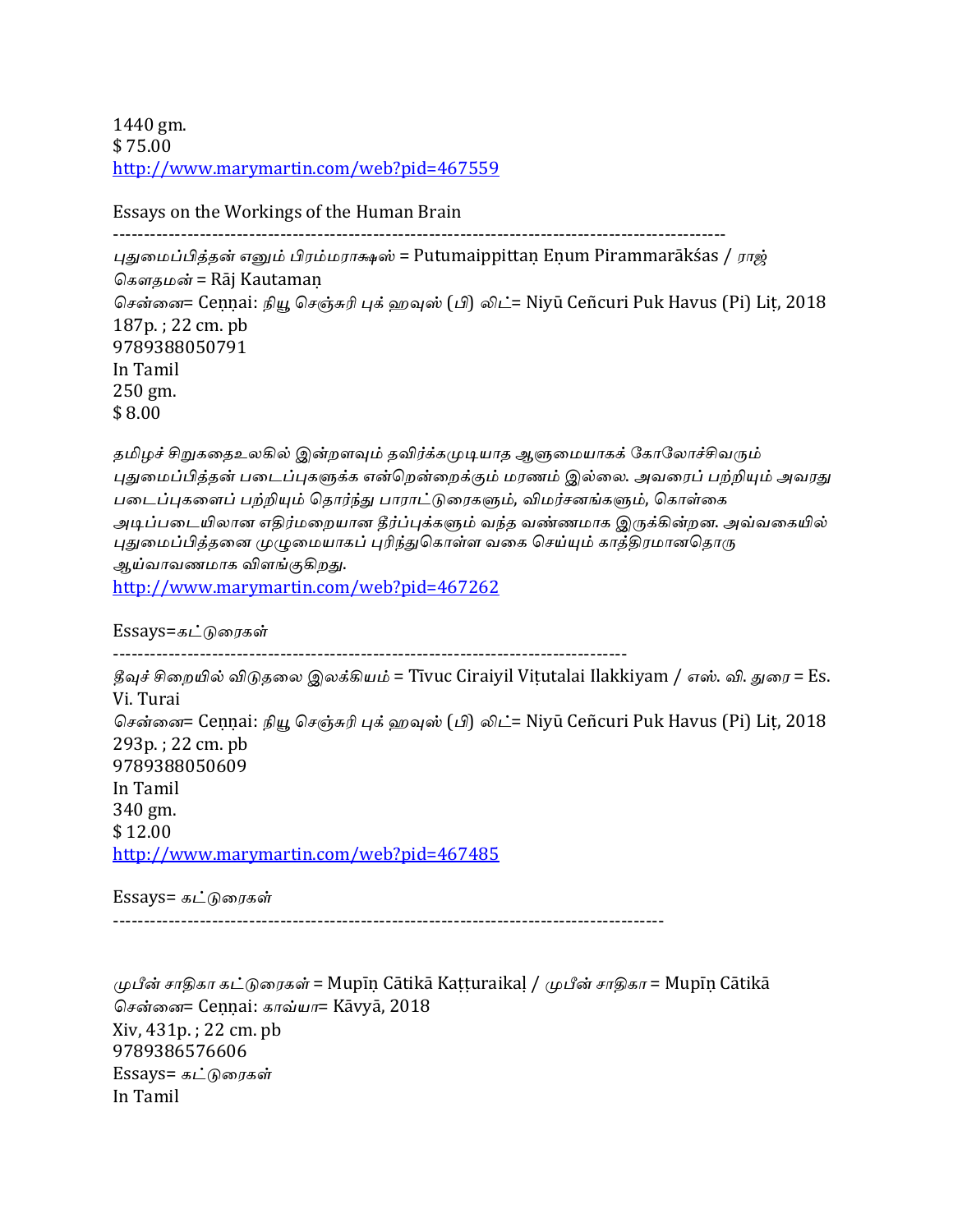480 gm. \$ 22.50 http://www.marymartin.com/web?pid=467486? ------------------------------------------------------------------------------------

காவிரிக் கரையில் அப்போது= Kāvirik Karaiyil Appōtu / தங்க. ஜெயராமன் = Tanka. Jeyarāmaṇ சென்னை= Cennai: க்ரியா = Kriya, 2017 143p.; 22 cm. pb. 9789382394259 A Collection of essays In Tamil 270 gm.  $$9.00$ http://www.marymartin.com/web?pid=467289 ----------------------------------------------------------------------------------------- வாசக பர்வம்= Vācaka Parvam / எஸ். ராமகிருஷ்ணன் = Es. Rāmakiruśṇaṇ சென்னை =Chennai: சேசாந்திரி பதிப்பகம்=Tēcāntiri Patippakam, 2018 216 p.; 22 cm. pb 9789387484290 Essays In Tamil 300 gm. \$ 10.00 தமிழ் இலக்கிய உலகின் முக்கிய எழுத்தாளர்களை சந்தித்து உறவாட நினைவுகளின் தொகுப்பே வாசகபர்வம். இதன் வழியே எஸ். ராமகிருஷ்ணன் தனது இலக்கிய ஆசான்களை உலகிற்கு அடையாளம் காட்டுகிறார் http://www.marymartin.com/web?pid=467197 ------------------------------------------------------------------ கரைந்த காலத்தின் கனத்த சாட்சிகள்=Karainta Kālattiṇ Kaṇatta Cāṭcikaḷ / ப. திருமாவேலன்= Pa. **Tirumāvēlan** சென்னை=Cennai: பரிசல் புத்தக நிலையம் = Parisal Puttaka Nilaiyam, 2018 192 p.; 22 cm. pb

9788193703786 Essays In Tamil 280 gm. \$ 10.00 http://www.marymartin.com/web?pid=467153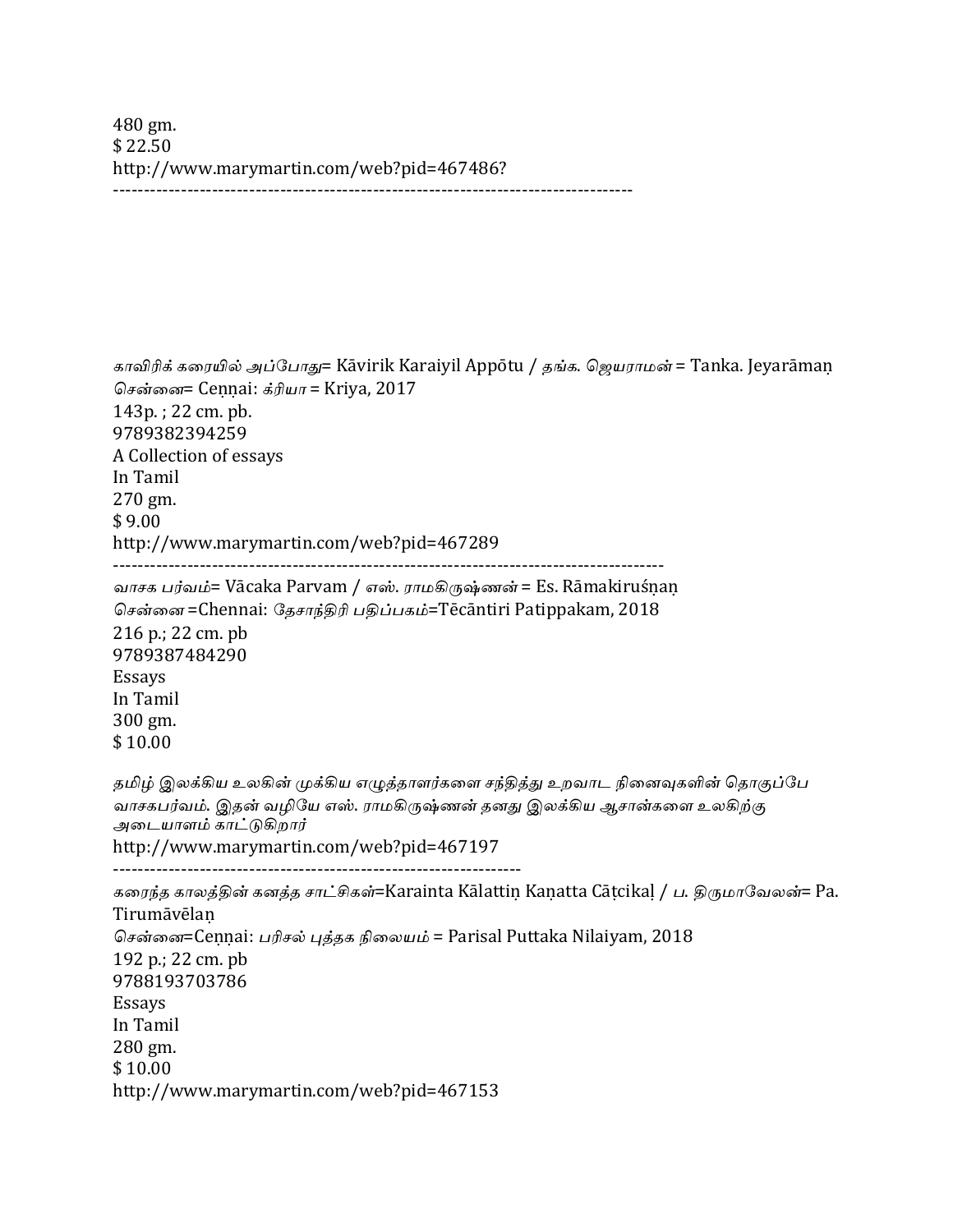----------------------------------------------------------------------------- காணமுடியாததில் உணரப்படுபவரே கடவுள் = Kānamutiyātatil Unarappatupavarē Katavul / பிரபுசங்கர் = Pirapucankar சென்னை=Chennai: சூரியன் பகிப்பகம், = Cūriyan Patippakam, 2018 208 p.; 22 cm. pb 9788193696309 Religious Essays 340 gm.  $$7.50$ http://www.marymartin.com/web?pid=467258 ------------------------------------------------------------------------------ காற்றில் யாரோ நடக்கிறார்கள் = Kārril Yārō Natakkirārkal / எஸ். ராமகிருஷ்ணன் = Es. Rāmakiruśṇaṇ சென்னை=Chennai: சேசாந்திரி பதிப்பகம்=Tēcāntiri Patippakam, 2018 318 p.; 22 cm. pb 9789387484412 Essays In Tamil 400 gm. \$ 16.25 http://www.marymartin.com/web?pid=467239 ------------------------------------------------------------------------------- மலைகள் சப்தமிடுவதில்லை = Malaikaḷ Captamiṭuvatillai / எஸ். ராமகிருஷ்ணன் = Es. Rāmakiruśṇaṇ சென்னை=Chennai: தேசாந்திரி பதிப்பகம்= Tēcāntiri Patippakam, 2018 286 p.; 22 cm. pb 9789387484375 Essays In Tamil 370 gm. \$ 12.50 http://www.marymartin.com/web?pid=467236 ------------------------------------------------------------------------------- ரயிலேறிய கிராமம் = Rayilēriya Kirāmam / எஸ். ராமகிருஷ்ணன் = Es. Rāmakiruśnan சென்னை=Chennai: தேசாந்திரி பதிப்பகம்=Tēcāntiri Patippakam, 2018 151 p.; 22 cm. pb 9789387484382 Essays In Tamil 230 gm. \$ 7.50 உலகப் புகழ்பெற்ற 30 அரிய நூல்களைப் பற்றிய கட்டுரைகளின் தொகுப்பு http://www.marymartin.com/web?pid=467230 ------------------------------------------------------------------------------------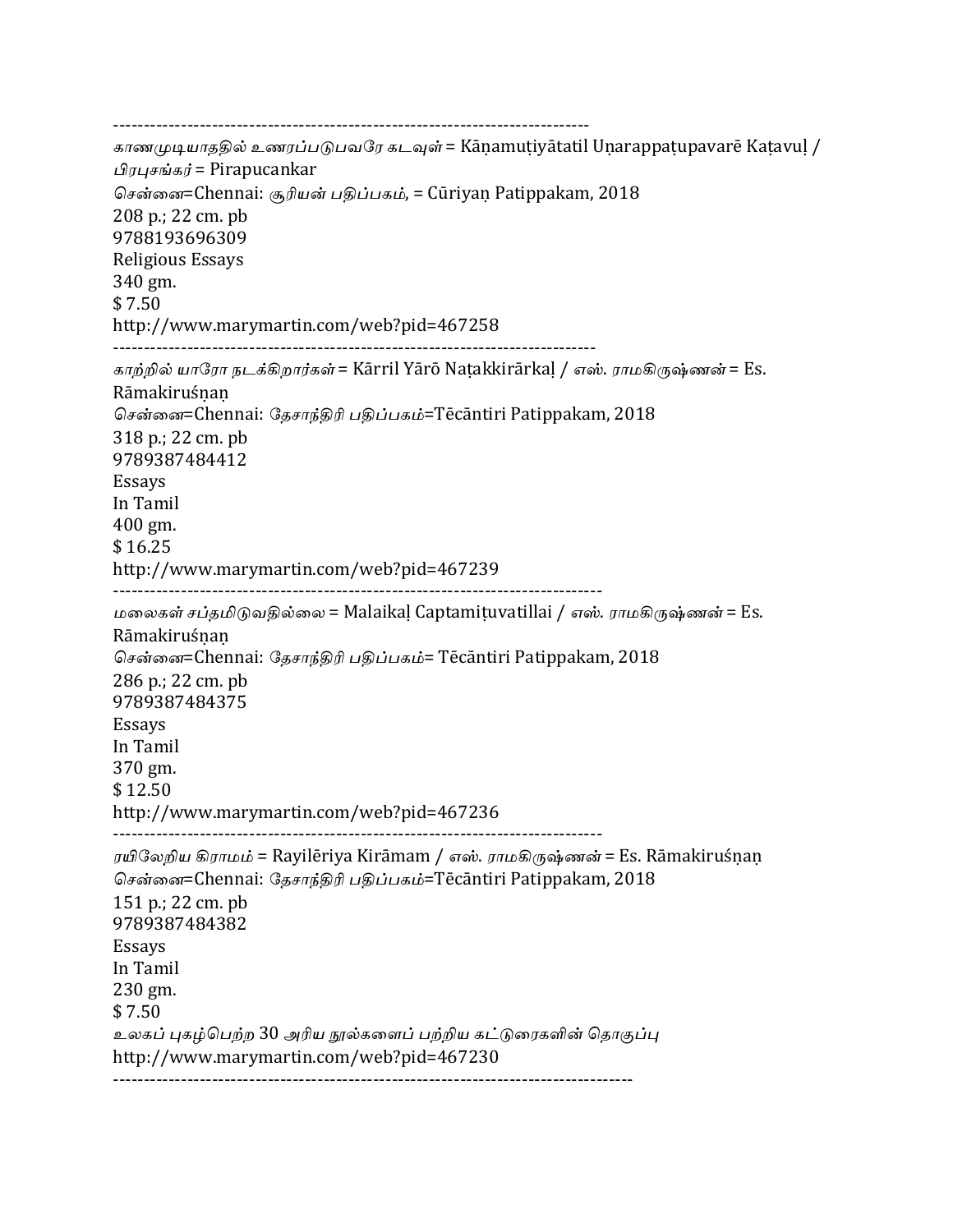```
நிலவு தேயாத தேசம் = Nilavu Tēyāta Tēcam / சாரு நிவேதிதா = Cāru Nivētitā
சென்னை = Cennai: ஸீரோ டிகிரி பப்ளிஷிங்=Zero Degree Publishing, 2018
v: 273 p.; 22 cm. pb
9788193528310
Essays
In	Tamil
360	gm.
$	30.00.
ஒரு இடம் என்பது அங்கே வாழ்ந்த மனிதர்களின் பெருமூச்சுகளையும் கண்ணீர்த் துளிகளையும்
சிரிப்பின் அலைகளையும் வேட்கையின் கங்குகளையும் இசையையும் நாட்டியத்தையும் நூற்றாண்டு
<u>நூற்றாண்டுகளாகத் த</u>ன்னகத்தே வைத்துக்கொண்டு அந்தக் கதைகளைக் கேட்க வரும் யாரோ
ு.<br>ஒருவருக்காகக் காத்துக் கொண்டிருக்கிறது
http://www.marymartin.com/web?pid=467223
---------------------------------------------------------------------------------
பழுப்பு நிறப் பக்கங்கள்-பாகம் இரண்டு = Paluppu Nirap Pakkankaḷ - Pākam Iraṇṭu / சாரு
\mathbf{F}வேதிகா = Cāru Nivētitā
சென்னை = Cennai: எழுத்து பிரசுரம் = Eluttu Piracuram, 2018
233 p.; 22 cm. pb
9789387707146
Essays
In	Tamil
290	gm.
$	17.50
Short notes about Tamil Writers of Ti. Janaki Raman, La. Ca. Ra; Gopiu Krishnan, Krishnan
Nambi: Athavan
http://www.marymartin.com/web?pid=467220
-----------------------------------------------------------------------------------
பிரதியில் கிளைக்கும் பிம்பங்கள்: இலக்கியக் கோட்பாட்டுத் திறனாய்வுக் கட்டுரைகள் = Piratiyil
Kilaikkum Pimpankal: Ilakkiyak Kōtpāttut Tiraṇāyvuk Katturaikal / ஜமாலன் = Jamālan
சென்னை= Cennai: காலக்குறி பதிப்பகம் = Kālakkuri Patippakam, 2018
296p.: 22 \text{ cm.} \text{hb}9789350015964
Essays
In	Tamil
570	gm.
$	15.00
http://www.marymartin.com/web?pid=467551
   ------------------------------------------------------------------------------------------------------
```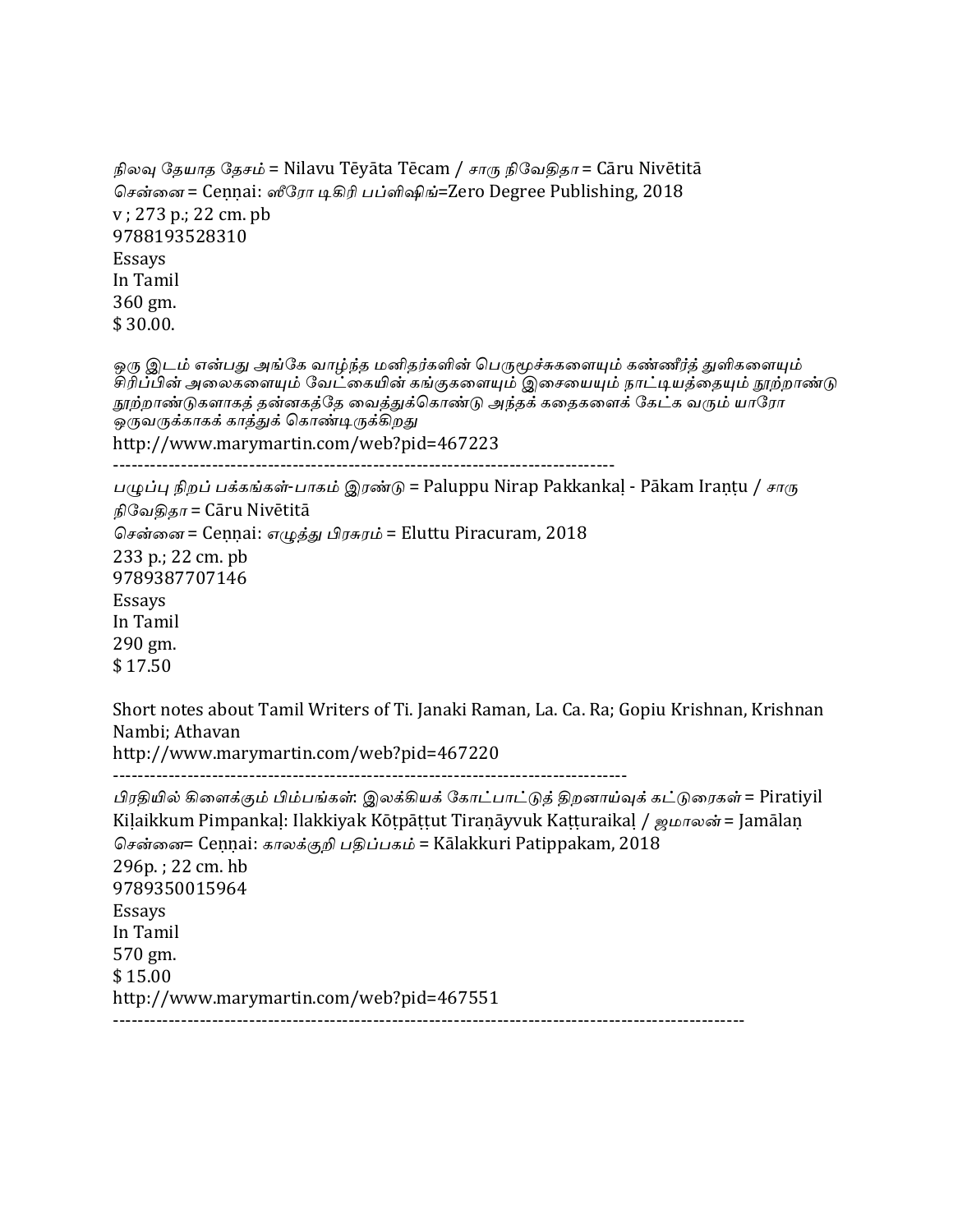```
செயலே சிறந்த சொல் = Ceyalē Ciranta Col / மு. ராஜேந்திரன் = Mu. Rājēntiraṇ
வந்தவாசி=Vandavāsi: அகநி வெளியீடு= Akani veḷiyīṭu, 2018
919p.; ills. 23 cm. hb
9789382810414
Essays
In	Tamil
1190	gm.
$	42.50
http://www.marymartin.com/web?pid=467556
---------------------------------------------------------------------------
தமிழ் - மலையாள உறவு: மொழிபெயர்ப்புக் கட்டுரைகள் =Tamil- Malaiyāla Uravu:
Molipeyarppuk Kaṭṭuraikaḷ / எஸ். பி. ராமகிருஷ்ணன் =Es. Pi. Rāmakiruśṇaṇ
சென்னை= cennai: பரிசல் புத்தக நிலையம்= Parical Puttaka Nilaiyam, 2018
272p.; 22 \text{ cm. pb.}9788193703762.
Translation Articles=கட்டுரைகள்
In	Tamil
360	gm.
$	14.00
மாறுபட்ட சிந்தனைகளோடு, தமிழ் இலக்கியங்கள் புதிய நோக்கில், புதிய   பார்வையில், புகிய
கோணத்தில் மலையாளத்தில் எழுதப்பட்டுள்ளன. மலையாளத்தோடு ஒப்பிடுகையில், மொழி
பற்றியும், மதம் பற்றியும், கடவுள்கள் பற்றியுமான ஆய்வுகள் தமிழில் குறைவே.   இப்படிப்பட்ட
மலையாளக் கட்டுரைகளைத் தமிழ்நாட்டவர் மிகக் குறைவாகவே அறிந்துள்ளனர்.
http://www.marymartin.com/web?pid=467523
--------------------------------------------------------------------------------
ஓங்கி உயர ஆசை = ōnki Uyara ācai / பரமன் பச்சைமுத்து = Paraman Paccaimuttu
சென்னை= Cennai: எமுத்து பிரசுரம் = Eluttu Piracuram, 2018
144p.; 22 cm. pb
9789387707221
Essays
In	Tamil
200	gm.
$	10.00
உயரம் என்பது மதிப்பு, உயரம் என்பது அழகு, உயரம் என்பது கம்பீரம், உயரம் என்பது நிறைவு,
உயரம் என்பதே தரும் உயர்வு என்ற வகையிலான எண்ணங்கள் எப்போதும் இருக்கவே
செய்கின்றன. உடல் உயரம் என்பதில் எனக்கென்ன வெகுமதி? மரபணுக்களின் வழியே
கடத்தப்பட்டு பெறுவது அது. வாழ்வின் உயரம் என்பதே எனக்கான வெகுமதி! அதுவே நான்
அடைவது. உயரம் என்பது கொடுக்கப்படுவதல்ல, அடையப்படுவது.
```
http://www.marymartin.com/web?pid=467417

---------------------------------------------------------------------------------------------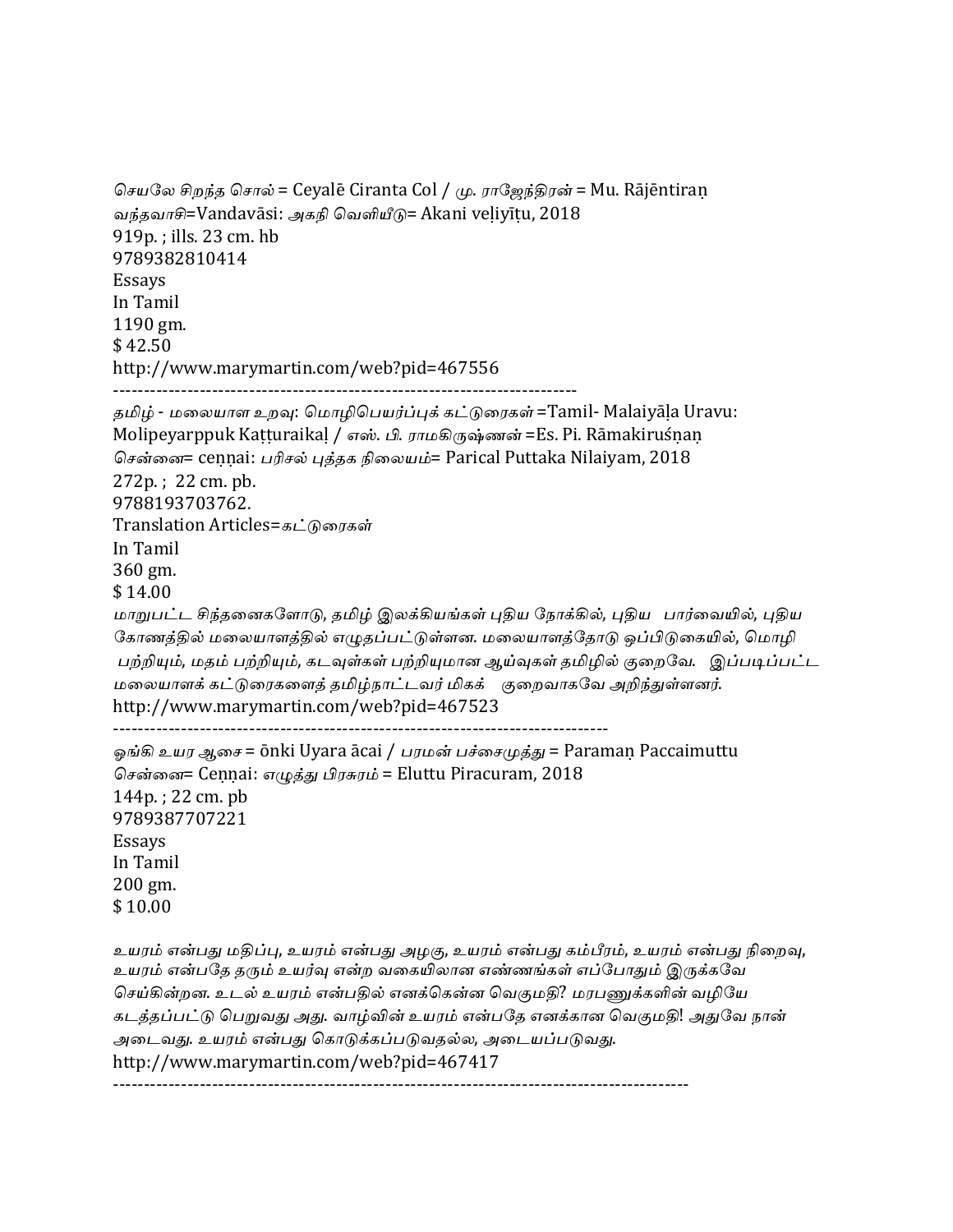### Encyclopedia

காவல் தெய்வம் சுடலைமாடன் = Kaval Teyvam Cutalaimāṭan / சு. இளம் கலைமாறன் = Cu. Iḷam Kalaimāraṇ சென்னை= Cennai: சூரியன் பதிப்பகம் = Cūriyan Patippakam, 2018  $240p$ .; ills.  $23$  cm.  $pb$ 9788193696316 Encyclopedia In Tamil 320 gm. \$ 9.00

மனிதன் எப்படி வாழ வேண்டும் என்பதை சுட்டிக்காட்டவே கடவுள் மனித அவதாரம் எடுத்தார். குடும்பத்தில் கணவன், மனைவிக்கு இடையே கோபத்தால் சண்டைகள் ஏற்படுவது உண்டு. அவ்வாறு சண்டைகள் நிகழும் போது ஒருவரையொருவர் குறைத்து பேசுவது உண்டு. ஆனால் பழிந்துரைத்தலோ, ஒருவரை ஒருவர் சபித்தலோ விளையாட்டாக கூட செய்யக்கூடாது என்பதை சுடலைமாடன், இசக்கி, பேச்சியம்மன் அவதாரங்கள் காட்டுகிறது. http://www.marymartin.com/web?pid=467457 ---------------------------------------------------------------------------------------------------------------------

```
உலகத் தமிழ்க் களஞ்சியம் – மூன்று தொகுதிகள் = Ulakat Tamilk Kaḷañciyam – 3 Tokuti (Set).
Kuala Lumpur, Malaysia: உமா பதிப்பகம்=Uma Pathipagam, சென்னை= Cennai: ரிதம் நூல்
பகிர்வாளர்=Rhythm Book Distributors, 2018
3	Vols.	24	cm.	hb
Vol.1: 9789674342586, Vol.2: 9789674342593, Vol.3: 9789674342609
World Tamil Encyclopaedia in 3 vols
In	Tamil
3440	gm.
$	150.00
தொகுதி1: 'அ' முதல் 'சி' வரை
தொகுதி 2: 'சி' முதல் 'ம' வரை
தொகுதி 3: 'ம' முதல் 'ஸ்ரீ வரை
http://www.marymartin.com/web?pid=467532
------------------------------------------------------------------
```
#### Environment

புவியினைப் புரிந்துகொள்! (சுற்றுச்சூழல் விழிப்புணர்வு கட்டுரைகள்) = Puviyiṇaip Purintukoḷ! (Curruccūlal Vilippuṇarvu Kaṭṭuraikaḷ) / பா. ராம்மனோகர் = Pā. Rāmmaṇōkar சென்னை= Ceṇṇai: நியூ செஞ்சுரி புக் ஹவுஸ் (பி) லிட்= Niyū Ceñcuri Puk Havus (Pi) Lit, 2018  $124p$ .;  $22 \text{ cm}$ .  $pb$ 9789388050661 Environment=  $\vec{a}$ ற்றுச்சூழல்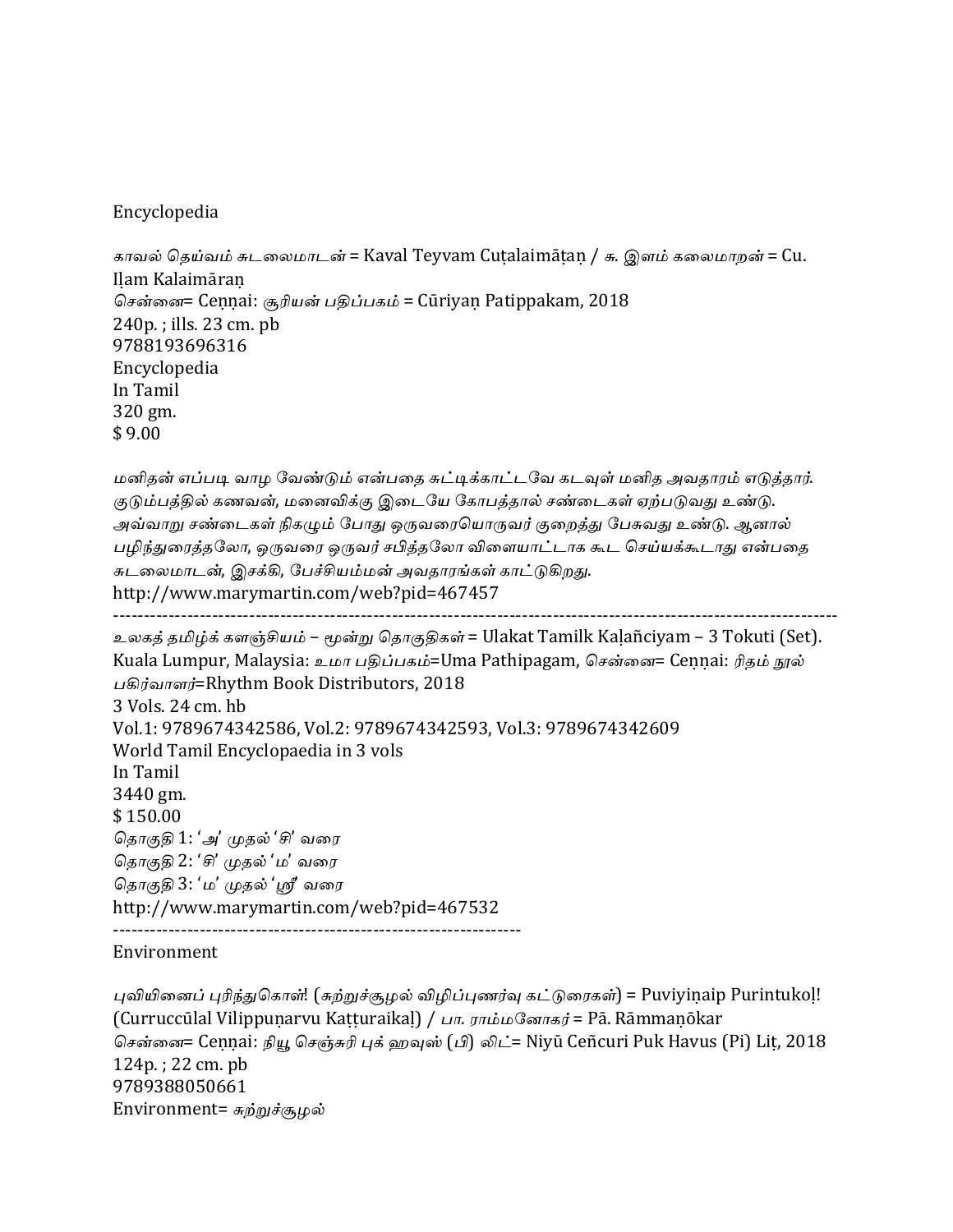In Tamil 200 gm. \$ 5.25 http://www.marymartin.com/web?pid=467484 -------------------------------------------------------------------------------------- Folklore Articles புயலிலே ஒரு தோணி= Puyalilē Our Tōṇi / ப. சிங்காரம்= Pa. Cinkāram சென்னை= ceṇṇai: நியூ செஞ்சுரி புக் ஹவுஸ் (பி) லிட்= Niyū Ceñcuri Puk Havus (Pi) Lit, 2018 317p.; 22 cm. pb 9789388050692 Folklore= நாட்டுப்புறவியல் In Tamil 360 gm. \$ 12.50. http://www.marymartin.com/web?pid=467507 ------------------------------------------------------------------------------------------ இயற்கைசார் பண்பாடு: நாட்டுப்புறவியல் கட்டுரைகள்= Iyarkaicār Paṇpāṭu: Nāṭṭuppuraviyal Katturaikal / ஓ. முத்தையா = 0. Muttaiyā சென்னை= Cennai: காவ்யா= Kāvyā, 2018 Xiii, 380p. ; 22 cm. pb 9789386576651 Folklore Articles In Tamil 430 gm. \$ 20.00 http://www.marymartin.com/web?pid=467531 ------------------------------------------------------------------------------------- Flim Making படத்தொகுப்பு: கலையும் அழகியலும் = Patattokuppu: Kalaiyum Alakiyalum / ஜீவா பொன்னுசாமி = Jīvā Ponnucāmi சென்னை= Cennai: நிழல்- பதியம் பிலிம் அகாடமி= Nilal- Patiyam Pilim Akāṭami, 2018 288p.; ills. 23 cm. pb 9788193844502 கிரைக்கல்வி வரிசை எண்<del>.</del>3 Film Making In Tami 520 gm. \$ 17.50 http://www.marymartin.com/web?pid=467452 -------------------------------------------------------------------------------------------------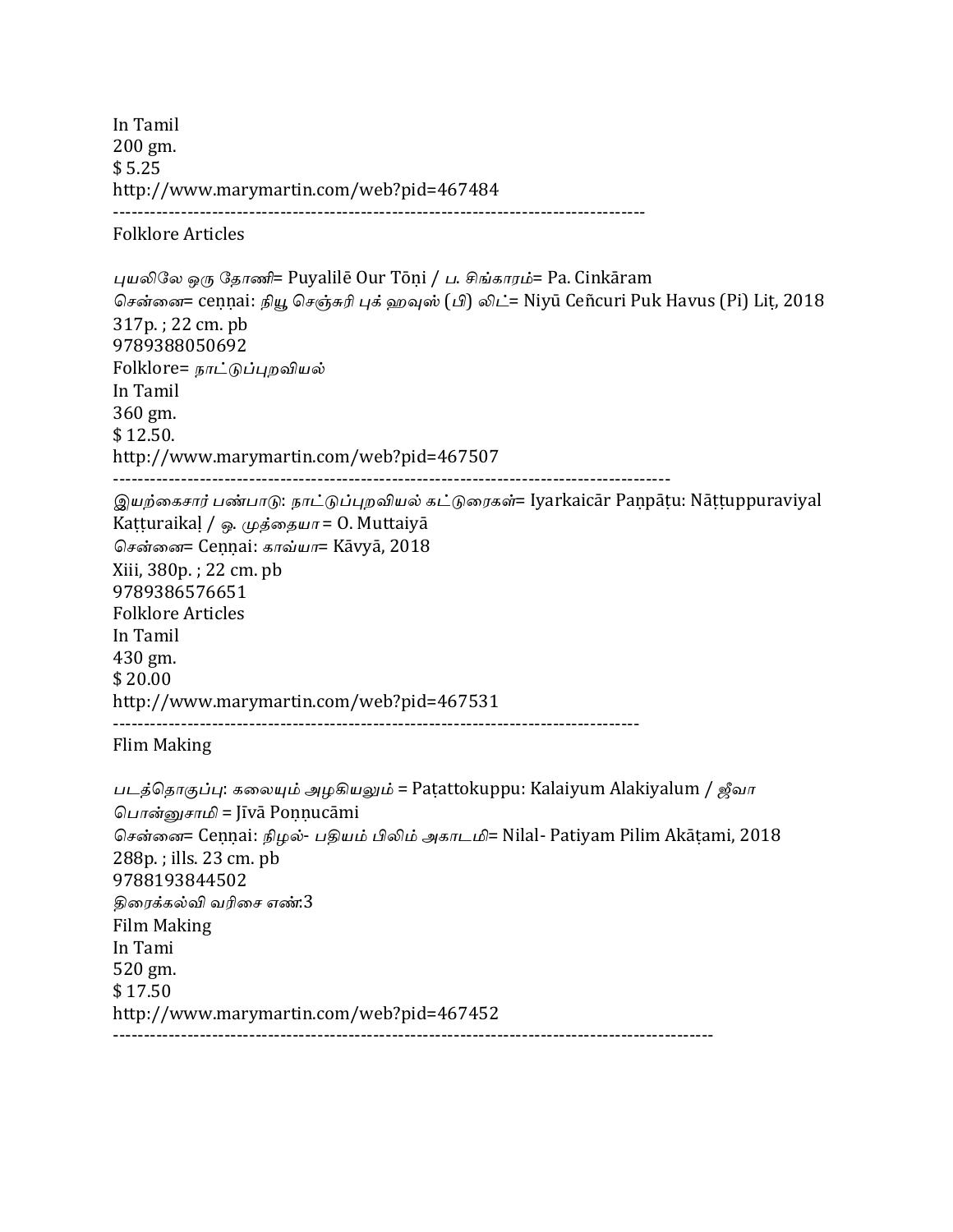### General

'சார் ஒரு சந்தேகம்!'': ஆபூர்வ கேள்விகளும் அதிசய பதில்களும் = Cār Our Apūrva Kēḷvikaḷum Aticaya Patilkaļum / ராஜேஷ்குமார் = Rājēśkumār சென்னை= Cennai: அமராவதி பப்ளிஷர் = Amarāvati Papliśar, 2018  $176p.$ ; ills.  $22 \text{ cm.}$  pb Answered by Rajesh Kumar(writer) In Tamil 270 gm. \$ 8.00 General: Question and answer http://www.marymartin.com/web?pid=467553 --------------------------------------------------------------------------------------------

Grammar

இலக்கணப் பாகுபாட்டில் மூவிடங்கள் = Ilakkaṇap Pākupāttil Mūvitankal / ச. சுபாஷ் சந்திரபோஸ் = Ca. Cupāś Cantirapōs சென்னை= Ceṇṇai: நியூ செஞ்சுரி புக் ஹவுஸ் (பி) லிட்= Niyū Ceñcuri Puk Havus (Pi) Lit, 2018 283p.; 22 cm. pb 9789388050883 About Tmil Grammer In Tamil 340 gm. \$ 11.75

மொழியின் கோட்பாடுகளின் அடிப்படையில் தொல்காப்பியம் எழுத்ததிகாரம், சொல்லதிகாரத்தில் விளக்கப்படும் மூவிடங்கள் பற்றிய இலக்கணங்களைத் தொகுப்பு எழுதப்பட்டதே இலக்கணப் பாகுபாட்டில் மூவிடங்கள்

http://www.marymartin.com/web?pid=467451 --------------------------------------------------------------------------------------------------------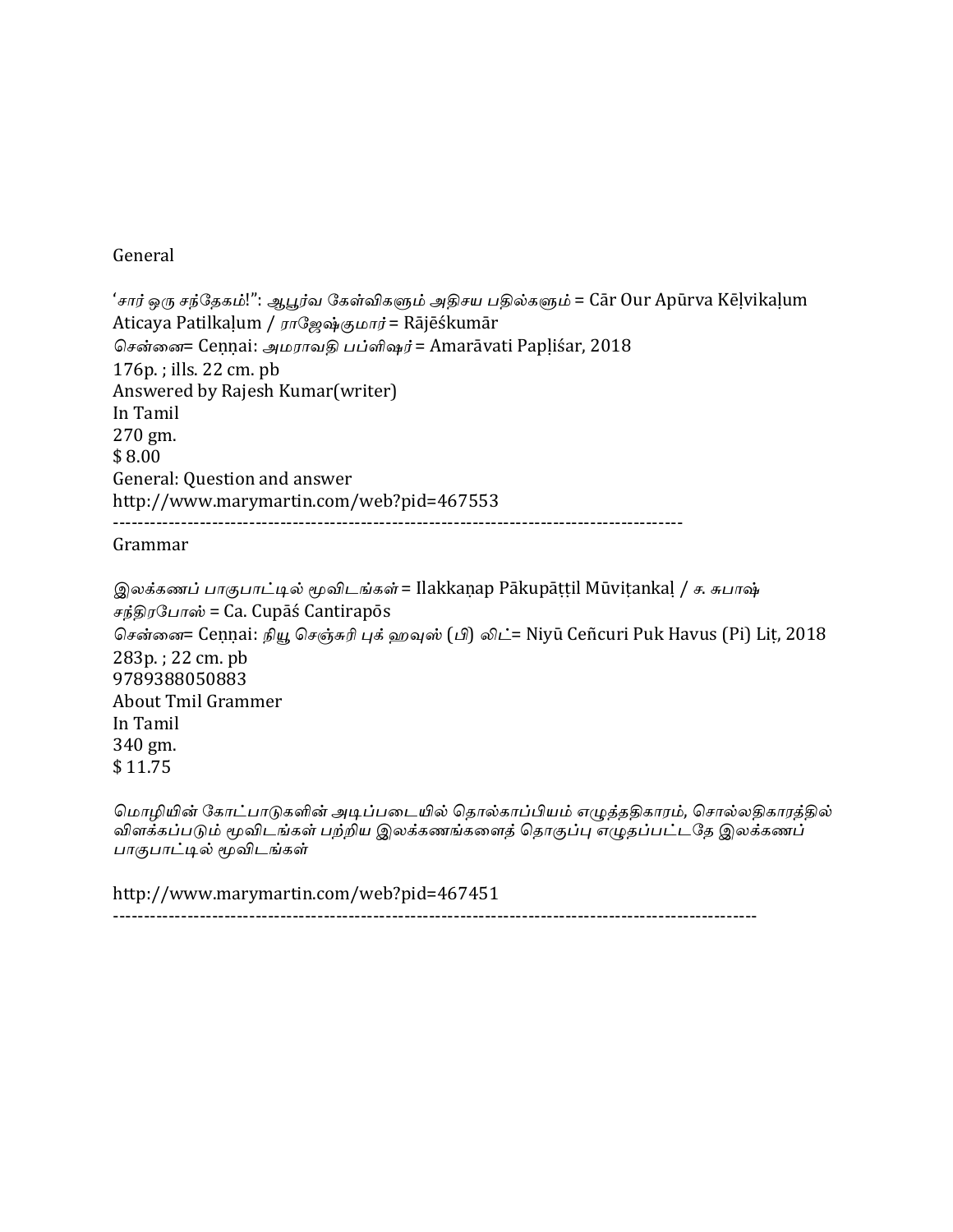```
மொழியியல் நோக்கில் சொல்லியல் = Moliyiyal Nōkkil Colliyal / ச. சுபாஷ் சந்திரபோஸ் = Ca.
CupāśCantirapōs
சென்னை = Ceṇṇai: நியூ செஞ்சுரி புக் ஹவுஸ் (பி) லிட் = Niyū Ceñcuri Puk Havus (Pi) Lit, 2018
158 p.; 22 cm. pb
9789388050739
Tamil	Grammar.
In Tamil
220	gm.
$6.50
```
தமிழ் இலக்கணங்கள் எவ்வளவு ஆழ்ந்த புலமையுடன் எழுதப்பட்டுள்ளன என்பதை அறிய மொழியியல் ஓர் உரைகல்லாக விளங்குகிறது. மொழியியல் நோக்கில் தமிழ் இலக்கணத்தை ஒப்பிட்டு ஆய்வு செய்யும் இந்நூல் இலக்கண ஆய்வாளர்களுக்கும் தமிழைத் தெளிவாக அறிய விரும்புவோருக்கும் நல்ல தெளிவைக் கொடுக்கும்.

செவ்வியல் தகுதி பெற்ற தமிழ் மொழியின் சிறப்புகளில் ஒன்று அதன் இலக்கணம் என்பதால் தமிழில் தொடர்ந்து இலக்கண ஆய்வுகள் தொடர்ந்து நடந்தவண்ணமே உள்ளது. அவ்வகையில் இந்நூலில் இருபது ஆய்வுக்கட்டுரைகள் இடம் பெற்றுள்ளன. இவை பெரும்பாலாலும் ஆய்வரங்குகளுக்காக எழுதப்பட்டவையாகும் http://www.marymartin.com/web?pid=467209 ---------------------------------------------------------------------------------------

இதழியல் மேலாண்மை= Italiyal Mēlāṇmai / சு. இராமச்சந்திரன் = Cu. Irāmaccantiraṇ சென்னை=Chennai: உலகத் தமிழாராய்ச்சி நிறுவனம்=International Institute of Tamil Studies, 2018 144 p.; 22 cm. pb Tamil Grammer In Tamil 230 gm.  $$4.50$ http://www.marymartin.com/web?pid=467575 ------------------------------------------------------------------------------------------

History

டிராகன் தேசம்: ட்சின் மற்றும் ஹான் பேரரசுகள் = Tirākan Tēcam: Tcin Marrum Hān Pēraracukal / சாய் ஜீன் = Cāy Jīn சென்னை= Ceṇṇai: நியூ செஞ்சுரி புக் ஹவுஸ் (பி) லிட் = Niyū Ceñcuri Puk Havus (Pi) Lit, 2018 9789388050579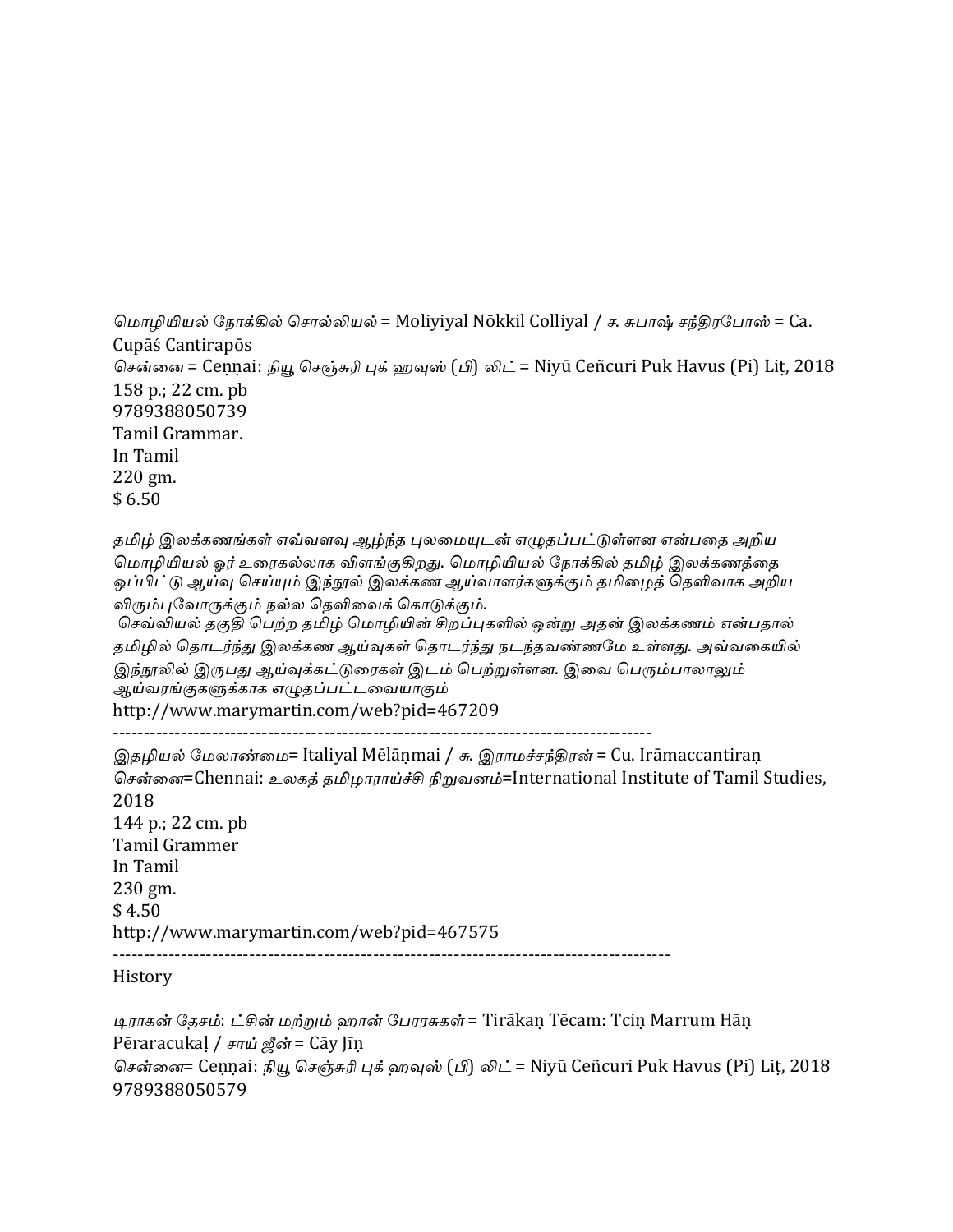169p.; ills. 22 cm. pb In Tamil 280 gm. \$ 13.75 http://www.marymartin.com/web?pid=467596 --------------------------------------------------------------------------------- கங்கைகொண்ட இராஜேந்திரசோழன் (கி. பி. 1014-1044): அரியணையேறிய ஆயிரமாவது ஆண்டு விழா கருத்தரங்கக் கட்டுரைகள் (24.07.2014 – 25.07.2014) = Kankaikonta Irājēntiracōlan (Ki. Pi. 1014-1044): Ariyanaiyēriya āyiramāvatu āntu Vilā Karuttarankak Katturaikal (24.07.2014 – 25.07.2014) / இல. தியாகராஜன் = Ila. Tiyākarājan அரியலூர் மாவட்டம்= Ariyalūr Māvattam: கங்கைகொண்ட சோழபுரம் மேம்பாட்டு குழுமம் = Kankaikonta Cōlapuram Mēmpāttu Kulumam, 2017 496p.; ills. 26 cm. hb 9789350015193 In Tamil 1450 gm. \$ 37.50

Historical Articles on Gangai Konda Cholan http://www.marymartin.com/web?pid=467560 -------------------------------------------------------------------------------------------

```
தமிழகம் = Tamilakam / ந.சி. கந்தையாப்பிள்ளை = Na. Ci. Kantaiyāppiḷḷai
சென்னை=Cennai: தமிழ் வளர்ச்சி இயக்கம் = Tamil Valarcci Iyakkam, 2017
208 p.; 22 cm. pb
In	Tamil
280	gm.
$	7.00
http://www.marymartin.com/web?pid=467610
---------------------------------------------------------------------------------------
வஞ்சிமா நகர் = Vañcimā Nakar / இரா. இராகவையங்கார் = Irā. Irākavaiyankār
சென்னை=Cennai: தமிழ் வளர்ச்சி இயக்கம் = Tamil Valarcci Iyakkam, 2017
154 p.; 22 cm. Pb
In	Tamil
230	gm.
$5.00http://www.marymartin.com/web?pid=467609
------------------------------------------------------------------------------------------
```
தமிழ் இலக்கண வரலாற்றில் வீரமாமுனிவர்= Tamil Ilakkana Varalārril Vīramāmunivar / ஜே. புனிதமலர் = Jē. Punitamalar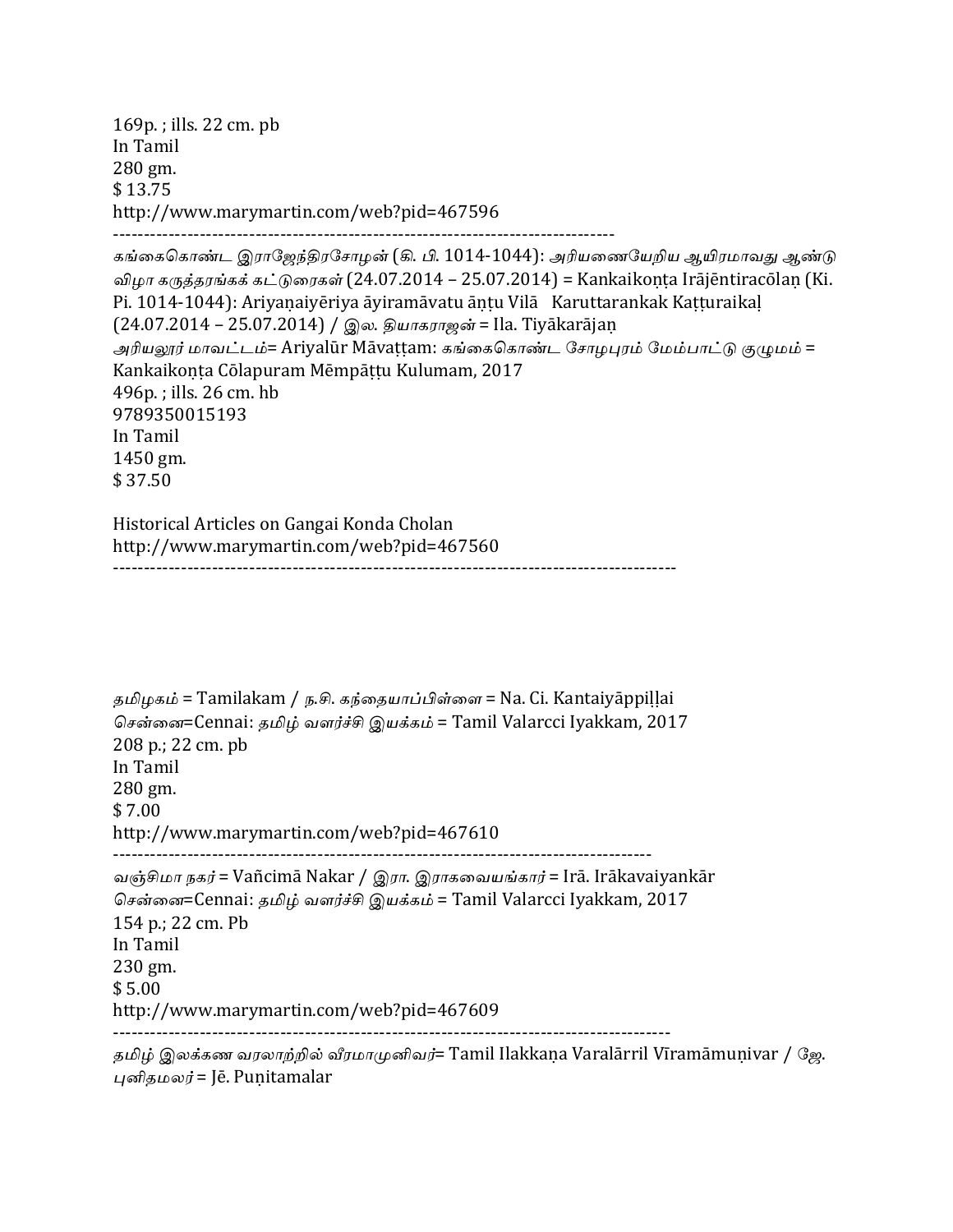சென்னை=Chennai: உலகத் தமிழாராய்ச்சி நிறுவனம்=International Institute of Tamil Studies, 2018 167 p.; 22 cm. pb 9789385165788 Father Vesthi Contribution to Tamil Literature In Tamil 240 gm. \$ 5.50 http://www.marymartin.com/web?pid=467593 ------------------------------------------------------------------------------------- பாவேந்தரும் தமிழக மறுமலர்ச்சியும்= Pāvēntarum Tamilaka Marumalarcciyum / சு. தமிழ்ச்செல்வி இராசா= Cu.Tamilccelvi Irācā சென்னை=Chennai: உலகத் தமிழாராய்ச்சி நிறுவனம்=International Institute of Tamil Studies, 2018  $x$ ; 150 p.; 22 cm. pb 9789385165689 Contribution of Tamil Society and Literature In Tamil 240 gm.  $$5.00$ http://www.marymartin.com/web?pid=467588 ------------------------------------------------------------------------------------------ கங்காபுரம் = Kankāpuram / அ. வெண்ணிலா = A. Vennilā வந்தவாசி=Vandavāsi: அகநி வெளியீடு = Akani Veliyītu, 2018 520p.; 22 cm. hb 9789382810490 Historical Novel 770 gm. \$ 11.25. http://www.marymartin.com/web?pid=467561 ---------------------------------------------------------------------------------------- பாவை பாடல்களும் வேதாத்திரியமும்=Pāvai Pāṭalkaḷum Vētāttiriyamum / ச. வகுளவல்லி = Ca. Vakuḷavalli சென்னை=Chennai: உலகத் தமிழாராய்ச்சி நிறுவனம்=International Institute of Tamil Studies, 2018  $xix$ ; 236 p.; 22 cm. pb 9789385165726 In Tamil 340 gm.  $$7.50$ http://www.marymartin.com/web?pid=467573 ------------------------------------------------------------------------------------------  $\mathcal{L}_\mathcal{B} =$  Kutaku / ஏ.கே. செட்டியார் = ē. Kē. Cettiyār சென்னை=Cennai: தமிழ் வளர்ச்சி இயக்கம் = Tamil Valarcci Iyakkam, 2017

144 p.; 22 cm. pb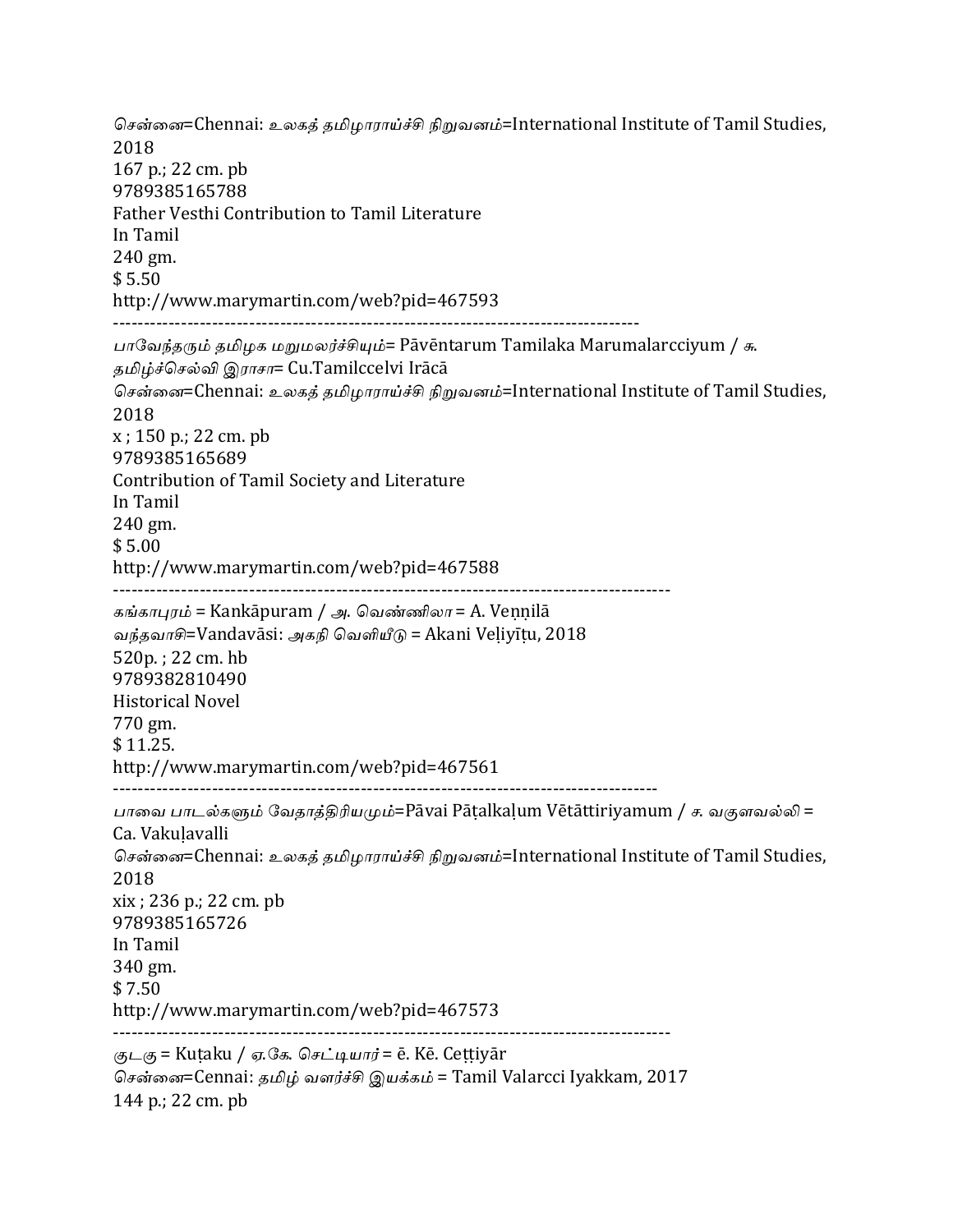Local Area History of Kudaku In Tamil 210 gm.  $$5.00$ http://www.marymartin.com/web?pid=467603 ------------------------------------------------------------------------------------- காரியாபட்டி வட்டார மண்ணின் பெருமை = Kāriyāpatti Vattāra Mannin Perumai / ஆர். பரதன் = ār. Parataṇ சென்னை=Chennai: உலகக் தமிழாராய்ச்சி நிறுவனம்=International Institute of Tamil Studies, 2018  $xi$ ; 211 p.; 22 cm. pb Local area History of Karriyapatti 9789385165641 In Tamil 340 gm. \$ 7.00 http://www.marymartin.com/web?pid=467594 ----------------------------------------------------------------------------------------- வெயில் தேசத்தில் வெள்ளையர்கள் = Veyil Tēcattil Veḷḷaiyarkaḷ / மு. ராஜேந்திரன்= Mu. Rājēntiraṇ வந்தவாசி=Vandavāsi: அகநி வெளியீடு= Akani Velivītu, 2018 288p.; ills. 22 cm. pb 9789382810506 In Tamil 380 gm. \$ 12.50 இந்தியாவில் ஆங்கிலேயர்களின் வாழ்வை, அவர்கள் சந்திக்க சிக்கல்களை தமிழ் வாசகர்களுக்கு விளக்குவது இந்த நூல் http://www.marymartin.com/web?pid=467496 ----------------------------------------------------------------------------------------------- பிரிட்டிஷ் அரசின் பார்வையில் பாரதி: காலவரிசையில் ஆவணப் பகிவுகள், 1907-1909 = Pirittiś Aracin pārvaiyil Pārati: Kālavaricaiyil āvanap Pativukal, 1907-1909 / இ. அ. சச்சிதானந்தம் = Ki. A. Caccitāṇantam சென்னை= Cennai: சீனி. விசுவநாதன்= Cīni. Vicuvanātan, 2018 Xxxii, 384p.; 22 cm. hb History. Bhrathiyar according to Bristish Government In Tamil 600 gm. \$ 17.50 http://www.marymartin.com/web?pid=467456 ------------------------------------------------------------------------------------- வீரயுக நாயகன் வேள்பாரி: தொகுதி 1 & 2 = Vīrayuka Nāyakaṇ Vēḷpāri: Tokuti-1&2 (Set)/ சு. வெங்கடேசன் = Cu. Venkatēcan

சென்னை= Cennai: விகடன் பிரசுரம் = Vikatan Piracuram, 2018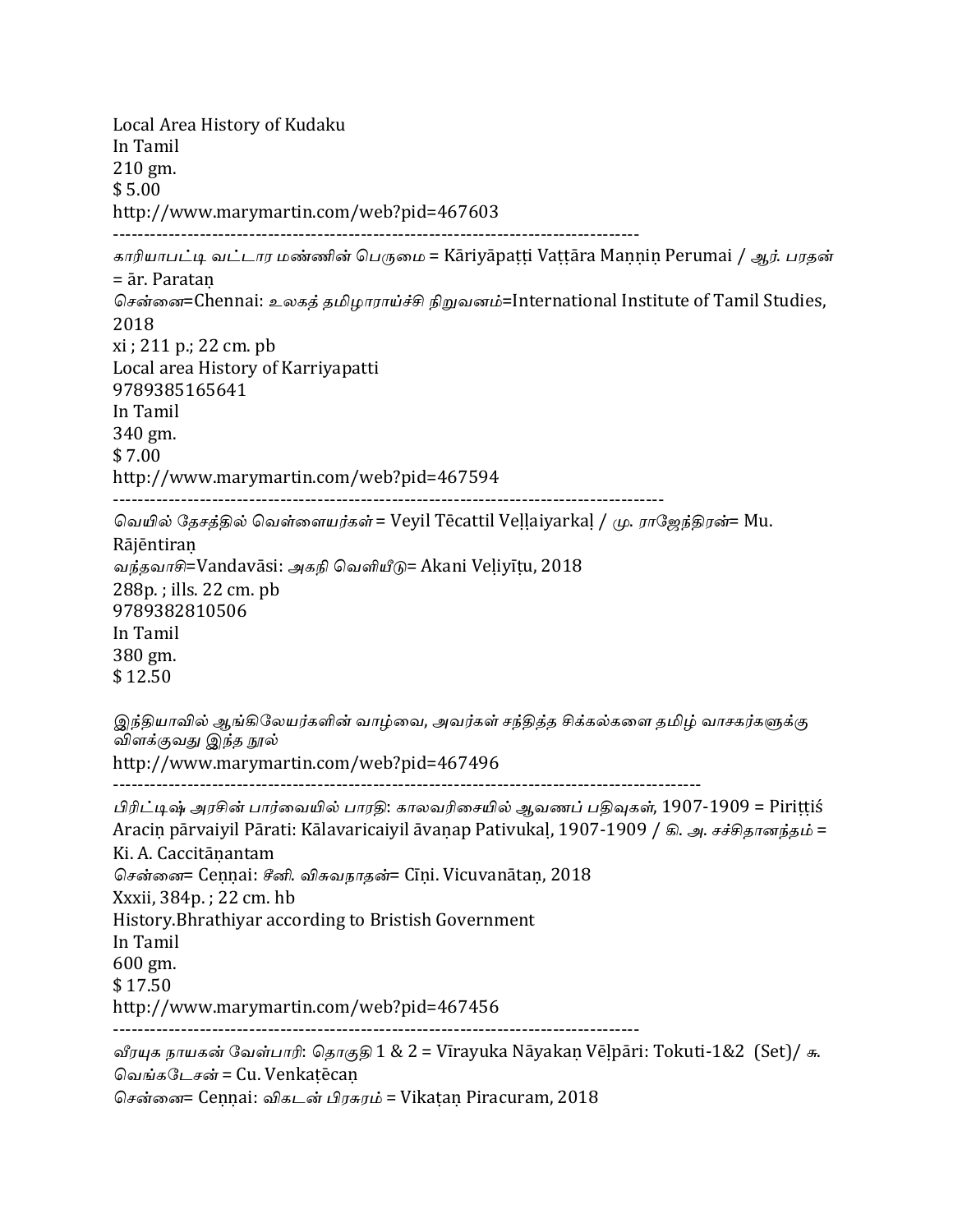2 Vols. Ills. 24 cm. hb 9789388104173 In Tamil 2320 gm. \$ 67.50

தமிழரின் நாகரிகம், சிந்தனை மரபு, இயற்கை அறிவு, விஞ்ஞானம், கலை இலக்கிய நுண்திறன், வீரம், காதல், வாம்வு என பெரும் வரலாறு ஒன்றைப் புனைவின் துணையோடு கவிதையின் மொழியில் சித்திர நுட்பத்தில் பா ரி அரசனைப் பற்றி http://www.marymartin.com/web?pid=467455 -----------------------------------------------------------------------------------------------

காலனிய வளர்ச்சிக் காலம்: புலம் பெயர்ந்தவர்களின் வாழ்க்கை = Kālaniya Vaḷarccik Kalam: Pulam Peyarntavarkaḷiṇ Vālkkai / எஸ். ஜெயசீல ஸ்டீபன் = Es. Jeyacīla Sṭīpaṇ சென்னை= Cennai: நியூ செஞ்சுரி புக் ஹவுஸ் (பி) லிட்= Niyū Ceñcuri Puk Havus (Pi) Lit, 2018 187p.; 22 cm. pb 9789388050814 In Tamil 250 gm. \$ 8.75

காலனிய வளர்ச்சிக்காலத்தில் தமிழர்கள் எவ்வாறு தங்களது சொந்த நாட்டைவிட்டு வெளியேறி இலங்கை தீவுக்கும், மர்த்தினு, குவாதலோப் போன்ற தென் அமெரிக்கத் தீவுகளுக்கும், ஆப்பிரிக்காவுக்கு அருகாமையில் உள்ள மொரிசியசு, ரீயூனியன் தீவுகளுக்கும், மலேயாவின் உள்ள பினாங்கு, சிங்கப்பூர் தீவுகளுக்கும், புலம்பெயர்ந்தனர் என்பதை இந்நூல் ஆழமாகவும் விரிவாகவும் ஆ*ரா*ய்கிறது. http://www.marymartin.com/web?pid=467446

-----------------------------------------------------------------------------------

சிங்கம்பட்டி ஜமீன் கதை = Cinkampaṭṭi Jamīṇ Katai / முத்தாலாங்குறிச்சி காமராசு = Muttālānkuricci Kāmarācu சென்னை= Cennai: காவ்யா= Kāvyā, 2017  $162p$ .; ills.  $22 \text{ cm}$ . pb History of Singampatty Jamin In Tamil 270 gm.  $$9.00$ http://www.marymartin.com/web?pid=467426 ------------------------------------------------------------------------------ புனைவும் நினைவும்: வெட்ட வெளியில் ஒரு கரிசல் கிராமம் = Puṇaivum Niṇaivum: Veṭṭa Veliyil Oru Karical kirāmam /  $\mu\omega\Omega$ வல் = Camayavēl சேலம் மாவட்டம்=Cēlam Māvattam: மணல்வீடு=Manalvītu, 2018  $135$  p.;  $24$  cm.  $pb$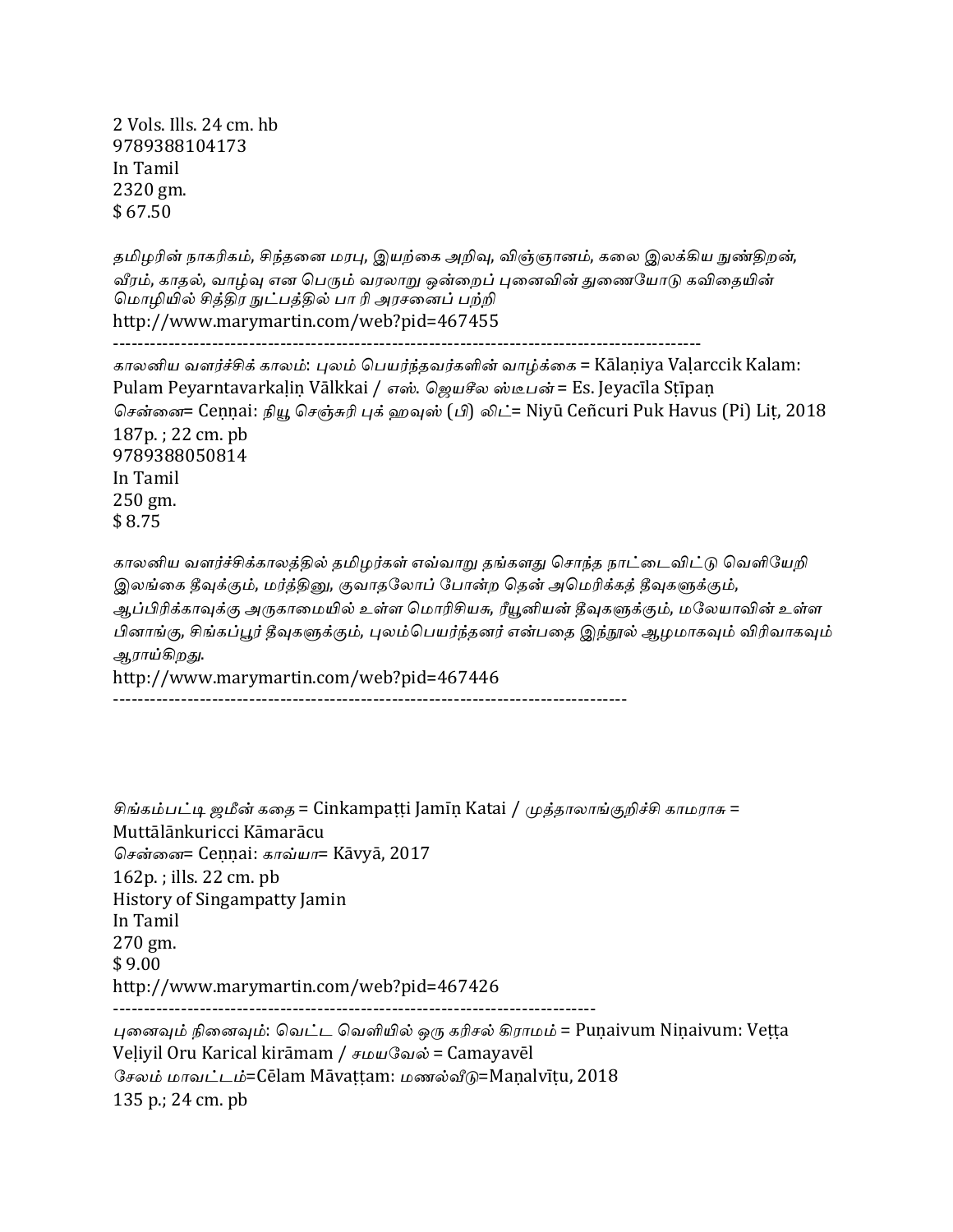History- About Vempoor Place in Tirunelveli Dist, Tamilnadu In Tamil 280 gm.  $$5.00$ http://www.marymartin.com/web?pid=467406 ------------------------------------------------------------------------------------------ இந்திய ரயில் போக்குவரத்தின் சுவையான வரலாறு: ரயில்வே பற்றிய முதல் வரலாற்று நூல் = Intiya Rayil Pōkkuvarattin Cuvaiyāna Varalāru: Rayilvē Parriya Mutal Varalārru Nūl /  $\Omega_{\text{L}}$ m. முத்துக்குமரன் = Po. Muttukkumaran சென்னை= Ceṇṇai: நியூ செஞ்சுரி புக் ஹவுஸ் (பி) லிட் = Niyū Ceñcuri Puk Havus (Pi) Liṭ, 2018 349 p.; 22 cm. pb 9789388050708 History about Indian Railways In Tamil 390 gm. \$ 13.75 http://www.marymartin.com/web?pid=467249 ------------------------------------------------------------------------------------------- காலனி ஆட்சியில் நல வாழ்வும் நம் வாழ்வும் = Kālani ātciyil Nala Vālvum Nam Vālvum / சு. நரேந்திரன் = Cu. Narēntiraṇ சென்னை= Ceṇṇai: நியூ செஞ்சுரி புக் ஹவுஸ் (பி) லிட் = Niyū Ceñcuri Puk Havus (Pi) Lit, 2018 300p.; ills. 22 cm. pb In British Period health care in India 9789388050654 In Tamil 340 gm. \$ 12.50 http://www.marymartin.com/web?pid=467524 ----------------------------------------------------------------------------------

```
தற்காலத் தமிழ்நாட்டு வரலாறு (கி. பி.1801-2018) = Tarkālat Tamilnāttu Varalāru (Ki. Pi.
1801-2018) / அ. இராமசாமி= A. Irāmacāmi
சென்னை= Ceṇṇai: நியூ செஞ்சுரி புக் ஹவுஸ் (பி) லிட் = Niyū Ceñcuri Puk Havus (Pi) Lit, 2018
X, 450p.; 22 cm. pb
9789388050807
In	Tamil
480	gm.
$	19.75
http://www.marymartin.com/web?pid=467512
------------------------------------------------------------------------------
ஊத்துமலை ஜமீன் = ūttumalai Jamīn / அ. சுகந்தி அன்னத்தாய் = A. Cukanti Annattāy
சென்னை= Cennai: காவ்யா= Kāvyā, 2018
Xvi,171p.;22cm.	pb
9789386576675
```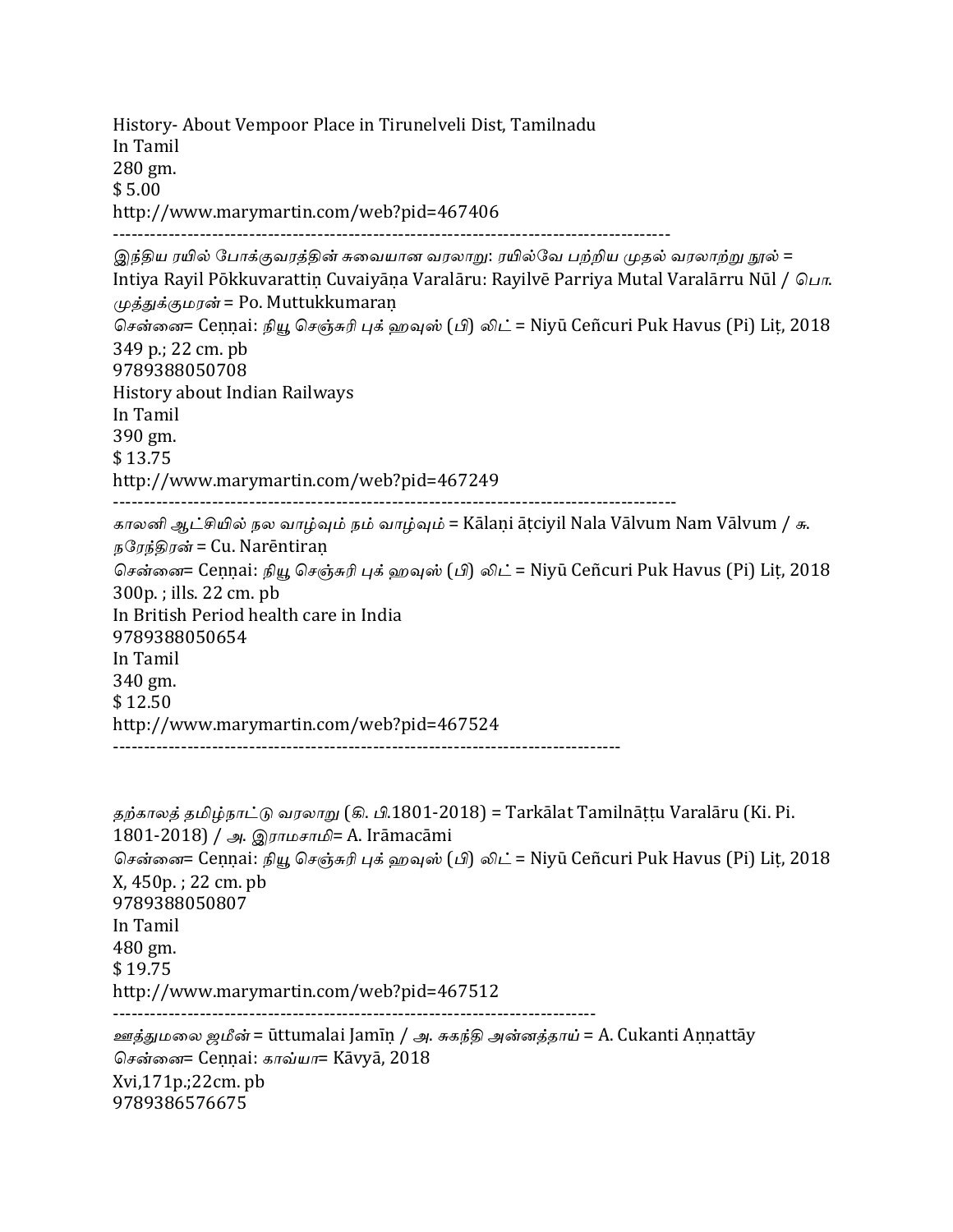History: Jamin of Uttumalai In Tamil 280gm  $$9.50$ http://www.marymartin.com/web?pid=467542 ------------------------------------------------------------------ நவீன தாமிரபரணி மஹாத்மியம் = Navīna Tāmiraparani Mahātmiyam / முத்தாலங்குறிச்சி காமராசு = Muttālankuricci Kāmarācu தூத்துக்குடி மாவட்டம் = Tūttukkuti Māvattam: பொன்சொர்ண பதிப்பகம்= Poncorna Patippakam, 2018 Xxii, 522p. ; ills. 22 cm. hb **River History** In Tamil 760 gm. \$ 22.50 http://www.marymartin.com/web?pid=467548 --------------------------------------------------------------------------------------------------- திராவிட இயக்கமும் திரைப்படவுலகமும் = Tirāviṭa Iyakkamum Tiraippaṭavulakamum / க. திருநாவுக்கரசு = Ka. Tirunāvukkaracu சென்னை= Cennai: நக்கீரன் பதிப்பகம் = Nakkiran Patippakam, 2019  $331p.$ ; 22 cm. pb Dravidian Movement in Cinema In Tamil 380 gm. \$ 17.50 http://www.marymartin.com/web?pid=467565 -----------------------------------------------------------------------------------------------------

வீரத்தெலுங்கானா சொல்லும் கதைகள் (தெலுங்குச் சிறுகதைகள் தொகுப்பு) = Vīrattelunkāṇā Collum Kataikaļ / சாந்தா தத் (Trans) = Cāntā Tat (Trans) சென்னை= Cennai: பரிசல் புத்தக நிலையம்= Parical Puttaka Nilaiyam, 2018  $232p.$ ;  $22 \text{ cm. } pb$ 9788193996249 Translation from Telugu Short Stories (In Tamil) 280 gm. \$ 11.50 http://www.marymartin.com/web?pid=467566 ------------------------------------------------------------------------------- கீழைத்தேயக் கல்வியியற் சிந்தனைகள்= Kīlaittēyak Kalviyiyar Cintaṇaik / என்.கே. தர்மலிங்கம்=En. Kē. Tarmalinkam திருவண்ணாமலை=Tiruvannāmalai: அமரபாரதி=Amarapārati, 2018 248 P.; 22 cm. pb,2nd ed.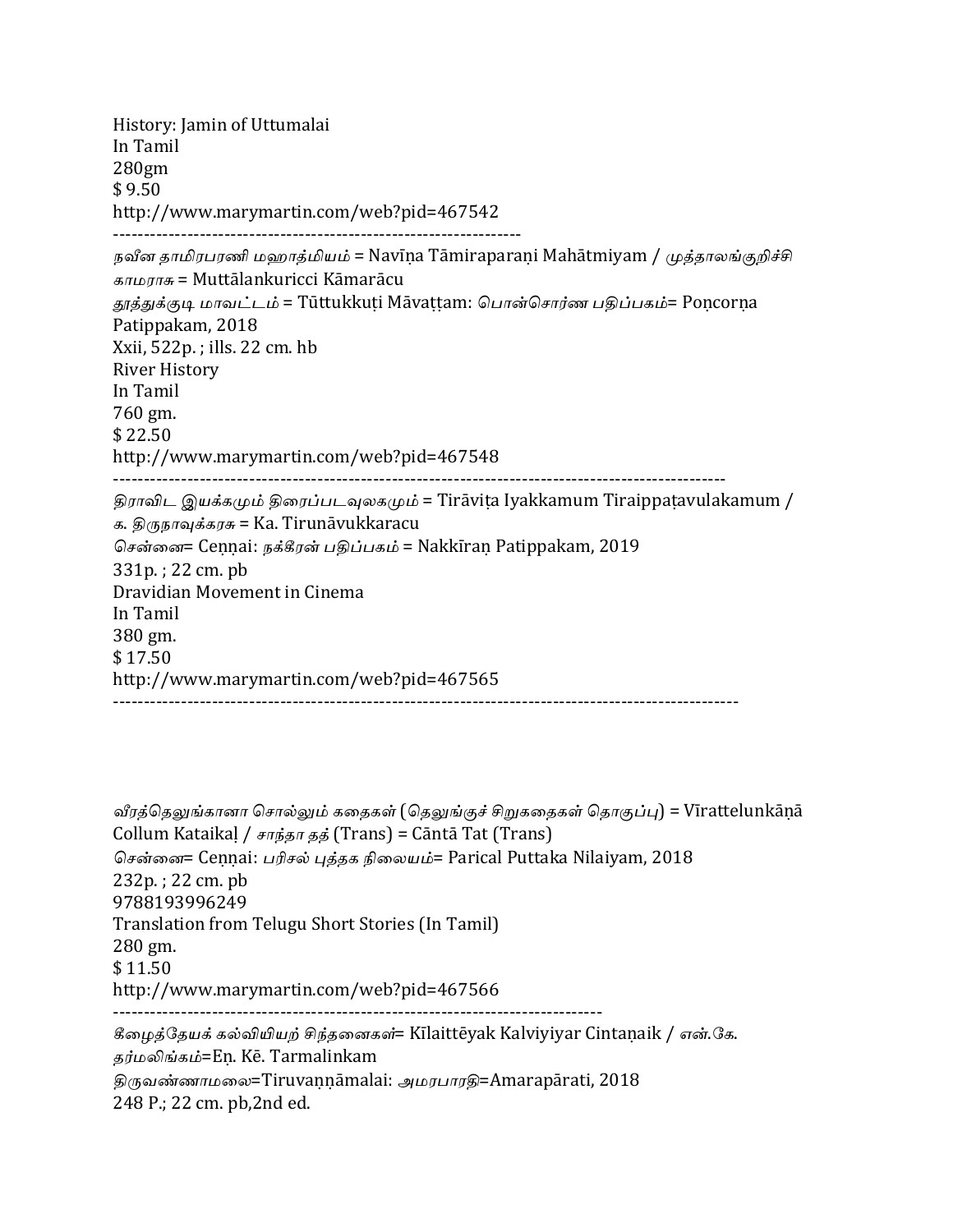9789380733050 History of Education in Netuntivu in Srilanka In Tamil 380 gm. \$ 11.00

கருத்துச் செறிவும் அறிவியல் நோக்கும், தத்துவமரபும் கொண்டு விளங்கும் இந்நூல் 'பதினாறு இயல்களைத்தாங்கி விளங்குகின்றது. இந்நூல் உலகில் தத்துவ, கல்விக்கலசமாக விளங்கிய, விளங்கும் பாரதநாட்டுக் கல்விச் சிந்தனை மரபுகள் ஐந்தினையிட்டும், இலங்கைத் திருநாட்டில் ஊற்றெடுத்த எட்டு மரபுகள் பற்றியும், நிறுவன அடிப்படையில் உருவாக்கிய யாழ்ப்பாண இளைஞர் சங்கக் கல்விச் சிந்தனைகள் பற்றியும் எடுத்துக் கூறுகின்றது. தமிழ் மணம் கமழும் நெடுந்தீவெனும் கிராமம் வரலாற்று முக்கியத்துவம் வாய்ந்தது http://www.marymartin.com/web?pid=467199 ---------------------------------------------------------------------------------- திராவிட இயக்கமும் திராவிடநாடும் = Tirāvita Iyakkamum Tirāvitanātum / க. திருநாவுக்கரசு =

Ka. Tirunāvukkaracu சென்னை= Cennai: நக்கீரன் பதிப்பகம் = Nakkiran Patippakam, 2019  $157p.$ ; 22 cm. pb Dravidian movement and Dravidian In Tamil 230 gm. \$ 8.00 http://www.marymartin.com/web?pid=467564 -------------------------------------------------------------------------

```
ஞாநி என்றும் நம்முடன்= ñāni Eṇrum Nammuṭaṇ / பொன் தனசேகரன். = Poṇ. Taṇacēkaraṇ
திருச்சி= Tirucci: எஸ். ஆர். வி. தமிழ்ப் பதிப்பகம்= Es. ār. Vi. Tamilp Patippakam, 2018
223p.; 22 \text{ cm. } pbArticle about TamilWriter Gnani
In	Tamil
330	gm.
$10.00
```
பத்திரிகை, நாடகம், தொலைக்காட்சி, மேடைப்பேச்சு, விவாதம், இலக்கணம், ஓவியம், இளைஞர்கள், பெண்கள், சிறுவர், சிறுமியர், மனிக வள மேம்பாடு... இப்படி பல்வேறு துறைகளில் தனது தனி முத்திரையைப் பதித்த ஆளுமை ஞாநி. சக மனிதர்கள் மீது அன்புடனும். மனித சமத்துவத்துக்கான ஆவலுடனும் மக்களின் மனசாட்சியாகத் திகழ்ந்தவர்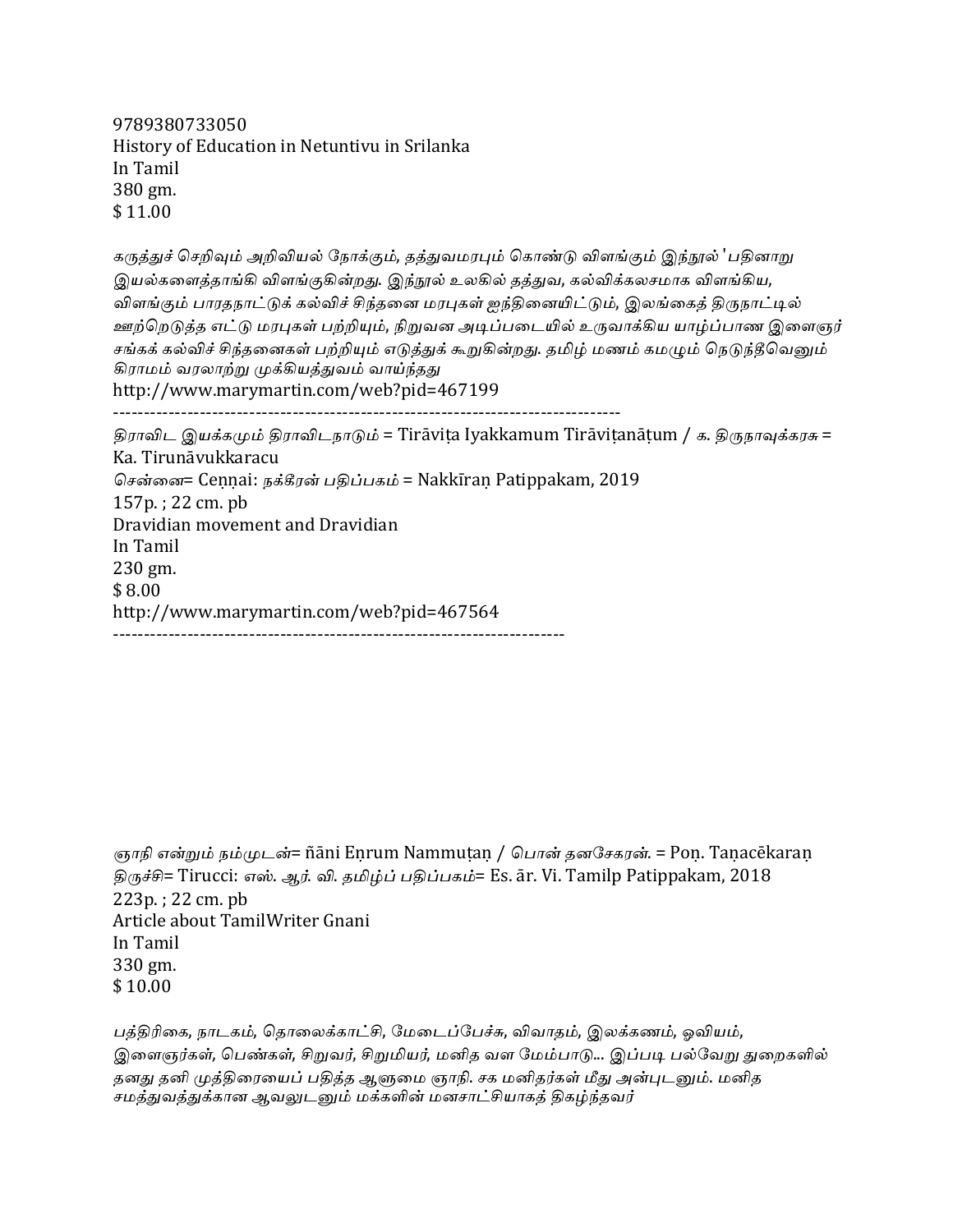http://www.marymartin.com/web?pid=467471 ---------------------------------------------------------------------------------------------------------------- நெல்லைக் கோயில்கள் – II = Nellaik Kōyilkal – II / முத்தாலாங்குறிச்சி காமராசு = Muttālānkuricci Kāmarācu சென்னை= Cennai: காவ்யா= Kāvyā, 2018 Viii, 178p.; ills. 22 cm. pb History In Tamil 280 gm.  $$9.50$ http://www.marymartin.com/web?pid=467425 ----------------------------------------------------------------------------------------------------- இராமானுஜர் எளியோரின் ஆச்சாரியர் = Irāmāṇujar Eliyōriṇ āccāriyar / கன்யூட்ராஜ் = Kanyūtrāj சென்னை = Ceṇṇai: தாமரை பப்ளிகேஷன்ஸ் (பி) லிட், = Tāmarai Papḷikēśaṇs (P) Ltd., 2018 211 p.; 22 cm. pb 9789385982293 About the Saint Ramanujar In Tamil  $260$  gm. \$ 8.75 Saint Ramanujar's life history இராமானுஜர் மிகச் சிறந்த மனிதர் என்பதையே அவரது வாழ்க்கையின் ஒவ்வொரு சம்பவங்களும், வார்த்தைகளும் எடுத்துரைக்கின்றன. அவர் ஒரு போதும் தன் அமானுஷ்ய தன்மையைக் காண்பித்ததில்லை. அற்புதங்கள் நிகழ்த்த வேண்டும் என்று முயன்றதில்லை. தனக்கு, பெரும் வரம் வேண்டும் என்று இறைவனிடம் கேட்டதில்லை. http://www.marymartin.com/web?pid=467210

------------------------------------------------------------------------------

Linguistics

சதுரகராதி = Caturakarāti / வீரமாமுனிவர் = Vīramāmuṇivar சென்னை=Cennai: தமிழ் வளர்ச்சி இயக்கம் = Tamil Valarcci Iyakkam, 2017 523 p.; 22 cm. pb **Dictionary** In Tamil 540 gm. \$ 16.50 http://www.marymartin.com/web?pid=467634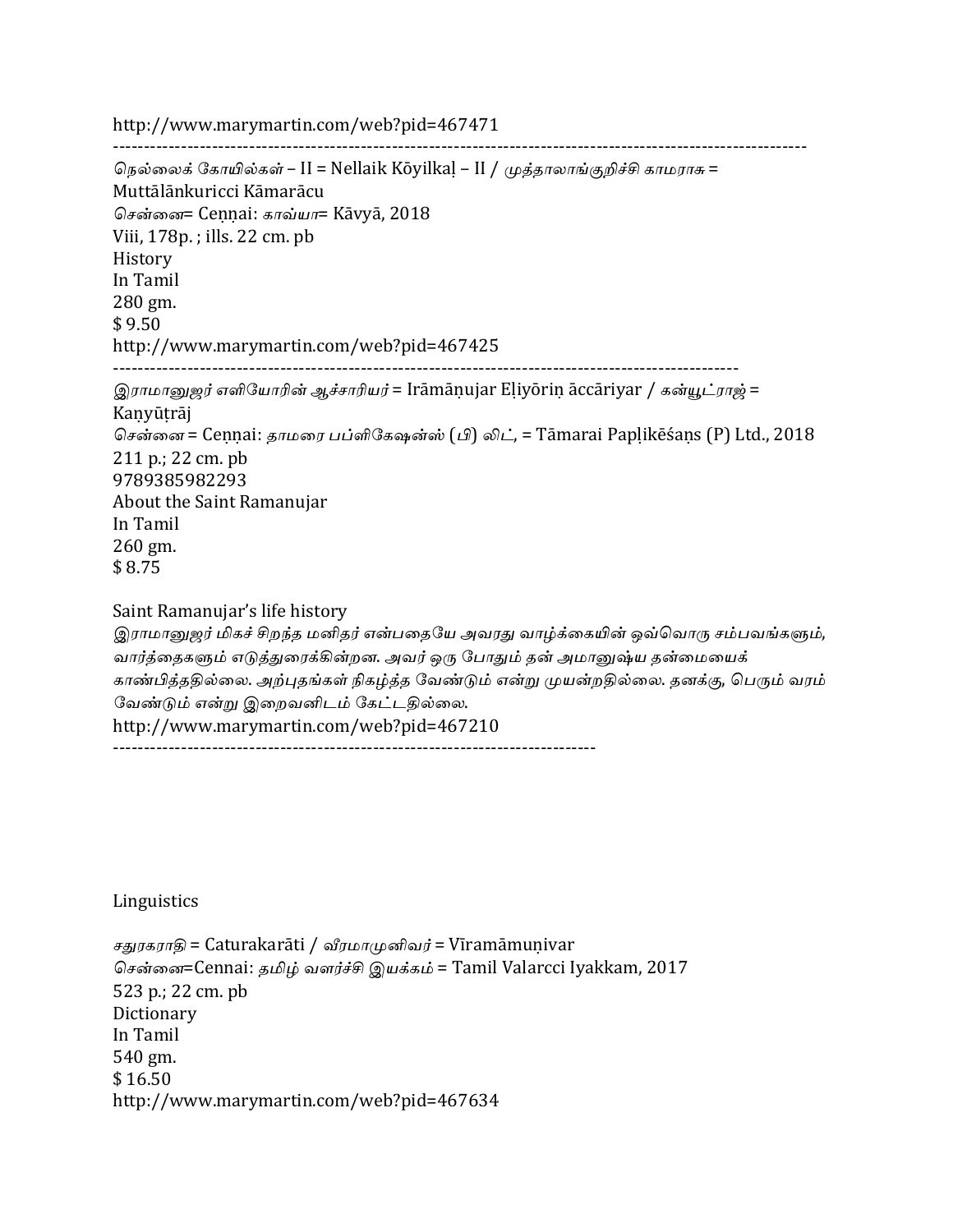**Dictionary** -----------------------------------------------------------------------

```
தொல்காப்பியம் - சங்கஇலக்கியம்:  உரைமேற்கோள் உரைகள் (செவ்வியல் நூல்களை
(\muன்வைத்து)= Tolkāppiyam Canka Ilakkiyam Uraimērkōl Uraikal Cevviyal
Nūlkalaimunvaittu / சோ. ராஜலட்சுமி= Cō. Rājalatcumi
சென்னை = Cennai: காவ்யா = Kāvyā, 2018
viii ; 271 p.; 22 cm. pb
9789386576736
In	Tamil
330	gm.
$	14.00
http://www.marymartin.com/web?pid=467213	
Book	on	Tamil	Grammar	Book	- Tolkappiyam
------------------------------------------------------------------------------
Literature
இன்று மழை பெய்யும்= Iṇru Malai Peyyum / மா. கமலவேலன் = Mā Kamalavēlaṇ
சென்னை = Ceṇṇai: நியூ செஞ்சுரி புக் ஹவுஸ் (பி) லிட் = Niyū Ceñcuri Puk Havus (Pi) Lit, 2018
104 p.; 22 cm. pb
9789388050630
Drama
In	Tamil
170	gm.
$4.25http://www.marymartin.com/web?pid=467217
Drama
------------------------------------------------------------------------------------------------
கதை கேட்கும் சுவர்கள் = Katai Kēṭkum Cuvarkaḷ / ஷாபு கிளிதட்டில்
; தமிழில் : கே. வி. ஷைலஜா = Kē. Vi. Śailajā
திருவண்ணாமலை= Tiruvaṇṇāmalai: வம்சி புக்ஸ்= Vamci Puks, 2018
384p.; ills. 23 cm. pb
9789384598594
In	Tamil
500	gm.
$	17.50
http://www.marymartin.com/web?pid=467576
```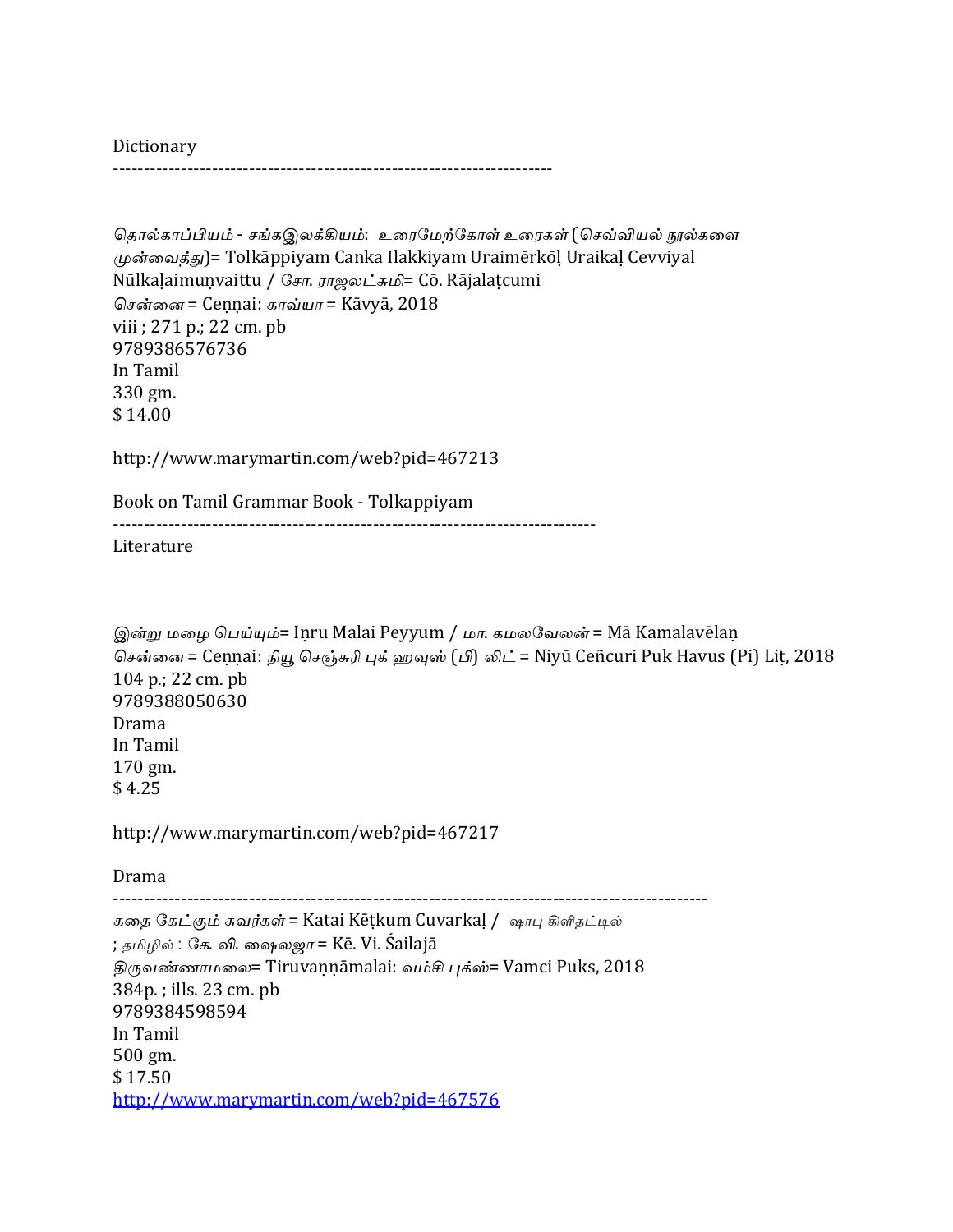Novel

----------------------------------------------------------------------------------------------- பதிற்றுப்பத்து -ஐங்குறுநூறு: சில அவதானிப்புகள்= Patirruppattu -Ainkurunūru: Cila Avatāṇippukaļ / ராஜ் கௌதமன்= Rāj Kautamaṇ சென்னை= Ceṇṇai: நியூ செஞ்சுரி புக் ஹவுஸ் (பி) லிட் = Niyū Ceñcuri Puk Havus (Pi) Lit, 2018 158 p.; 22 cm. pb Literarture- Old Tamil Literature 978938805084 In Tamil 220 gm.  $$6.25$ http://www.marymartin.com/web?pid=467253 ---------------------------------------------------------------------------- கம்பனில் தெய்வமும் மகனும் = Kampaṇil Teyvamum Makaṇum / க. முருகேசன் = Ka. Murukēcaṇ சென்னை= Cennai: நியூ செஞ்சுரி புக் ஹவுஸ் (பி) லிட் = Niyū Ceñcuri Puk Havus (Pi) Lit, 2018  $156p.$ ;  $22 \text{ cm. } pb$ 9789388050944 In Tamil 240 gm.  $$6.50$ http://www.marymartin.com/web?pid=467530 ------------------------------------------------------------------------------------------ மௌனியின் இலக்கியாண்மை = Mauniyin Ilakkiyānmai / *ஜமாலன்* = Jamālan சென்னை= Cennai: காலக்குறி பதிப்பகம் = Kālakkuri Patippakam, 2017 144p. : 20 cm. hb 9789350015674 In Tamil 280 gm. \$ 7.00 http://www.marymartin.com/web?pid=467516 -------------------------------------------------------------------------------------------------- மூலச்சிறப்புள்ள தமிழ்ச் சிந்தனை மரபு = Mūlaccirappuḷḷa Tamilc Cintaṇai Marapu / கணியன் பாலன் = Kaniyan Pālan சென்னை=Chennai: தமிழினி = Tamilini, 2018  $254p.$ ;  $22 \text{ cm.}$ hb 9788187641698 Research Essays In Tamil 490 gm. \$ 12.00 http://www.marymartin.com/web?pid=467562 ------------------------------------------------------------------------------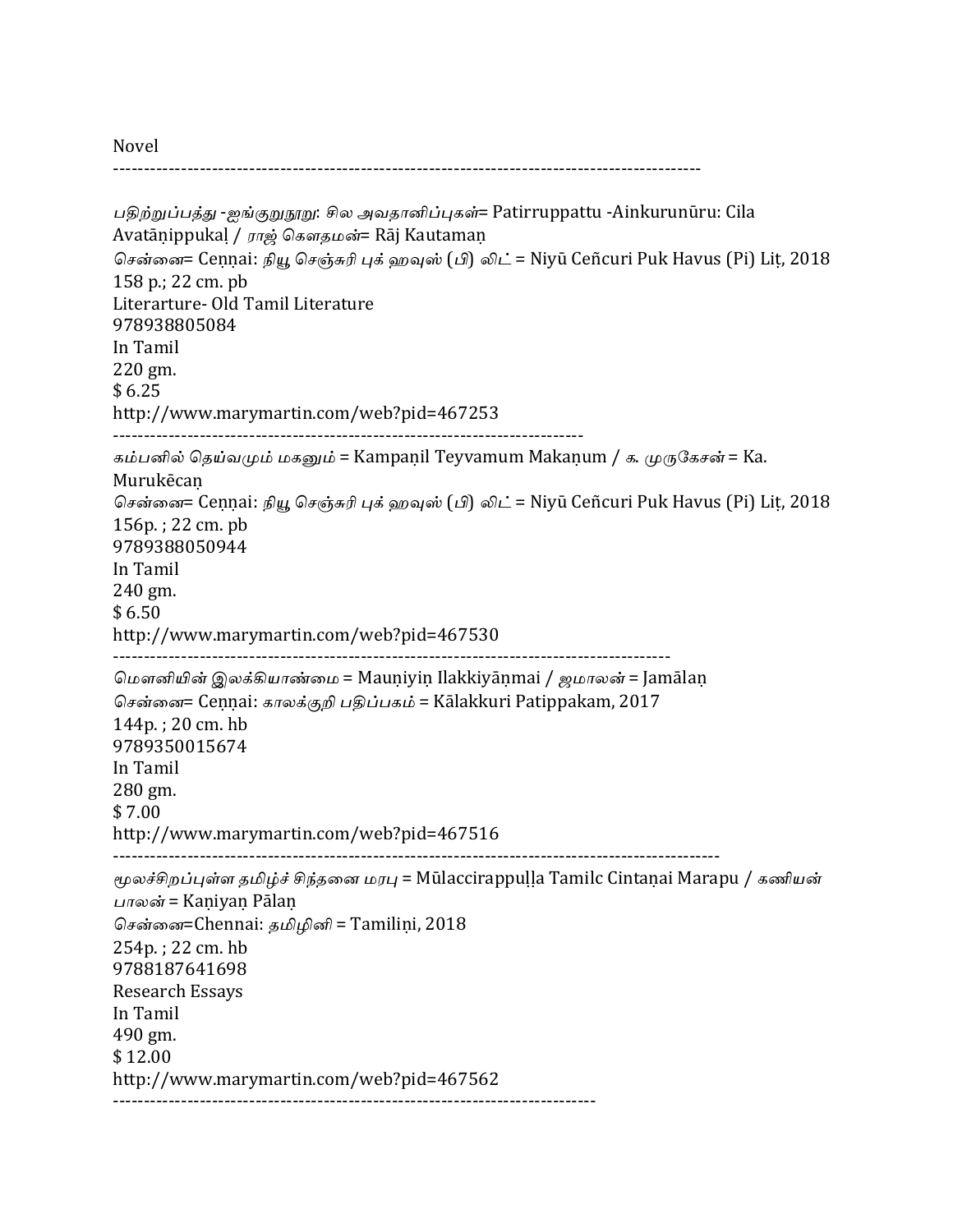சங்கத் தமிழ் ஔவை துரைசாமிப் பிள்ளை- கட்டுரைக் களஞ்சியம்-1 = Cankat Tamil Auvai Turaicāmip Pillai - Katturaik Kalañciyam -1 / பேரா. சண்முகசுந்தரம் = Pērā. Canmukacuntaram சென்னை= Cennai: காவ்யா= Kāvyā, 2018  $616p.$ ; 22 cm. pb Essays on Research of Sangam period In Tamil 840 gm. \$ 30.00 http://www.marymartin.com/web?pid=467563 ---------------------------------------------------------------------------------- வரலாற்றுத் தமிழ்: ஔவை துரைசாமிப் பிள்ளை- கட்டுரைக் களஞ்சியம்-3=Varalārrut Tamil: Auvai Turaicāmip Piḷḷai - Kaṭṭuraik Kaḷañciyam -3 / பேரா. சண்முகசுந்தரம் = Pērā. Canmukacuntaram சென்னை= Cennai: காவ்யா= Kāvyā, 2018 552p.; 22 cm. pb Essays In Tamil 770 gm. \$ 27.50 http://www.marymartin.com/web?pid=467487 ---------------------------------------------------------------------------------------------------------------- ம்…… நானும் = M………. Nānum / மு. ஞா. செ. இன்பா = Mu. Ñā. Ce. Inpā சென்னை= Cennai: கைத்தடி பதிப்பகம் = Kaittați Patippakam, 2018  $92p.$ ; ills.  $23$  cm.  $pb$ கவிதை (Poems) In Tamil 240 gm.  $$5.00$ http://www.marymartin.com/web?pid=467584 -------------------------------------------------------------------------------------------

```
மலர்க் கிரீடம் = Malark Kirītam / கண்மணி ராஜாமுகமுது = Kanmani Rājāmukamutu
புதுக்கோட்டை மாவட்டம் = Putukkōttai Māvattam, கண்மணி பதிப்பகம் = Kanmani
Patippakam, 2018
72p.; 23 cm. pb
In	Tamil
கவிதை (Poem)
150	gm.
$3.50http://www.marymartin.com/web?pid=467585
```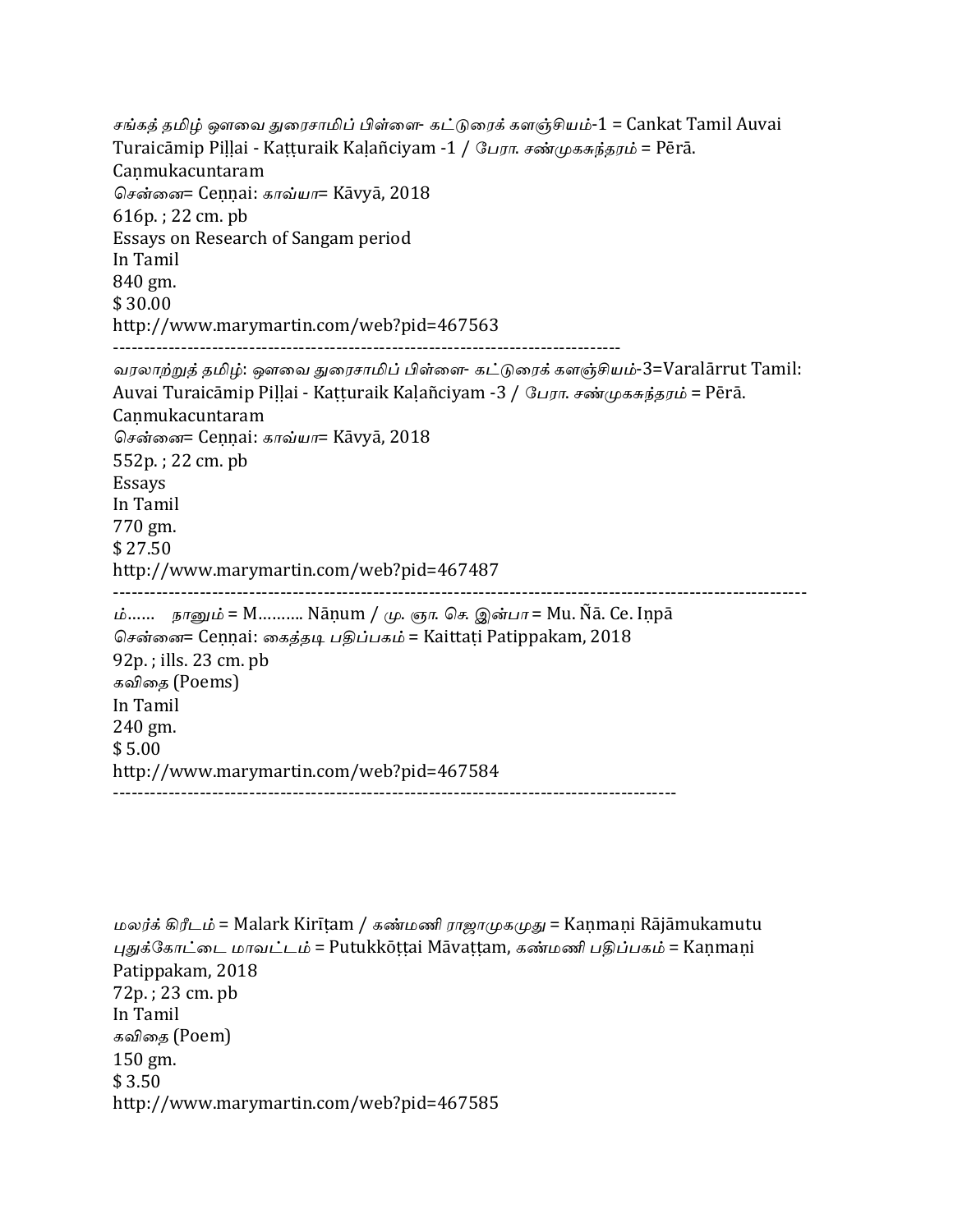------------------------------------------------------------------------------------------- உலக நீதிக் கதைகள் = Ulaka Nītik Kataikal / ப. வேணுகோபால் = Pa. Vēnukōpāl சென்னை= Cennai: அமராவதி= Amarāvati, 2019, 6th Edition  $104p.$ ; 22 cm. pb In Tamil Moral Short Stories 200 gm.  $$4.50$ http://www.marymartin.com/web?pid=467587 --------------------------------------------------------------------------------------- கலித்தொகை காட்டும் வாழ்வியல் சிந்தனைகள் = Kalittokai Kāṭṭum Vālviyal Cintaṇaikaḷ / மு.  $\sigma(\mu\omega \omega) = Mu$ . ēlumalai சென்னை= cennai: Kāvyā, 2019 Xvi, 221p.; 22cm. pb 9789386576651 In Tamil 340 gm. \$ 12.00 http://www.marymartin.com/web?pid=467541 --------------------------------------------------------------------------------------- 19 ஆம் நூற்றாண்டில் தமிழ் இலக்கியம் = 19 ām Nūrrāṇṭil Tamil Ilakkiyam / மயிலை. சீனி வேங்கடசாமி = Mayilai. Cīni Vēnkatacāmi சென்னை=Cennai: தமிழ் வளர்ச்சி இயக்ககம், சென்னை = Tamil Valarcci Iyakkakam, 2017 296 p.; 22 cm. Pb Literature-Tamil In 19th Century In Tamil 350 gm.  $$9.50$ http://www.marymartin.com/web?pid=467605 ------------------------------------------------------------------------------------------

சங்கப் புலவர் சன்மார்க்கம் = Cankap Pulavar Caṇmārkkam / சாமி. சிதம்பரனார் = Cāmi. **Citamparanār** சென்னை=Cennai: தமிழ் வளர்ச்சி இயக்கம் = Tamil Valarcci Iyakkam, 2017 126 p.; 22 cm. pb Tamil Literature In Tamil 200 gm.  $$4.50$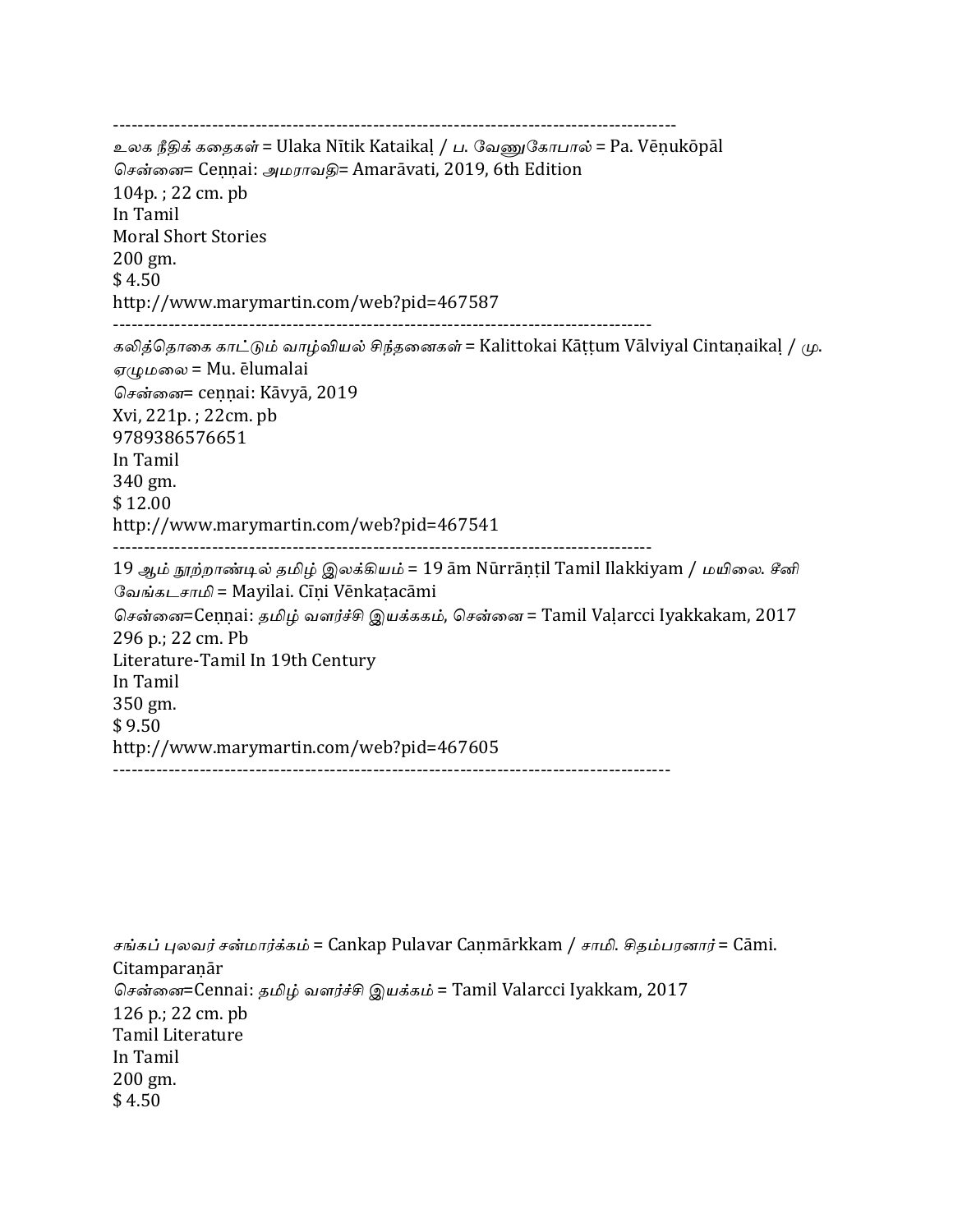http://www.marymartin.com/web?pid=467599

---------------------------------------------------------------------------------------

வள்ளுவம் = Vaḷḷuvam / வ. சுப. மாணிக்கனார் = Va. Cupa. Mānikkanār சென்னை=Cennai: தமிழ் வளர்ச்சி இயக்கம் = Tamil Valarcci Iyakkam, 2017 267 p.; 22 cm. pb Thirukkural Studies In Tamil 320 gm.  $$9.00$ http://www.marymartin.com/web?pid=467597 ----------------------------------------------------------------------------------------- மொழி வளம் = Maāli Valam / கா. அப்பாத்துரை = Kā. Appātturai சென்னை=Cennai: தமிழ் வளர்ச்சி இயக்கம் = Tamil Valarcci Iyakkam, 2017 114 p.; 22 cm. pb Literature on Tamil Language In Tamil 180 gm.  $$4.00$ http://www.marymartin.com/web?pid=467595 ------------------------------------------------------------------------------------------------ மூன்றெழுத்தில் கம்பரின் முழுக்காப்பியம் = Mūnreluttil Kampariṇ Mulukkāppiyam / கோ.மணி, ர.ரேகா = Kō. Mani, Ra. Rēkā சென்னை=Chennai: உலகத் தமிழாராய்ச்சி நிறுவனம்=International Institute of Tamil Studies, 2018 217 p.; 22 cm. pb Literature / Criticism 9789385165634 In Tamil 300 gm.  $$7.50$ http://www.marymartin.com/web?pid=467586 ---------------------------------------------------------------------------------------

சொற்புணர்ச்சி விதிகளும் தொல்காப்பிய மரபும் = Corpuṇarcci Vitikalum Tolkāppiya Marapum / மனோன்மணி தேவி அண்ணாமலை = Maṇōṇmaṇi Tēvi Aṇṇāmalai சென்னை=Chennai: உலகத் தமிழாராய்ச்சி நிறுவனம்=International Institute of Tamil Studies, 2018 258 p.; 22 cm. pb 9789385165085 In Tamil 360 gm.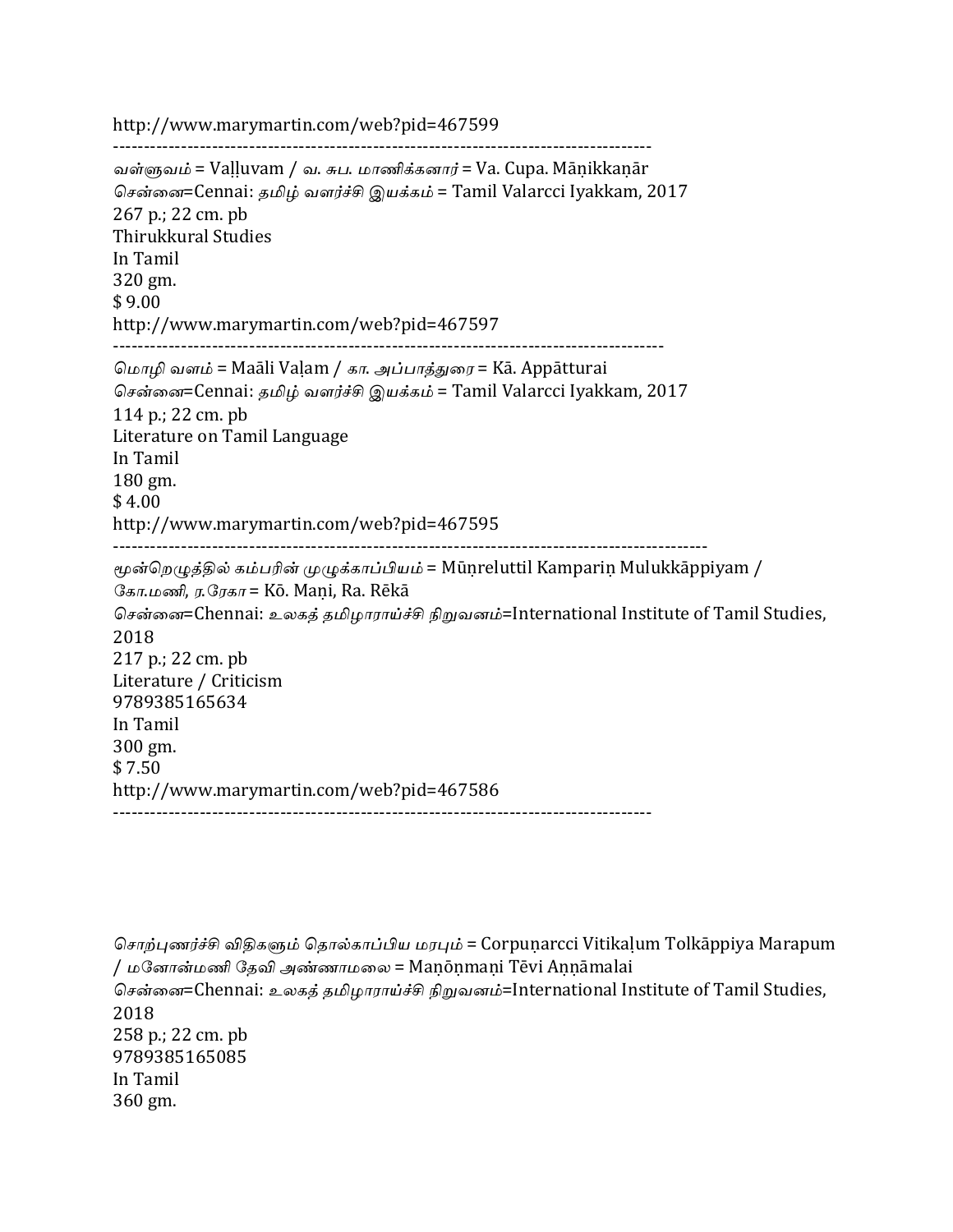\$ 10.00 http://www.marymartin.com/web?pid=467625 ------------------------------------------------------------------------------------------

இலக்கியக் கட்டுரைகள் = Ilakkiyak Kaṭṭuraikaḷ / மு. இராகவையங்கார் = Mu. Irākavaiyankār சென்னை=Cennai: தமிழ் வளர்ச்சி இயக்கம் = Tamil Valarcci Iyakkam, 2017 119 p.; 22 cm. pb In Tamil 190 gm.  $$4.00$ http://www.marymartin.com/web?pid=467615 --------------------------------------------------------------------------------------- பாரதியின் புதிய ஆத்திசூடி = Pāratiyin Putiya ātticūṭi / அ. சீனிவாசன் = A. Cīnivācan சென்னை=Cennai: தமிழ் வளர்ச்சி இயக்கம் = Tamil Valarcci Iyakkam, 2017  $164$  p.: 22 cm. pb In Tamil 230 gm.  $$5.50$ http://www.marymartin.com/web?pid=467614 --------------------------------------------------------------------------------- உரைவேந்தர் ஔவை துரைசாமி = Uraivēntar Auvai Turaicāmi / நிர்மலா மோகன் = Nirmalā Mōkaṇ சென்னை = Chennai: உலகத் தமிழாராய்ச்சி நிறுவனம் = International Institute of Tamil Studies, 2018 145 p.; 22 cm. pb **Literature** In Tamil 230 gm.  $$5.00$ http://www.marymartin.com/web?pid=467627 -------------------------------------------------------------------------------------- முத்தொள்ளாயிரம் = Muttollāyiram / ந. சுப்பு ரெட்டியார் = Na. Cuppu Rettiyār சென்னை=Cennai: தமிழ் வளர்ச்சி இயக்கம் = Tamil Valarcci Iyakkam, 2017 244 p.; 22 cm. pb In Tamil 330 gm. \$ 8.50 http://www.marymartin.com/web?pid=467638 ----------------------------------------------------------------------------------- புதுமைப்பித்தன் கதைகள் சில விமர்சனங்களும் விஷமத்தனங்களும் = Putumaippittaṇ Kataikaḷ Cila Vimarcaṇankaḷum Viśamattaṇankaḷum / தொ.மு.சி. ரகுநாதன் = To.Mu.Ci. Rakunātaṇ சென்னை=Cennai: தமிழ் வளர்ச்சி இயக்கம் = Tamil Valarcci Iyakkam, 2017 568 p.; 22 cm. pb Literary Criticism In Tamil

590 gm.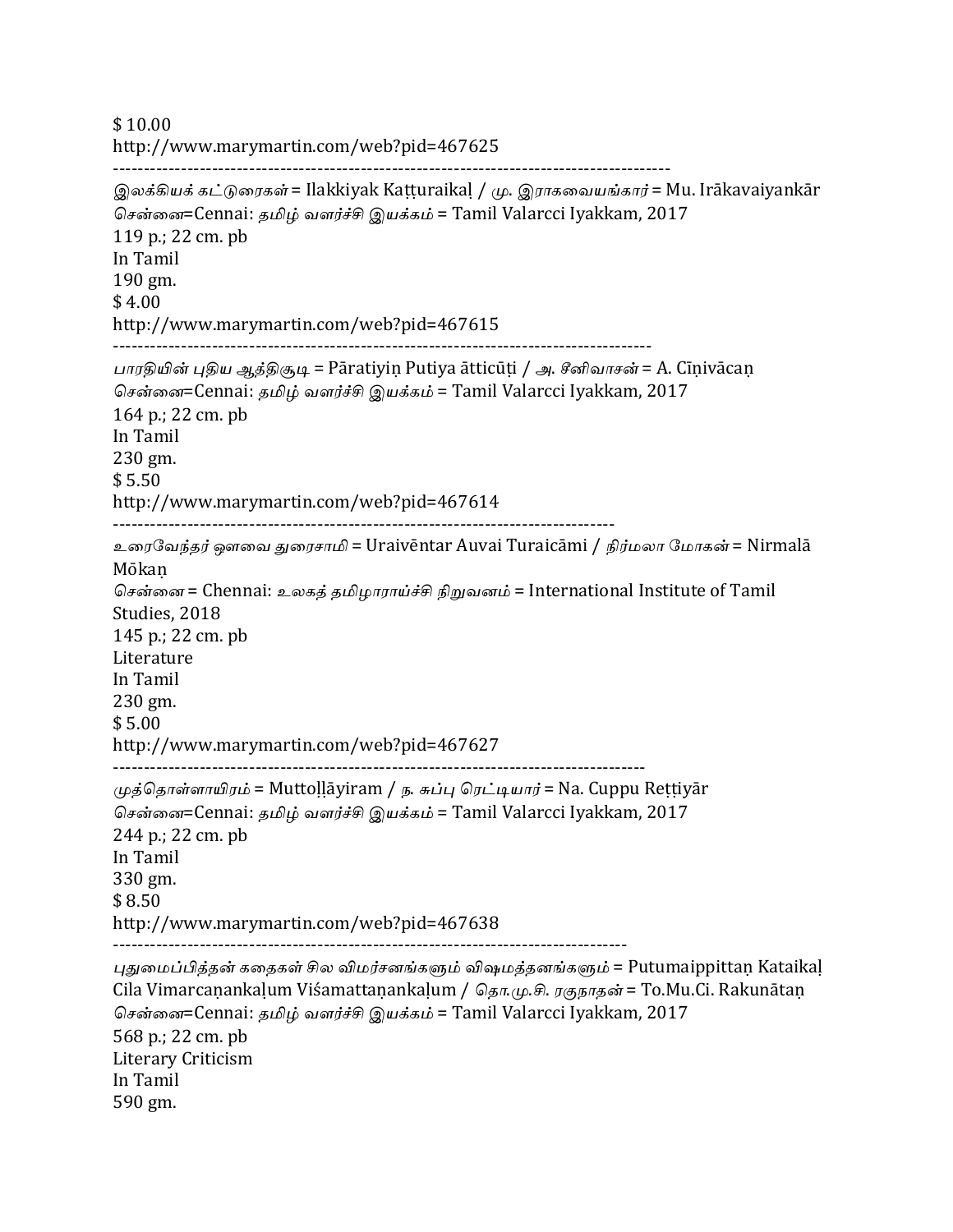\$ 18.00 http://www.marymartin.com/web?pid=467641 --------------------------------------------------------------------------------- திருவள்ளுவர் கால எழுத்தில் திருக்குறள் = Tiruvaḷḷuvar Kāla Eluttil Tirukkural / கோ. விசயராகவன் = Kō. Vicayarākavaṇ சென்னை = Chennai: உலகத் தமிழாராய்ச்சி நிறுவனம் = International Institute of Tamil Studies, 2018  $23 \text{ cm}$ . pb Original Tamil Script

In Tamil 490 gm. \$ 22.50

http://www.marymartin.com/web?pid=467642

-----------------------------------------------------------------------------

தொல்காப்பியத்தின் ஒருமையும் முழுமையும் = Tolkāppiyattiṇ Orumaiyum Mulumaiyum / பேரா. க. பாலசுப்பிரமணியன் = Pērā. Ka. Pālacuppiramaniyan சென்னை = Chennai: உலகத் தமிழாராய்ச்சி நிறுவனம் = International Institute of Tamil Studies, 2018 Xvi, 130p.; 22 cm. pb 9789385165870 In Tamil 250 gm. \$ 5.00 http://www.marymartin.com/web?pid=467644 -----------------------------------------------------------------------------------------------------

பிரமிள் படைப்புகள்: 6 தொகுதிகள் = Piramil Paṭaippukaḷ: 6 Tokutikaḷ / கால சுப்பிரமணியம் = Kāla Cuppiramaṇiyam கோயம்புத்தூர் = Kōyamputtūr: பிரமிள் அறக்கட்டளை & லயம் = Piramil Arakkattalai & Layam, 2018 6 Vols. Set, 22 cm. hb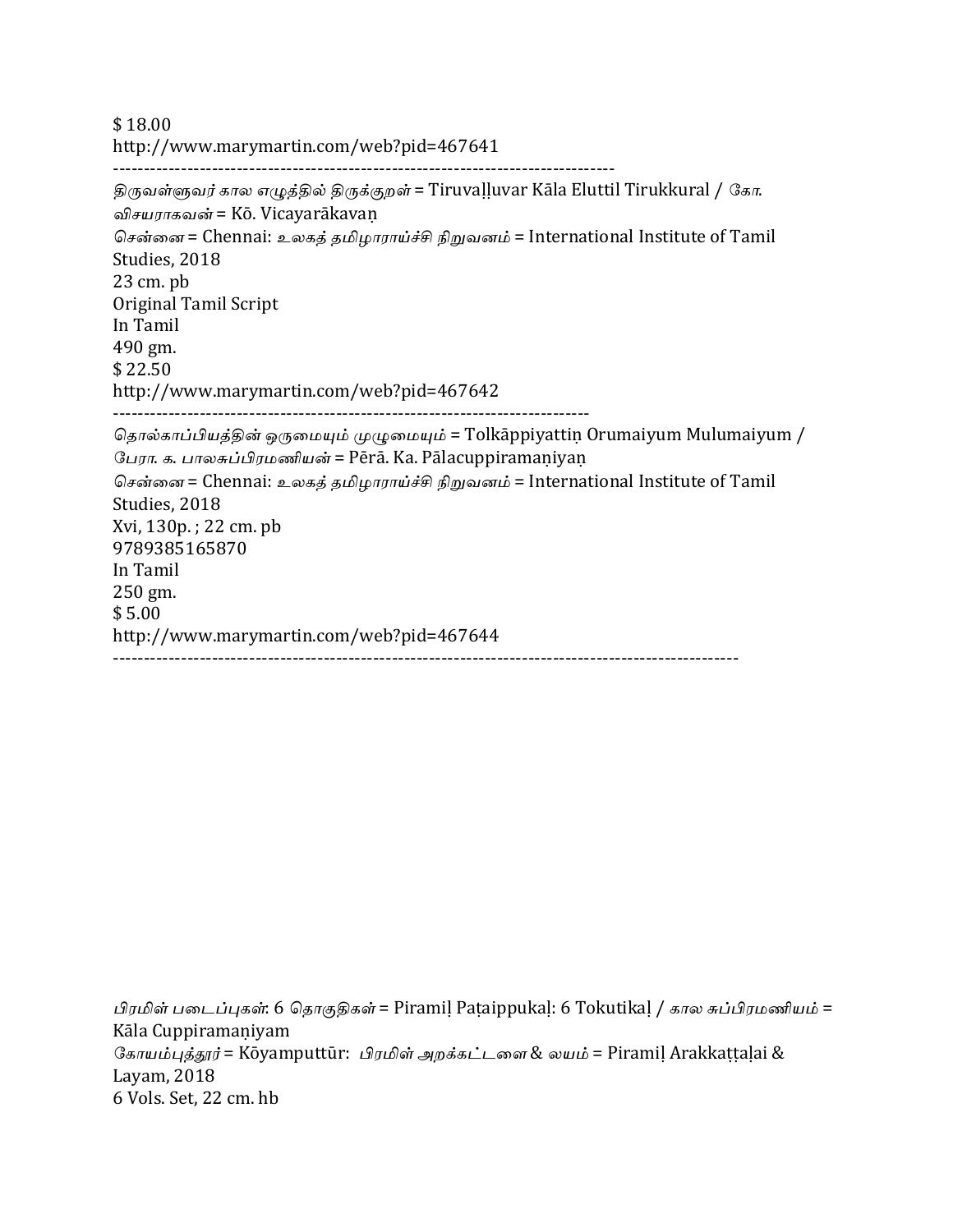Poem, Essays, Collection of Short Stories, Reviews, Interviews, Spritial Science Translation In Tamil 4350 gm.

\$ 170.00

தொகுதி 1 – கவிதைகள்=Tokuti 1 - Collected Poems தொகுதி 2 – கதைகளும் நாடகங்களும்=Tokuti 2 - Fictional Writings (in Tamil) தொகுதி 3 – விமர்சனங்கள் 1960-80 (பகுதி ஒன்று) =Tokuti 3 - Critical Writings (in Tamil) தொகுதி 4 – விமர்சனங்கள் 1980-2000 (பகுதி இரண்டு) Tokuti 4 - Critical Writings (In Tamil) தொகுதி 5 – பேட்டிகளும் உரையாடல்களும் Tokuti 5 - Interviews and Discussions (In Tamil) தொகுதி 6 -ஆன்மீகம்- அறிவியல்- மொழிபெயர்ப்பு Tokuti 6 - Metaphysic, Science and Translations (In Tamil) http://www.marymartin.com/web?pid=467567 ------------------------------------------------------------------------------------- நிலம் = Nilam / பவா செல்லதுரை = Pavā Cellaturai திருவண்ணாமலை= Tiruvaṇṇāmalai: வம்சி புக்ஸ்= Vamci Puks, 2014  $184p$ .; ills. 23 cm. pb 9789380545882 Life Sketches In Tamil 300 gm.  $$7.50$ http://www.marymartin.com/web?pid=467515 ---------------------------------------------------------------------------------- குமரி வட்டார நாவல்களில் பின்புலம் = Kumari Vattāra Nāvalkalil Pinpulam / ஜோசப் சொர்ணராஜ் = Jōcap Corṇarāj சென்னை= Cennai: காவ்யா= Kāvyā, 2018  $402p.$ ; 22 cm. pb Literary Criticism In Tamil 530 gm. \$ 21.00 http://www.marymartin.com/web?pid=467475 -----------------------------------------------------------------------------------

பாடலென்றும் புதியது = Pātalenrum Putiyatu / கலாப்ரியா = Kalāpriyā சென்னை=Chennai: சந்தியா பதிப்பகம்=Cantiyā Patippakam, 2018 119 p.; 22 cm. pb 9789387499560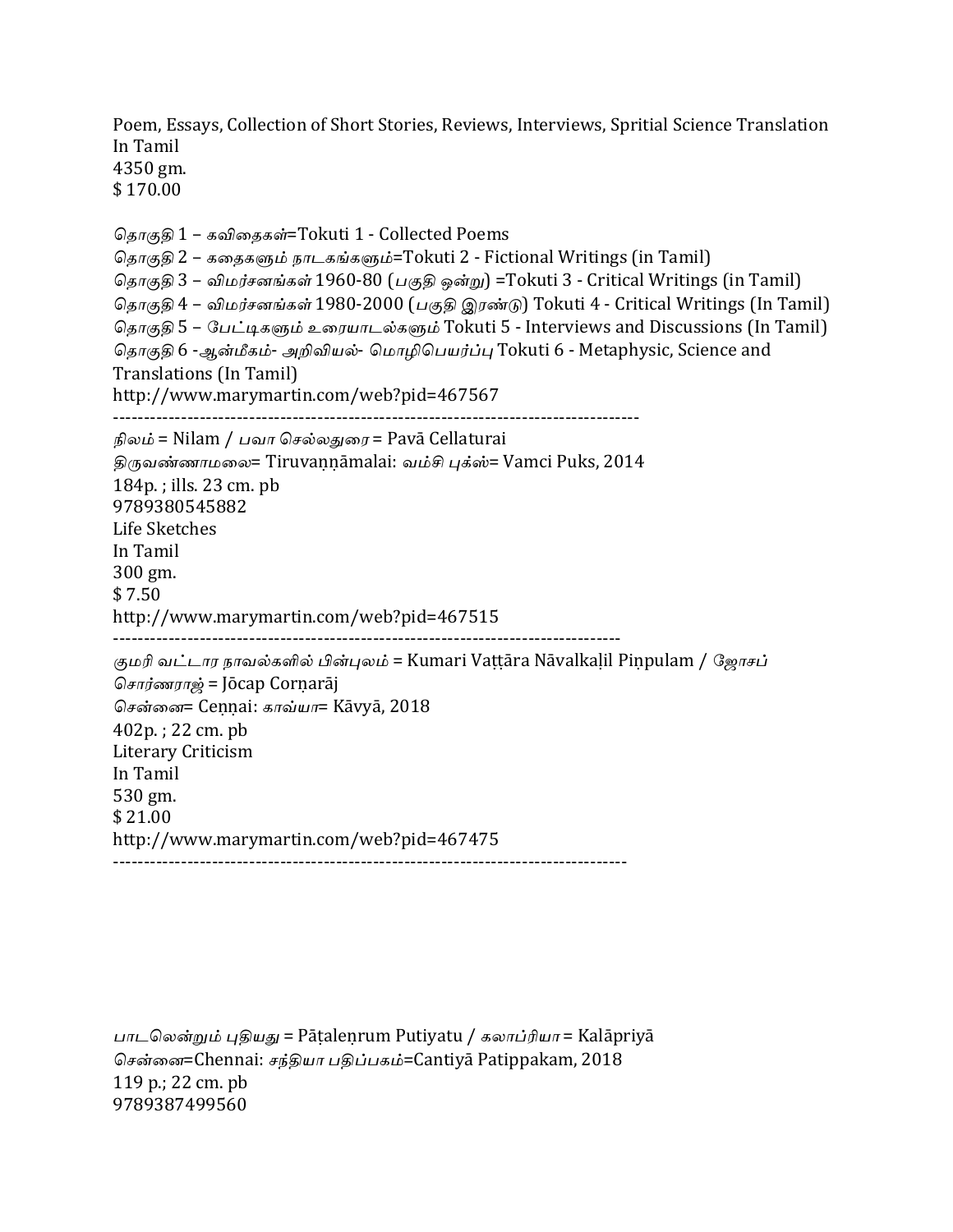**Literature** In Tamil  $210 \text{ gm}$ .  $$6.00$ 

முத்தமிழில் ஒன்றான கூத்து. நாடகமாகப் பரிணமித்து திரைப்படமாக உருவெடுத்த காலத்தில் விடுதலை வேள்விக்குத் தொடர்ந்து துணை நின்றது. திராவிட இயக்கம் வளர்ந்தபோது. புதிய அரசியலை வென்றெடுக்க உதவியது.

http://www.marymartin.com/web?pid=467412 --------------------------------------------------------------------------------------

அதிகாரம் அமைதி சுதந்திரம்= Atikāram Amaiti Cutantiram / சாரு நிவேதிதா = Cāru Nivētitā சென்னை=Chennai: எழுத்து பிரசுரம்=Eluttu Piracuram, 2018 85 p.; 22 cm. pb 9789387707375 Literature and Fiction In Tamil 150 gm. \$ 7.50.

சிந்தனைகள் அல்ல; சிந்தனா முறை. அந்த சிந்தனா முறையின் நோக்கம் சுதந்திரம். சமூகம் உங்களை ஒரு கடவுளை, ஒரு தீர்க்கதரிசியை, ஒரு தத்துவத்தை, ஒரு கோட்பாட்டைப் பின்பற்றச் சொல்கிறது. யாரையும் எதையும் பின்பற்றாதீர்கள். உங்களை நம்புங்கள். உங்கள் மனதைத் தொடர்ந்து செல்லுங்கள். எந்த சிந்தனையும், அறநெறியும், போதனையும், சட்ட திட்டமும், ஒழுக்க பார்வைகளும் உங்கள் மீது ஆதிக்கம் செலுத்த விடாதீர்கள். இதுவே என் எழுத்தின் செய்தி. உங்கள் பாதையை நீங்கள் மட்டுமே தேர்ந்தெடுக்க வேண்டும். அதுவே சுதந்திரம். அதுவே பரவசம். http://www.marymartin.com/web?pid=467409 -----------------------------------------------------------------------

Medicine (Lyrics)

```
அருந்தமிழ் மருத்துவம் 500: தமிழ் மருத்துவம் (பாடல் நூல்) = Aruntamil Maruttuvam 500:
Tamil Maruttuvam (Pātal Nūl) / பாவலர் = Pāvalar
சென்னை=Chennai: உலகத் தமிழாராய்ச்சி நிறுவனம்=International Institute of Tamil Studies,
2018
157 p.; 22 cm. pb
Medicine
In	Tamil
250 \text{ gm}.
$5.00http://www.marymartin.com/web?pid=467626
-------------------------------------------------------------------------------------------
```
சர்க்கரை நோயாளிகளுக்கு ஒரு சித்த மருத்துவரின் கடிதம் = Carkkarai Nōyāḷikaḷukku Our Citta Maruttuvariṇ Kaṭitam / பா. ஜெரோம் சேவியர் = Pā. Jerōm Cēviyar சென்னை= Cennai: காவ்யா= Kāvyā, 2018 Xxiii,237p.;22cm. pb In Tamil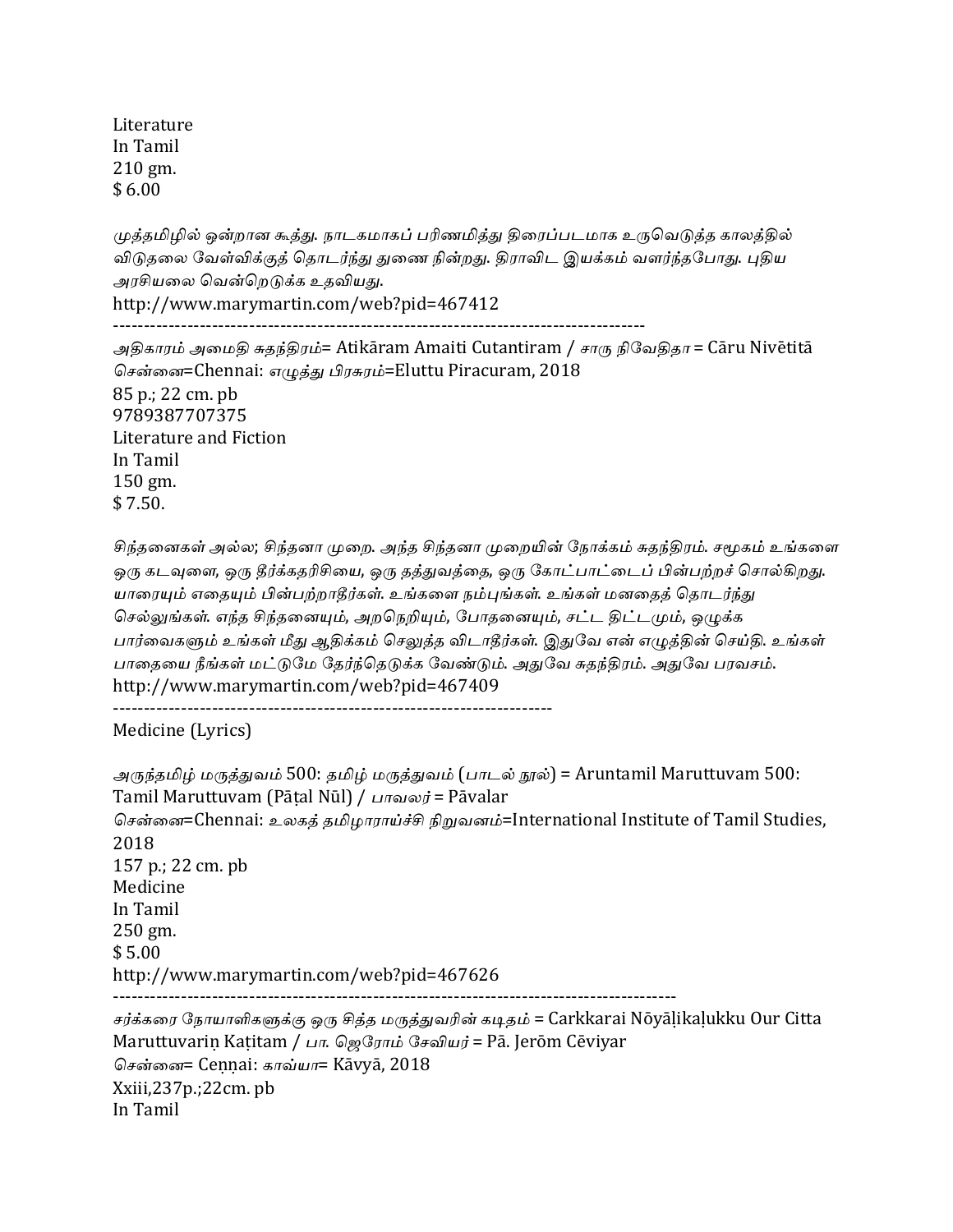300gm \$ 13.00

Medicine. Letter to sugar Patient from Siddha Doctor http://www.marymartin.com/web?pid=467544 --------------------------------------------------------------------------------------

Moral Book

நீதி நூல்கள்= Nīti Nūlkaḷ / ந. மு. வேங்கடசாமி நாட்டார் = Na.Mu. Vēnkaṭacāmi Nāṭṭār சென்னை=Cennai: தமிழ் வளர்ச்சி இயக்கம் = Tamil Valarcci Iyakkam, 2017 306 p.; 22 cm. pb Moral book Collection of Tamil Proverbs 350 gm. \$ 10.00 http://www.marymartin.com/web?pid=467635 --------------------------------------------------------------------------------------

Novel

வென்வேல் சென்னி: தொகுதி-3: வேங்கையின்வேட்டை= Veṇvēl Ceṇṇi tokuti-3: Vēnkaiyiṇ Vēṭṭai / சி. வெற்றிவேல்= Ci. Verrivēl சென்னை= Cennai: வானதி பதிப்பகம் = Vānati Patippakam, 2018  $1056p.$ : 23 cm. hb Historical Novel=சரித்திரநாவல்கள் In Tamil 1140 gm. \$ 42.50 இதுவரை எழுதப்படாத மௌரியப் பேரரசன் சாம்ராட் அசோகனுக்கும், தமிழகத்தின் மூவேந்தர்களுக்கும் கி.மு. 261ல் நடைபெற்ற பெரும் போரே வென்வேல் சென்னி புதினம் http://www.marymartin.com/web?pid=467506 ---------------------------------------------------------------------------------------------

அதில் நாயகன் பேர் எழுது= Atil Nāyakan Pēr Elutu / அன்னா ஸ்வீட்டி= Annā Svītti சென்னை= Cennai: எம். எஸ். பப்ளிகேஷன்ஸ்= Em. Es. Paplikēśans, 2018 608p. ; 20 cm. pb 9788193397190 Historical Novel= சரித்திர நாவல் In Tamil 460 gm. \$ 17.50 http://www.marymartin.com/web?pid=467528 -----------------------------------------------------------------------------------------

பிடி காடு= Piṭi Kāṭu / பிரத்யுக்ஷா பிரஜோத்= Piratyukśā Pirajōt சென்னை= Cennai: எம். எஸ். பப்ளிகேஷன்ஸ்= Em. Es. Paplikēśans, 2019 256p.; 20 cm. pb Social Novel  $=\sigma_0$ ப்ப நாவல் In Tamil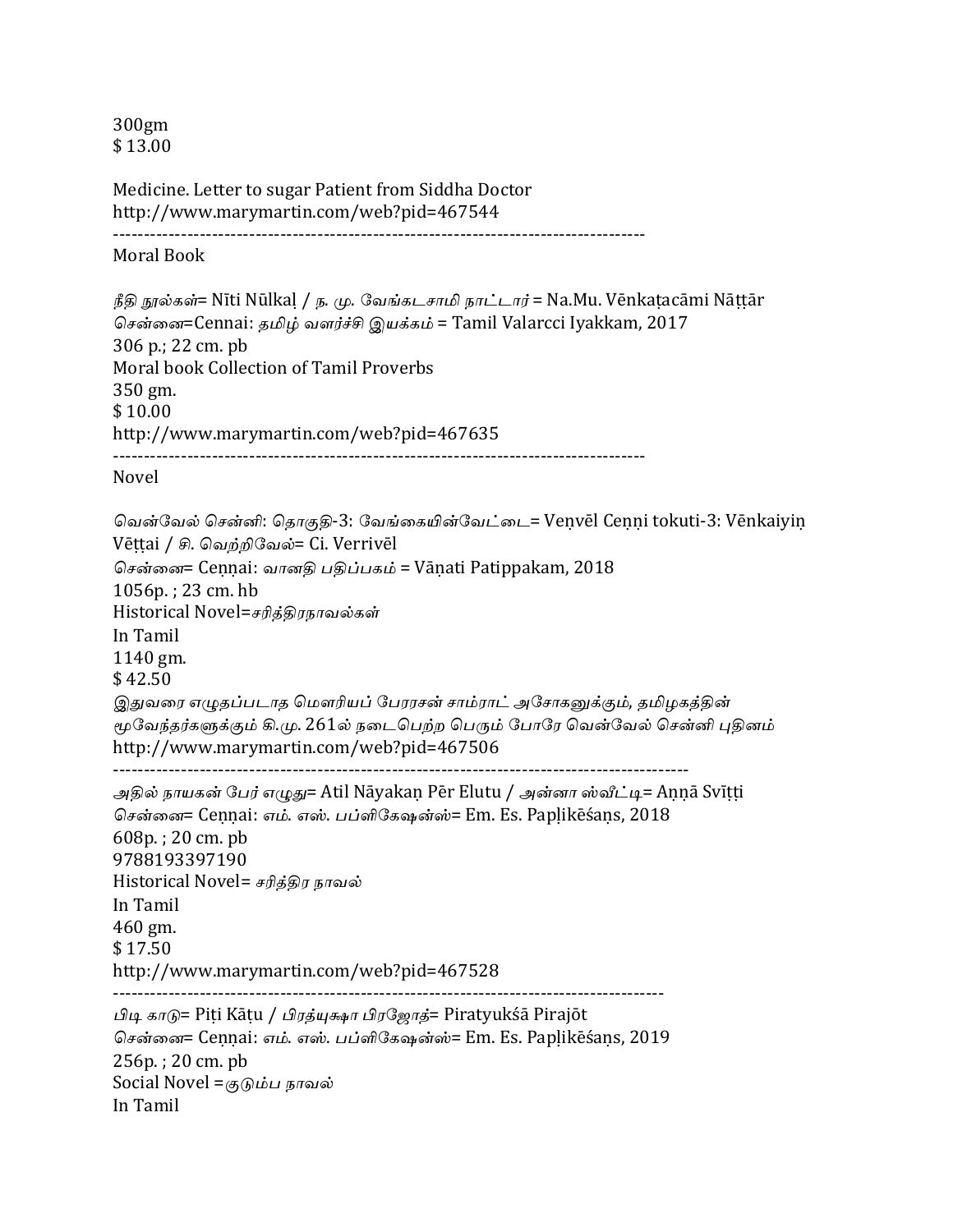230 gm. \$ 8.00 http://www.marymartin.com/web?pid=467522 --------------------------------------------------------------------------------------------------------- காதலும் கற்று மற = Kātalum Karru Mara / மல்லிகா மணிவண்ணன்=Mallikā Maṇivaṇṇaṇ சேலம் = Cēlam: மல்லிகா மணிவண்ணன் பப்ளிகேஷன்ஸ் =Mallikā Maṇivaṇṇaṇ Papḷikēśaṇs, 2019 320 p.; 20 cm. pb Social Novel =குடும்ப நாவல் In Tamil 270 gm. \$ 10.00 http://www.marymartin.com/web?pid=467505 ---------------------------------------------------------------------------------------------- மறுவார்த்தை பேசாதே= Maruvārttai Pēcātē / நிஹாரிகா= Nihārikā சென்னை= Cennai: சுபம் பப்ளிகேஷன்ஸ் = Cupam Paplikēśans, 2018  $251p.$ ;  $20 \text{ cm. } pb$ Social Novel  $=\sigma_0$ ப்ப நாவல் In Tamil 210 gm.  $$6.50$ http://www.marymartin.com/web?pid=467504 ---------------------------------------------------------------------------------------------------------- செம்புலப் பெயல் நீர் போல= Cempulap Peyal Nīr Pōla / யாழ் வெண்பா = Yāl Venpā சென்னை= Cennai: சுபம் பப்ளிகேஷன்ஸ் = Cupam Paplikēśans, 2018  $263p.$ ;  $22 \text{ cm. } pb$ Social Novel  $=\sigma_0$ ப்ப நாவல் In Tamil 230 gm. \$ 7.00 http://www.marymartin.com/web?pid=467503 -----------------------------------------------------------------------------------------

கலையாத கனவுகள்= Kalaiyāta Kaṇavukaḷ / சம்யுக்தா = Camyuktā சென்னை= Cennai: வாகை பதிப்பகம் = Vākai Patippakam, 2018 268p.; 20 cm. pb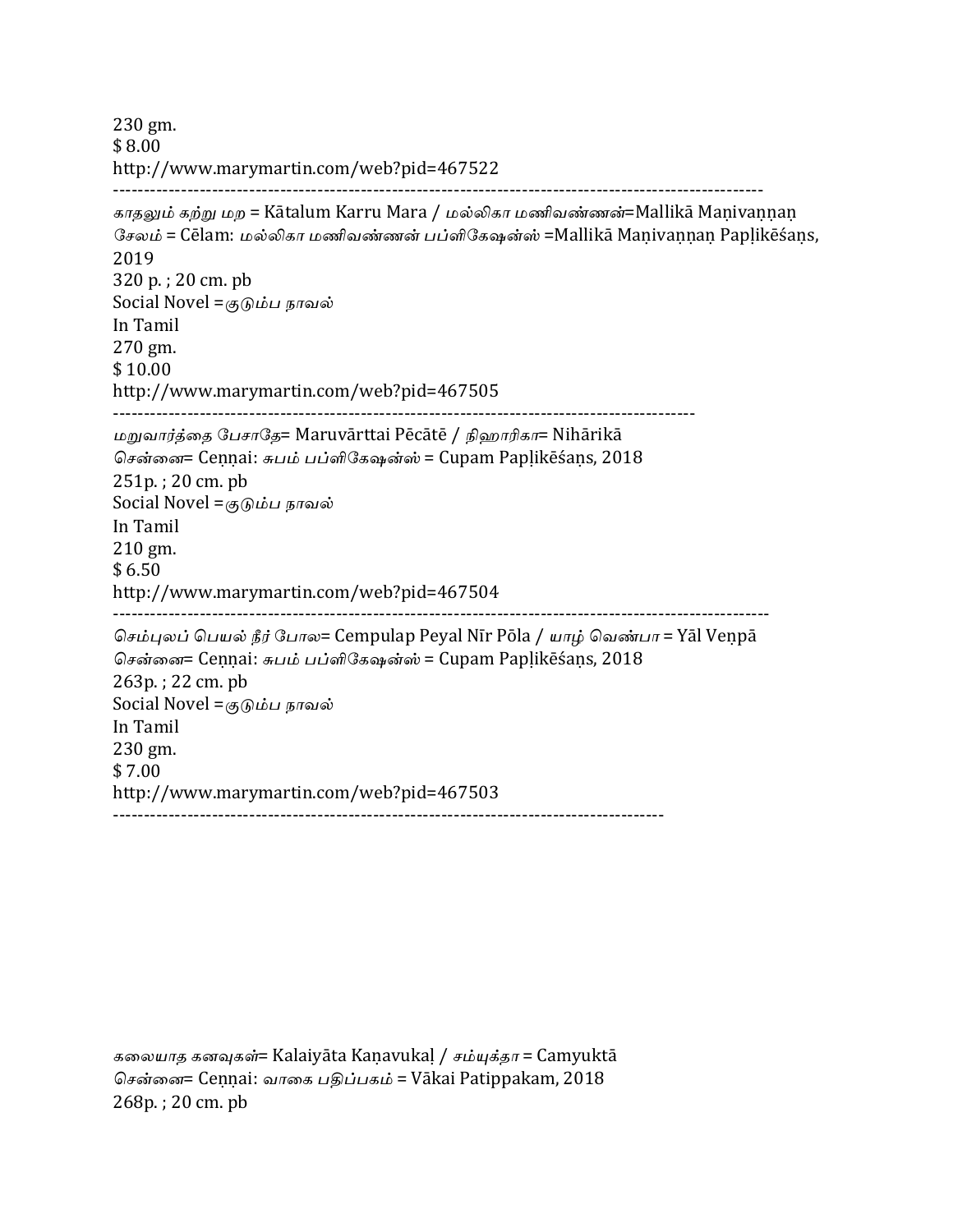Social Novel =குடும்ப நாவல் In Tamil 250 gm.  $$7.50$ http://www.marymartin.com/web?pid=467502 --------------------------------------------------------------------------------------------------- கண் தீண்டி உறைகிறேன்= Kan Tinti Uraikirēn / சம்யுக்தா = Camyuktā சென்னை= Cennai: வாகை பதிப்பகம் = Vākai Patippakam, 2018  $416p.$ : 20 cm. pb Social Novel In Tamil 330 gm. \$11.50 http://www.marymartin.com/web?pid=467501 --------------------------------------------------------------------------- உயிர் விடும்வரை உன்னோடுதான் =Uyir Vitumvarai Unnōtutān / வநிஷா= Vaniśā சென்னை= Cennai: எம். எஸ். பப்ளிகேஷன்ஸ்= Em. Es. Paplikēśans, 2018 528p.; 20 cm. pb Social Novel  $=\sigma_0$ ம்ப நாவல் In Tamil 390 gm. \$ 16.00 http://www.marymartin.com/web?pid=467500 ----------------------------------------------------------------------------------------------- நேசிக்கவில்லை சுவாசிக்கிறேனடி உன்னை= Nēcikkavillai Cuvācikkirēṇaṭi Uṇṇai / ஸ்ரீ தேவி = Sri Tēvi சென்னை= Cennai: சுபம் பப்ளிகேஷன்ஸ் = Cupam Paplikēśans, 2018  $272p.$ ;  $22 \text{ cm. } pb$ Social Novel = $(50)$ ம்ப நாவல் In Tamil 240 gm.  $$7.50$ http://www.marymartin.com/web?pid=467499 ------------------------------------------------------------------------------------------------------------ நின்னைச் சரணடைந்தேன் பாகம் -1 = Ninnaic Caraṇaṭaintēṇ Pākam-1 / ஷெண்பா= śeṇpā சென்னை = Ceṇṇai: சுபம் பப்ளிகேஷன்ஸ் = Cupam Papḷikēśaṇs, 2018  $443p. : 20 \text{ cm. } pb$ Social Novel  $=\sigma_0$ ப்ப நாவல் In Tamil 350 gm. \$ 17.00 http://www.marymartin.com/web?pid=467498 ------------------------------------------------------------------------------------- நின்னைச் சரணடைந்தேன் பாகம் -2 = Ninnaic Caraṇaṭaintēṇ Pākam-2 / ஷெண்பா= śeṇpā

சென்னை= Cennai: சுபம் பப்ளிகேஷன்ஸ் = Cupam Paplikēśans, 2018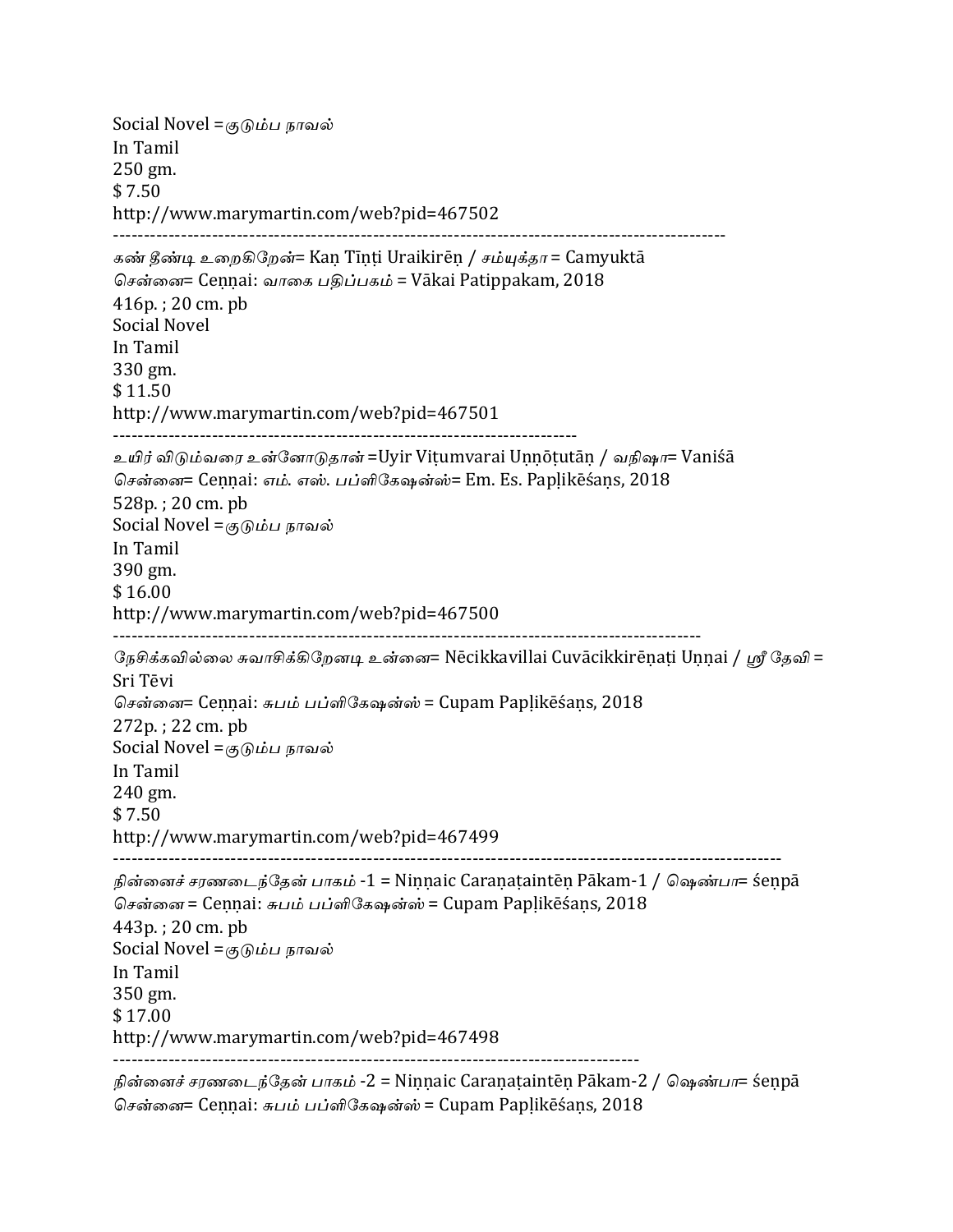$440p.$ ; 20 cm. pb Social Novel = $\sigma_0$ ம்ப நாவல் In Tamil 350 gm. \$ 17.00 http://www.marymartin.com/web?pid=467497 -------------------------------------------------------------------------------------------- கந்தர்வ லோகா= Kantarva Lōkā / கென்றல் = Tenral சென்னை= Cennai: எம். எஸ். பப்ளிகேஷன்ஸ்= Em. Es. Paplikēśans, 2018 336p.; 20 cm. pb Social Novel In Tamil 270 gm. \$ 9.75 தேடல் 2018 பரிசுப் போட்டியில் சிறப்பு பரிசு பெற்ற நாவல் http://www.marymartin.com/web?pid=467527 ----------------------------------------------------------------------------------- துணையாக வருவாயா தோழனே = Tunaiyāka Varuvāyā Tōlanē / விஜி பிரபு = Viji Pirapu சென்னை= Cennai: கற்பகம் புத்தகாலயம் = Karpakam Puttakālayam, 2018  $240p.$ ;  $20 \text{ cm. } pb$ Social Novel In Tamil 230 gm.  $$6.50$ http://www.marymartin.com/web?pid=467470 ------------------------------------------------------------------------------------- இள மனசை தூண்டிவிட்டு போறவரே... = Ila Maṇacai Tūṇṭiviṭṭu Pōravarē.. / வநிஷா = Vaniśā சென்னை= Cennai: எம். எஸ். பப்ளிகேஷன்ஸ்= Em. Es. paplikēśans, 2019 384p.; 20 cm. pb Social Novel In Tamil 310 gm. \$ 12.00 http://www.marymartin.com/web?pid=467469 ------------------------------------------------------------------------------------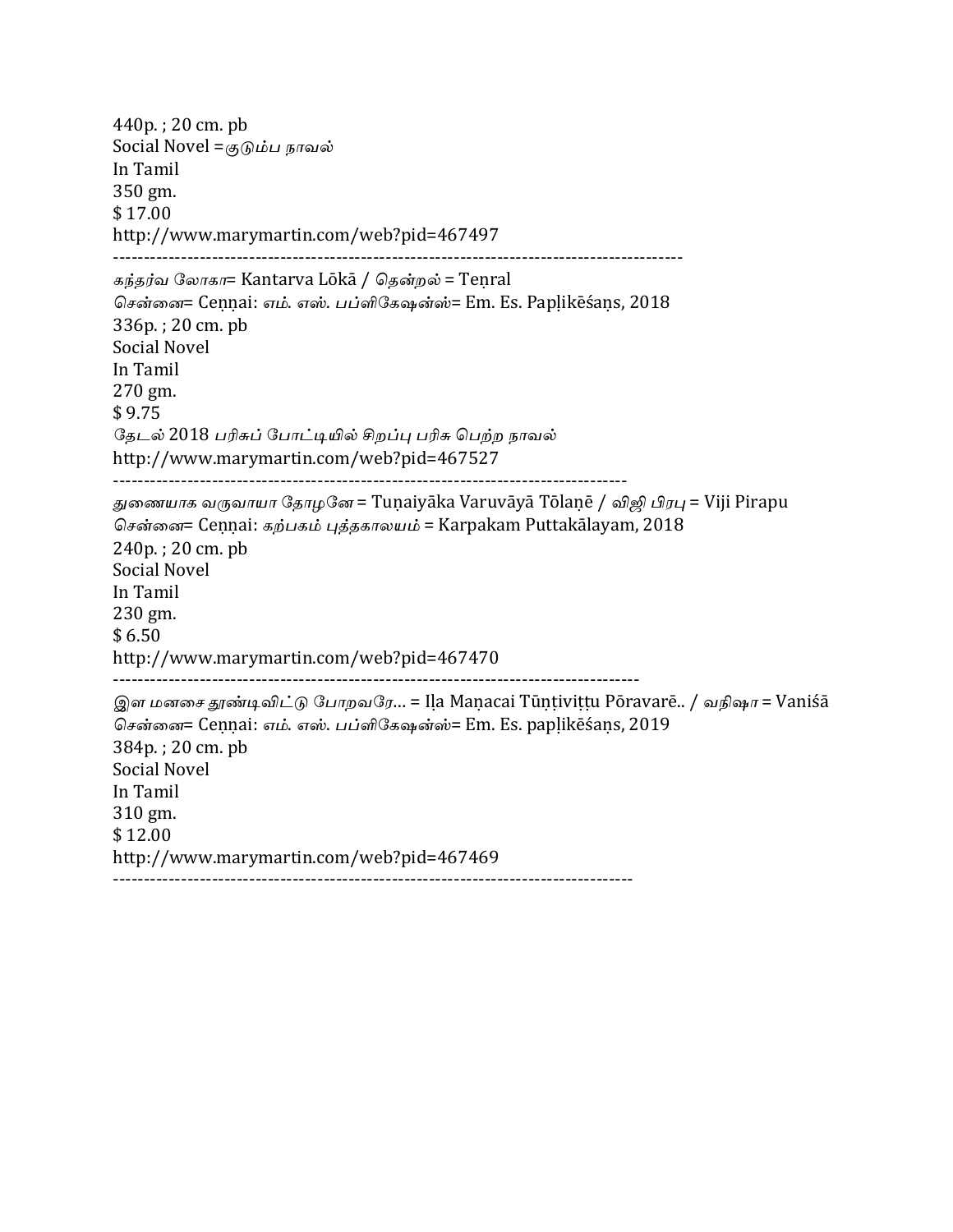நீல நயனங்கள் = Nīla Nayaṇankaḷ / நா. பார்த்தசாரதி = Nā. Pārttacārati சென்னை= ceṇṇai: சீதை பதிப்பகம் = Cītai Patippakam, 2018 571p.; 22 cm. pb 9789387573918 Social Novel= குடும்ப நாவல் In Tamil 720 gm. \$ 29.00 http://www.marymartin.com/web?pid=467494 ------------------------------------------------------------------------------------------------- மழை = Malai / கருவூர் கன்னல்= Karuvūr Kaṇṇal சென்னை= Cennai: காவ்யா= Kāvyā, 2018 Viii, 108p.; 22 cm. pb Social Novel= குடும்ப நாவல் In Tamil 190 gm. \$ 5.50 http://www.marymartin.com/web?pid=467492 ---------------------------------------------------------------------------------------- குருவிக்கூடு = Kuruvikkūṭu / எஸ். ஏ. காதர்= Es. ē. Kātar சென்னை= Cennai: காவ்யா= Kāvyā, 2018 Xiii, 171p.; 22 cm. pb Social Novel= குடும்ப நாவல் In Tamil 280 gm.  $$9.50$ http://www.marymartin.com/web?pid=467491 ------------------------------------------------------------------------------------------------------------ முருங்கைக் கீரை = Murunkaik Kīrai / இரா. சிகாமணி = Irā. Cikāmaṇi சென்னை=Cennai: காவ்யா= Kāvyā, 2019 X, 139p.; 22 cm. pb Social Novel In Tamil 240 gm. \$ 7.50 http://www.marymartin.com/web?pid=467489 ------------------------------------------------------------------------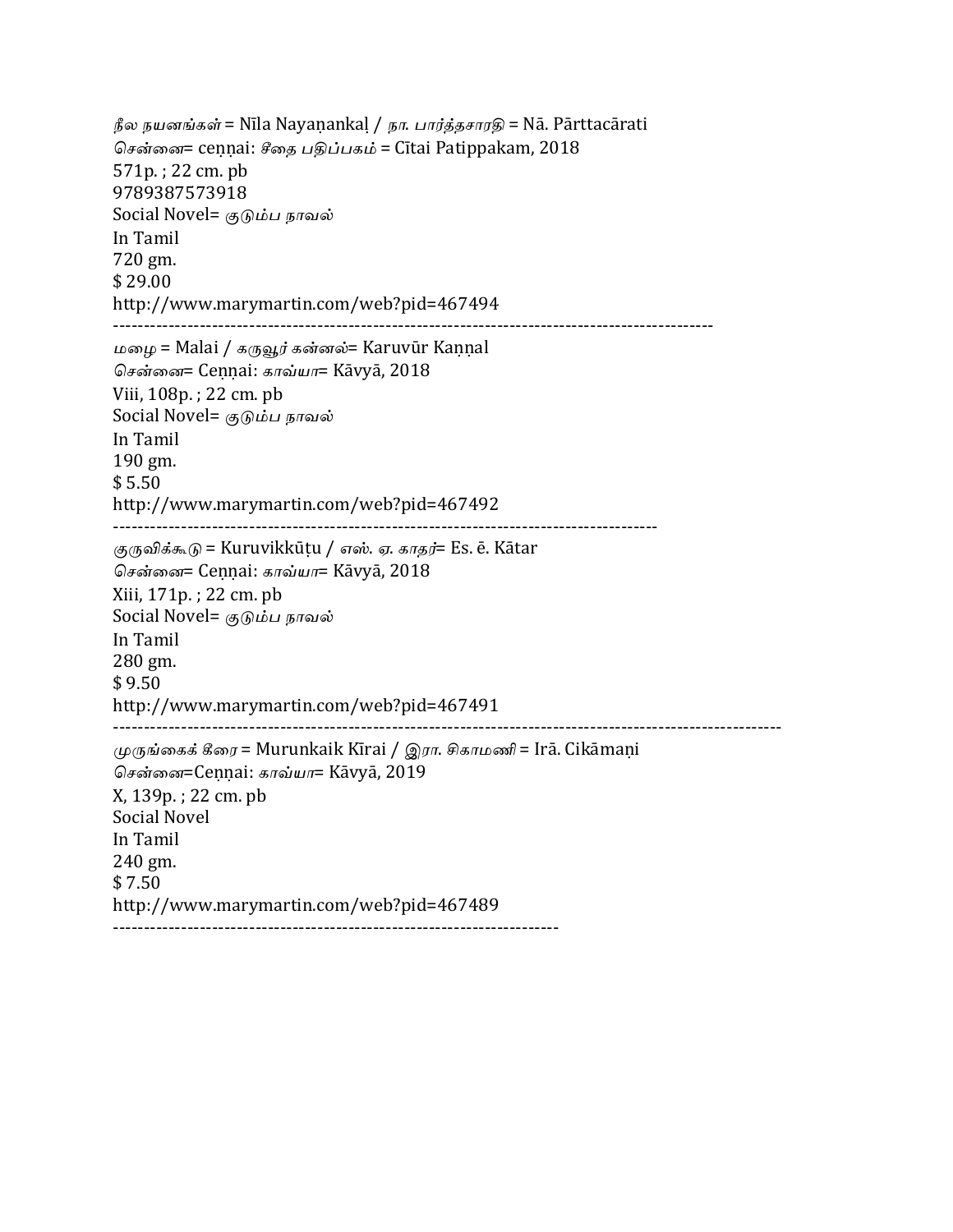ஆயிரம் கோடி ரகசியம் (இரண்டு நாவல்களைக் கொண்ட நூல்) = āyiram Kōṭi Rakaciyam (Iraṇṭu Nāvalkaḷaik Koṇṭa Nūl) / மகேஷ்வரன் = Makēśvaraṇ சென்னை= Cennai: அமராவதி= Amarāvati, 2019  $160p.$ : 22 cm. pb Social Novel - 2 Novels in one book In Tamil 250 gm. \$ 7.00 http://www.marymartin.com/web?pid=467481 ------------------------------------------------------------------------------------------------------ கையில் சிக்கிய மின்னல் = Kaiyil Cikkiya Minnal / ராஜேஷ்குமார் = Rājēśkumār சென்னை= Cennai: அமராவதி= Amarāvati, 2018  $128p.$ ;  $22 \text{ cm. } pb$ In Tamil Dective Novel 210 gm. \$ 5.00 http://www.marymartin.com/web?pid=467131 ------------------------------------------------------------------------- கண் இமைக்க நேரமில்லை = Kaṇ Imaikka Nēramillai / ராஜேஷ்குமார் = Rājēśkumār சென்னை= Cennai: அமராவகி= Amarāvati, 2018 144p.; 22 cm. pb Dective Novel In Tamil 250 gm. \$ 5.00 http://www.marymartin.com/web?pid=467430 ------------------------------------------------------------------------- குமரியில் கம்பர் (வரலாற்று நாவல்) = Kumariyil Kampar (Varalārru Naval) / கு. இரவீந்திரன் = Ku. Iravīntiran சென்னை= Cennai: காவ்யா= Kāvyā, 2018 Xvi, 147p. ; 22 cm. pb Historical Novel= வரலாற்று நாவல் In Tamil 250 gm. \$ 8.50 http://www.marymartin.com/web?pid=467478 ----------------------------------------------------------------------------------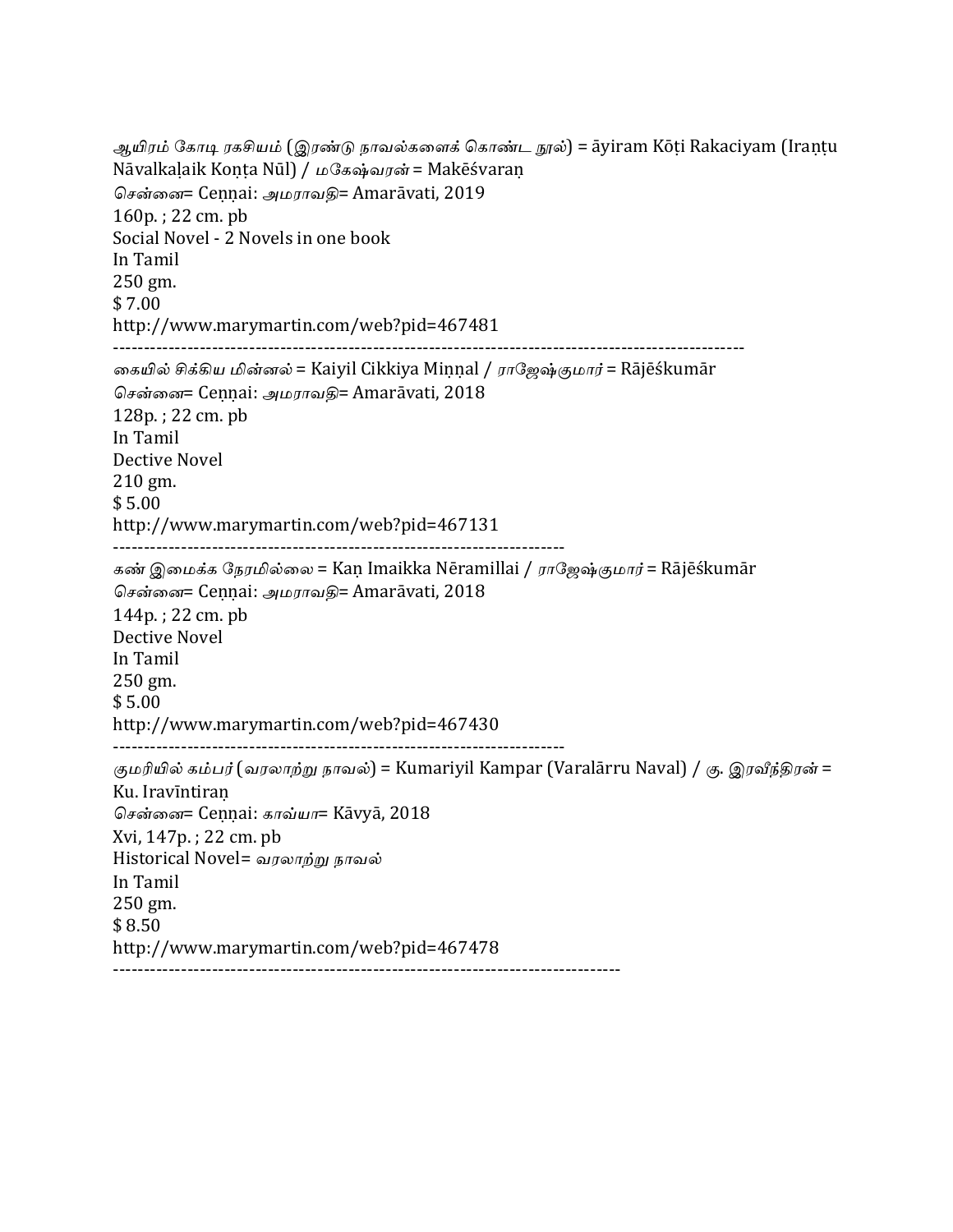```
எங்கே நீயோ நானும் அங்கே = Enkē Nīyō Nāṇum Ankē / பத்மா கிரகதுரை = Patmā Kirakaturai
சென்னை= Ceṇṇai: கற்பகம் புத்தகாலயம் = Karpakam Puttakālayam, 2018
328p.; 21 cm. pb
Social Novel
In	Tamil
290	gm.
$	8.00
http://www.marymartin.com/web?pid=467444
-------------------------------------------------------------------------------------------------------
கல்யாணத் தேன் நிலா = Kalyāṇat Tēṇ Nilā / அபிபாலா = Apipālā
சென்னை= Cennai: சுபம் பப்ளிகேஷன்ஸ் = Cupam Paplikēśans, 2018
429p.; 20 cm. pb
Social Novel
In	Tamil
310	gm.
$	11.00
http://www.marymartin.com/web?pid=467420
-----------------------------------------------------------------------------------------------
காலச்சுமை = Kālaccumai / ராஜ் கௌதமன்= Rāj Kautamaṇ
சென்னை= Ceṇṇai: நியூ செஞ்சுரி புக் ஹவுஸ் (பி) லிட் = Niyū Ceñcuri Puk Havus (Pi) Lit, 2018
355	p.;	22	cm.	pb
9789388050920
Social Novel= குடும்ப நாவல்
In	Tamil
410	gm.
$	16.25
http://www.marymartin.com/web?pid=467214
--------------------------------------------------------------------------
கடலுக்கு அப்பால் = Katalukku Appāl / ப. சிங்காரம் = Pa. Cinkāram
சென்னை= Ceṇṇai: நியூ செஞ்சுரி புக் ஹவுஸ் (பி) லிட் = Niyū Ceñcuri Puk Havus (Pi) Lit, 2018
157p.; 22 cm. pb
9789388050678
Social Novel
In	Tamil
220	gm.
$6.00http://www.marymartin.com/web?pid=467525
--------------------------------------------------------------------------------
```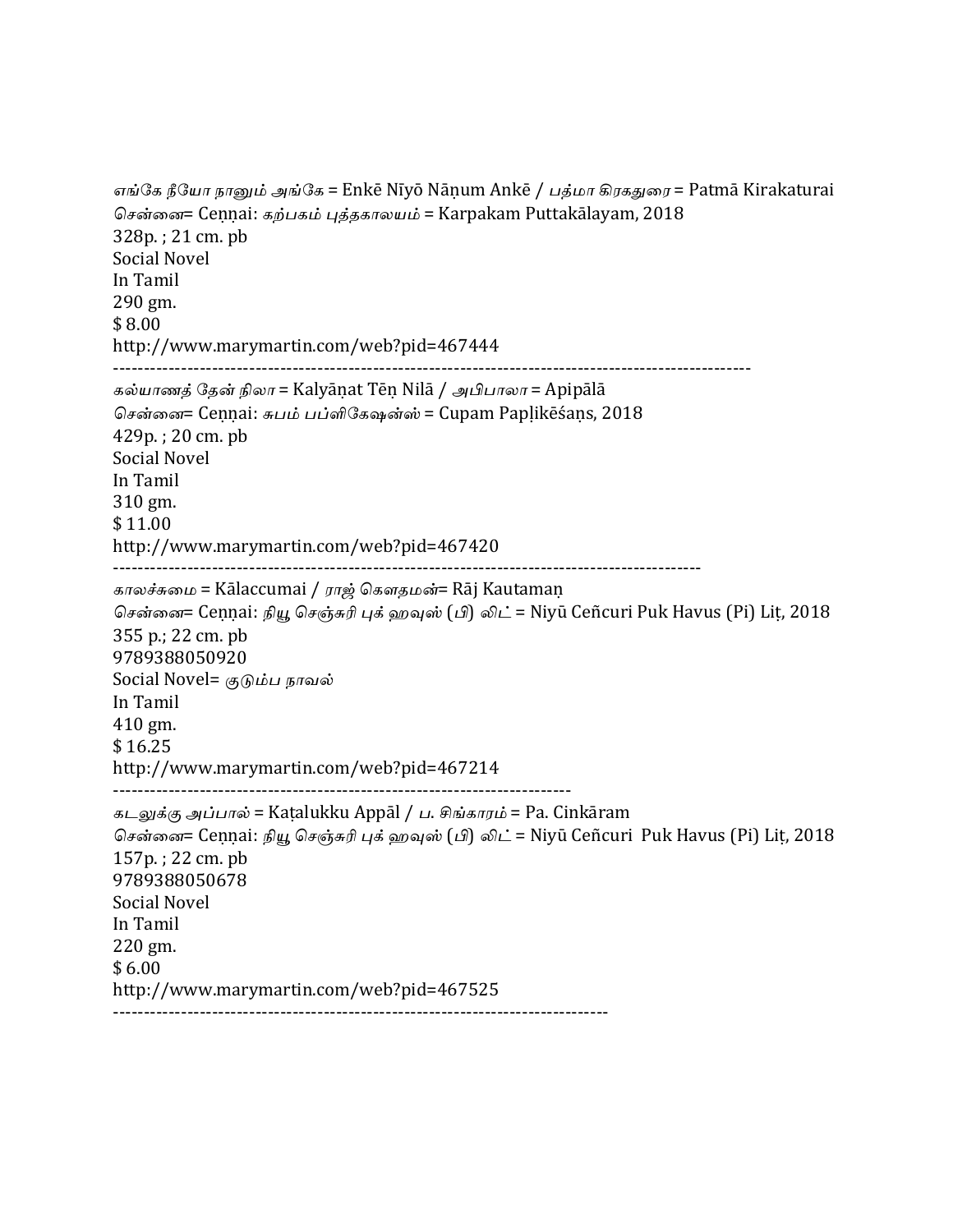```
அத்திமலைத்தேவன்: பாகம் –ஒன்று = Attimalaittēvaṇ:(Pākam – Oṇru / நரசிம்மா = Naracimmā
சென்னை= Cennai: வானதி பதிப்பகம் = Vānati Patippakam, 2018
584p.; 22 cm. hb
Historical	Novel
In	Tamil
740	gm.
$	21.25
http://www.marymartin.com/web?pid=467521
-----------------------------------------------------------------------------------
வீணையடி நீ எனக்கு பாகம்-1 = Vīṇaiyaṭi Nī Eṇakku Pākam-1 / சஷி முரளி =Caśi Muraḷi
சென்னை= Cennai: எம். எஸ். பப்ளிகேஷன்ஸ்= Em. Es. Paplikēśans, 2018
480p.; 20 cm. pb
Social Novel
In	Tamil
380	gm.
$	14.50
http://www.marymartin.com/web?pid=467533
----------------------------------------------------------------------------------------------
வீணையடி நீ எனக்கு பாகம்-2 = Vīṇaiyaṭi Nī Eṇakku Pākam-2 / சஷி முரளி =Caśi Muraḷi
சென்னை= Cennai: எம். எஸ். பப்ளிகேஷன்ஸ்= Em. Es. Paplikēśans, 2018
480p.; 20 cm. pb
Social Novel
In	Tamil
380	gm.
$14.50http://www.marymartin.com/web?pid=467534
---------------------------------------------------------------------------------------------
வீணையடி நீ எனக்கு பாகம்-3 = Vīṇaiyaṭi Nī Eṇakku Pākam-3 / சஷி முரளி =Caśi Murali
சென்னை= Cennai: எம். எஸ். பப்ளிகேஷன்ஸ்= Em. Es. Paplikēśans, 2018
528p.; 20 cm. pb
Social Novel
In	Tamil
420	gm.
$	15.50
http://www.marymartin.com/web?pid=467535
------------------------------------------------------------------------------------------
தங்க கப்பல் (இரண்டு நாவல்களை கொண்ட நூல்) = Tanka Kappal (Irantu Nāvalkalai Konta
N\bar{u}] / மகேஸ்வரன் = Makēsvaran
சென்னை= Cennai: அமராவதி பப்ளிஷர் = Amarāvati Papliśar, 2019
176p.;22cm.	pb
```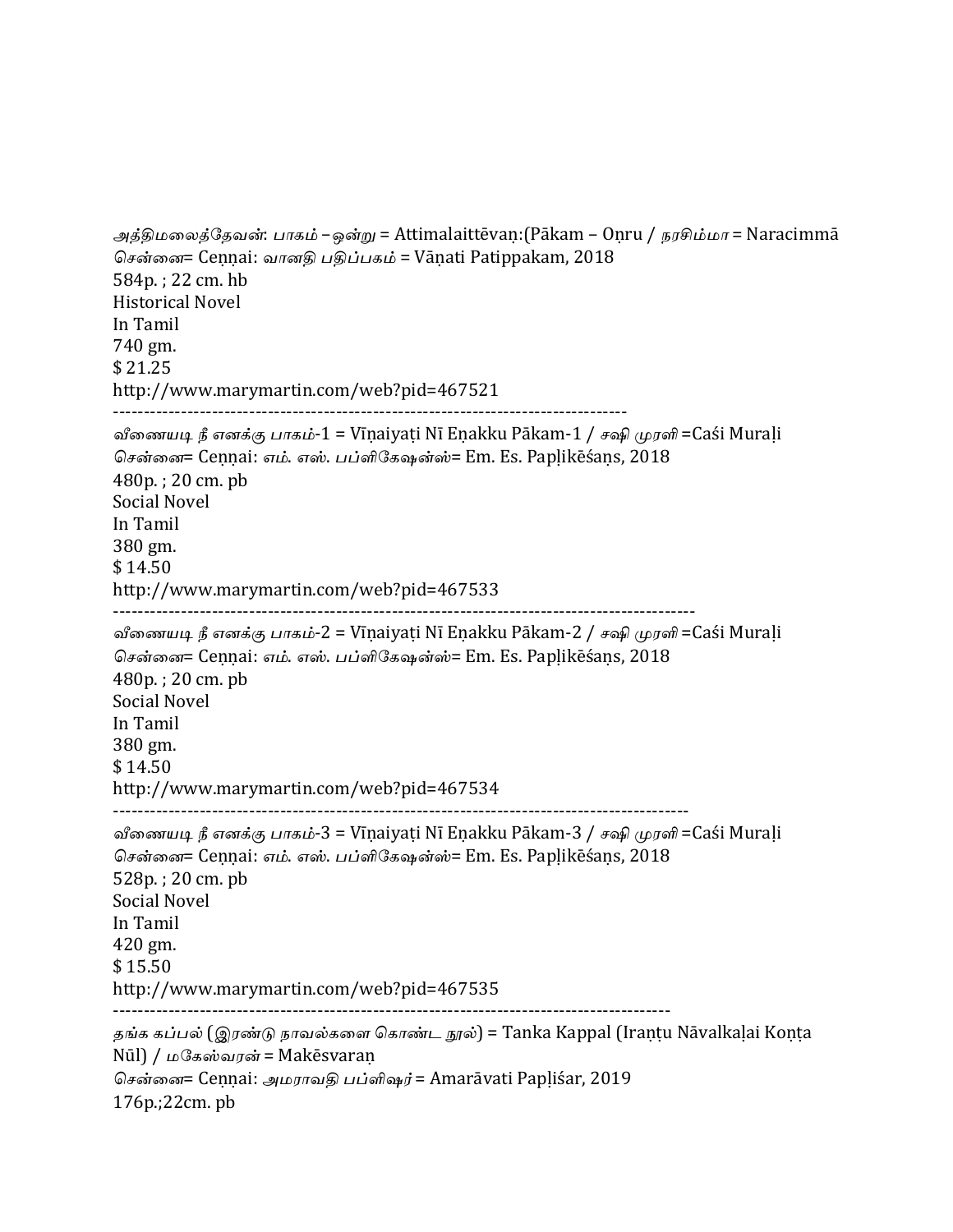```
Social Nove - 2 Novels in One
In	Tamil
280gm
$	8.00
http://www.marymartin.com/web?pid=467537
---------------------------------------------------------------------------------------------
கிழக்கு வாசலில் காத்திரு (இரண்டு நாவல்களை கொண்ட நூல்) = Kilakku Vācalil Kāttiru (Irantu
Nāvalkalai Konta Nūl) / மகேஸ்வரன் = Makēsvaran
சென்னை= Cennai: அமராவதி பப்ளிஷர் = Amarāvati Papliśar, 2019
176p.;22cm.	pb
Social Novels (2 Novels in one)
In	Tamil
280gm
$	8.00
http://www.marymartin.com/web?pid=467538
---------------------------------------------------------------------------------------------
திகில் அரண்மனை (இரண்டு நாவல்களை கொண்ட நூல்) = Tikil Aranmanai (Irantu Nāvalkalai
Koṇṭa Nūl) / மகேஸ்வரன் = Makēsvaran
சென்னை= Cennai: அமராவகி பப்ளிஷர் = Amarāvati Papliśar, 2019
168p.;22cm.	pb
Historical	Novel
In	Tamil
280gm
$	7.50
http://www.marymartin.com/web?pid=467539
-------------------------------------------------------------------------------------------
கறுப்பு ரத்தம்= Karuppu Rattam / ராஜேஷ்குமார் = Rājēśkumār
சென்னை= Cennai: அமராவதி பப்ளிஷர் = Amarāvati Papliśar, 2018
144p.;22cm.	pb
Detective Novel
In	Tamil
250gm
$5.00http://www.marymartin.com/web?pid=467540
---------------------------------------------------------------
எஸ். எஸ். கென்னரசு நாவல்கள்= Es. Es. Tennaracu Nāvalkal / எஸ். எஸ். கென்னரசு = Es.Es.
Tennaracu
சென்னை=Cennai: தமிழ் வளர்ச்சி இயக்கம் = Tamil Valarcci Iyakkam, 2017
688	p.;	22	cm.	pb
Social Novels
In	Tamil
630	gm.
$	22.00
http://www.marymartin.com/web?pid=467602
----------------------------------------------------------------------------------------
```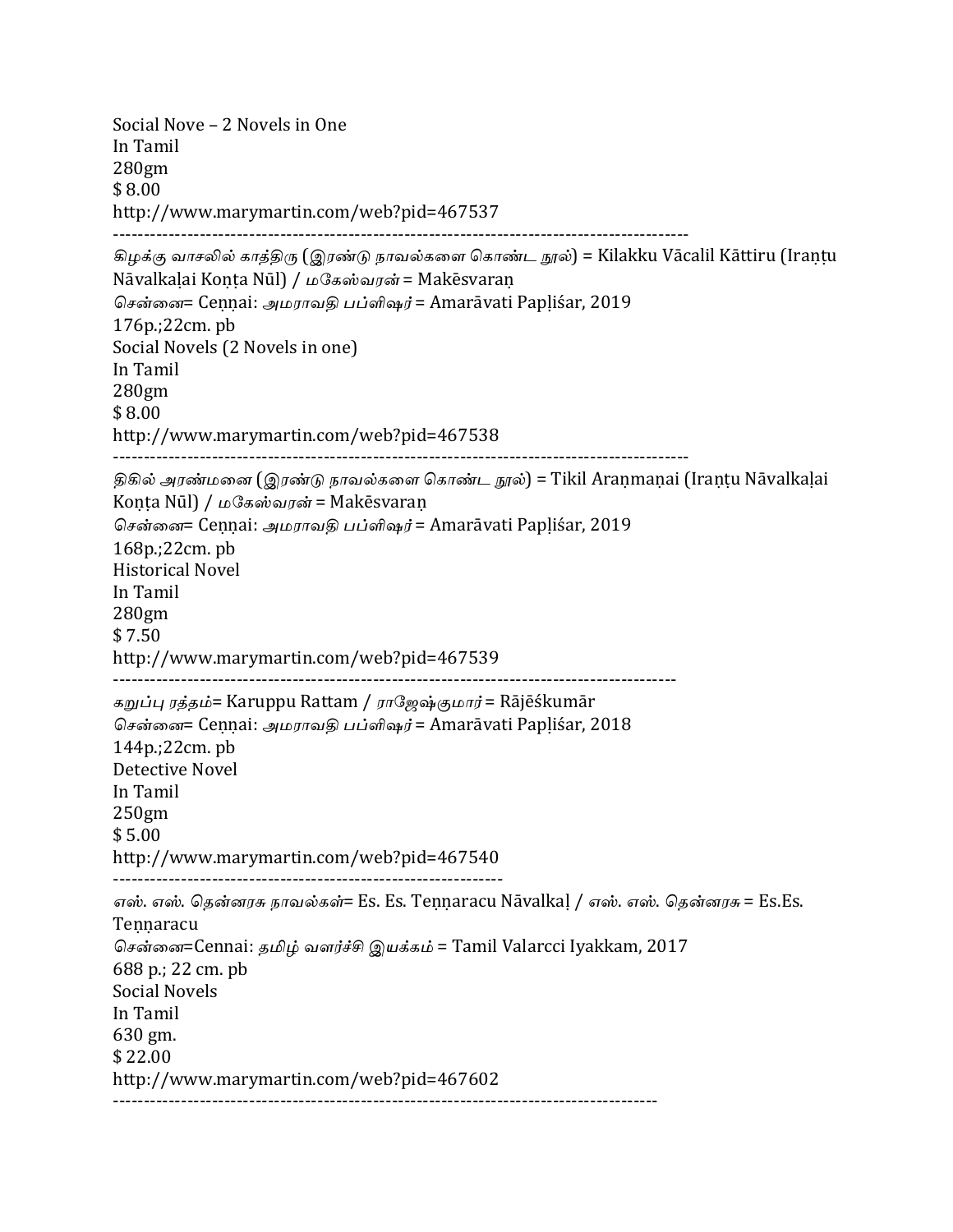```
வெளிச்சத்தை நோக்கி = Veḷiccattai Nōkki / சு. சமுத்திரம் = Cu. Camuttiram
சென்னை=Cennai: தமிழ் வளர்ச்சி இயக்கம் = Tamil Valarcci Iyakkam, 2017
154 p.; 22 cm. pb
Social Novel
In	Tamil
230	gm.
$	5.50
http://www.marymartin.com/web?pid=467613
--------------------------------------------------------------------------------------
கணையாழியின் கனவு = Kaṇaiyāliyiṇ Kaṇavu / அமரர் கல்கி = Amarā Kalki
சென்னை=Cennai: தமிழ் வளர்ச்சி இயக்கம் = Tamil Valarcci Iyakkam, 2017
217 p.; 22 cm. pb
Social Novel
In	Tamil
280	gm.
$	7.00
http://www.marymartin.com/web?pid=467637
--------------------------------------------------------------------------------------
கோபுர தீபம்= Kōpura Tīpam / நா. பார்த்தசாரதி = Nā. Pārttacārati
சென்னை=Cennai: தமிழ் வளர்ச்சி இயக்கம் = Tamil Valarcci Iyakkam, 2017
371 p.; 22 cm. pb
Social Novel
In	Tamil
430	gm.
$	12.00
http://www.marymartin.com/web?pid=467636
------------------------------------------------------------------------------------
நாகநாட்டரசி குமுதவல்லி = Nākanāṭṭaraci Kumutavalli / மறைமலையடிகள் =
Maraimalaiyaṭikaḷ
சென்னை=Cennai: தமிழ் வளர்ச்சி இயக்கம் = Tamil Valarcci Iyakkam, 2017
245 p.; 22 cm. pb
Social Novel
In	Tamil
300	gm.
$	8.00
http://www.marymartin.com/web?pid=467630
          ----------------------------------------------------------------------------------
```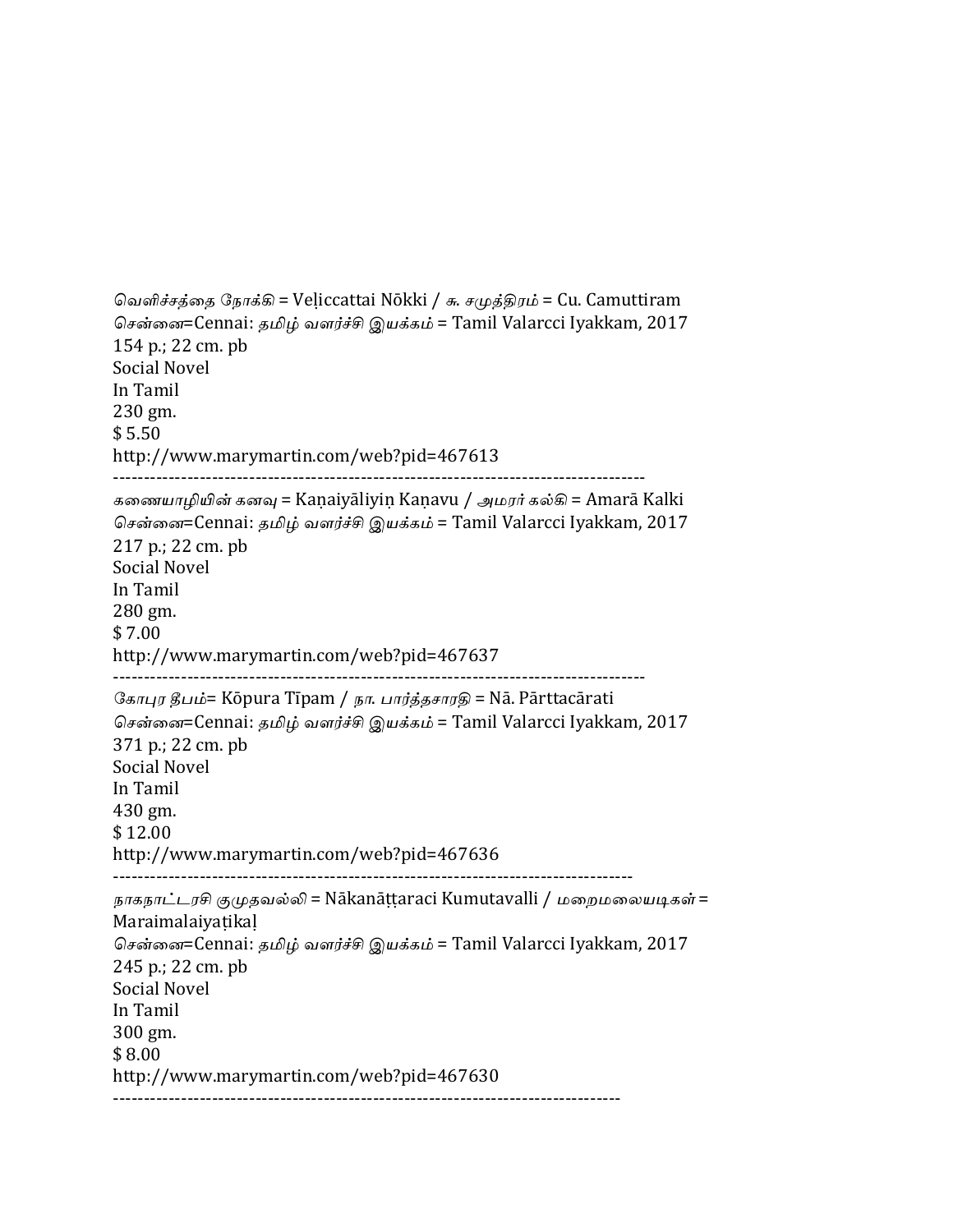முகம் காட்டிகள் = Mukam Kāṭṭikaḷ / ARP. ஜெயராம் = ARP. Jeyarām சென்னை= Cennai: தி ரைட் பப்ளிஷிங் = Ti Rait Papliśing, 2019  $191p.$ ; ills.  $22 \text{ cm.}$  pb Social Novel In Tamil 270 gm. \$ 8.00 http://www.marymartin.com/web?pid=467589 ----------------------------------------------------------------------------------------

Poems

256p.;22cm. pb

சொல்உளி = ColUḷi / கலாப்ரியா = Kalāpriyā சென்னை=Chennai: சந்தியா பதிப்பகம்=Cantiya Patippakam, 2018 80 p.; 22 cm. pb 978938749958 Poems (கவிதைகள்) In Tamil 160 gm.  $$4.00$ http://www.marymartin.com/web?pid=467411 --------------------------------------------------------------------- ழ என்ற பாதையில் நடப்பவன் = La Eṇra Pātaiyil Naṭappavaṇ / பெரு. விஷ்ணுகுமார் = Peru. Viśṇukumār சேலம் மாவட்டம்=Cēlam Māvaṭṭam: மணல்வீடு=Maṇalvīṭu, 2018 96 p.; 24 cm. pb Collection of Poems=கவிகைகள் In Tamil 240 gm. \$ 4.50 http://www.marymartin.com/web?pid=467405 ------------------------------------------------------------------------------------------- கனிவின் சைஸ் = Kanivin Cais / செல்வசங்கரன் = Celvacankaran சேலம் மாவட்டம்= Cēlam Māvattam: மணல்வீடு=Manalvītu, 2018 80 p.; 24 cm. pb Collection of Poems=கவிதைகள் In Tamil 210 gm.  $$4.50$ http://www.marymartin.com/web?pid=467273 --------------------------------------------------------------------------------------------- சமூகமும் கவிதப் புனைவும்: தடம் பதித்த தமிழ் ஐக்கூ= Camūkamum Kavitap Punaivum: Tatam Patitta Tamil Aikkū / பீனசுந்தர் = Mīnacuntar சென்னை= Cennai: காவ்யா= Kāvyā, 2018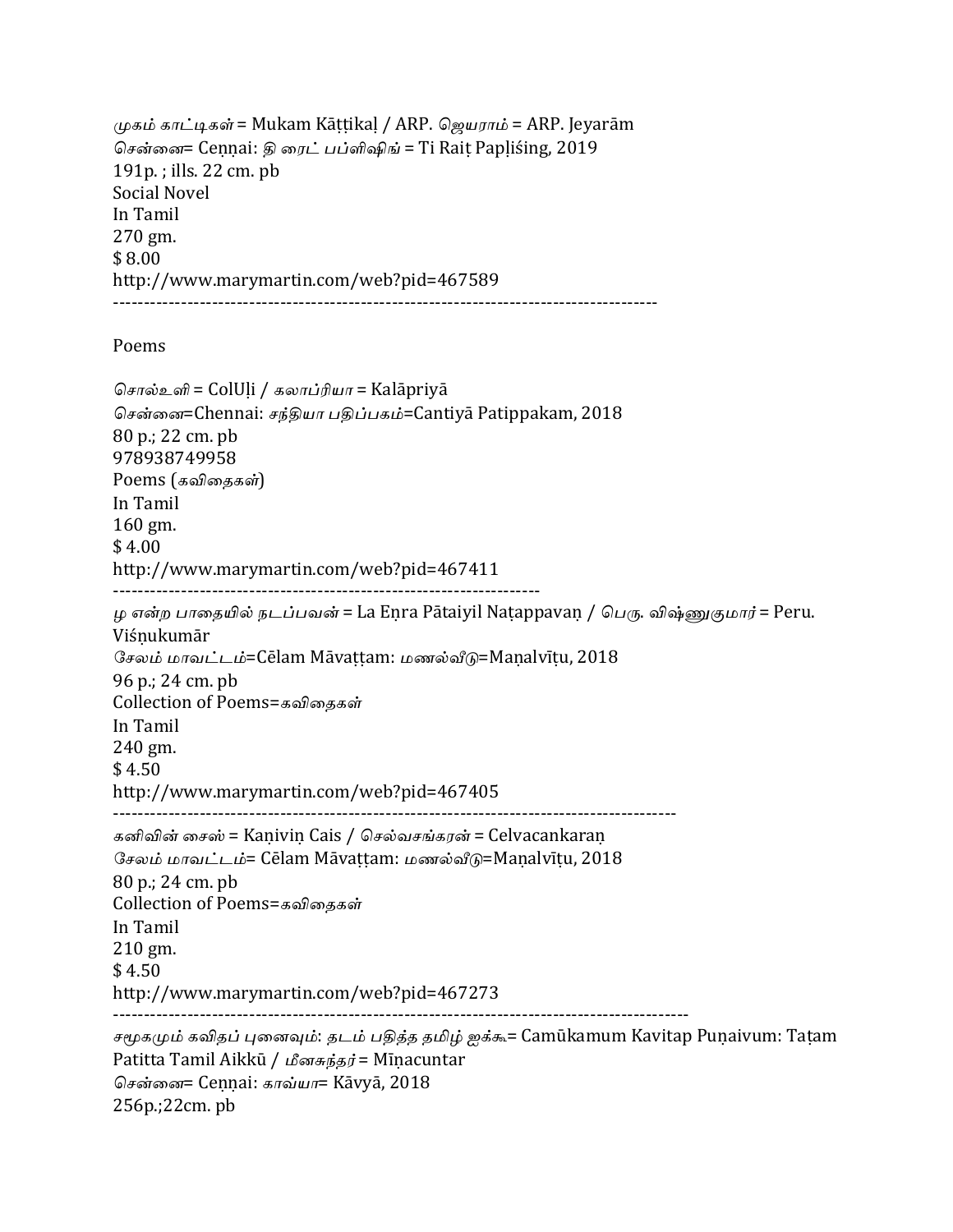9789386576613 Hihoo Poems In Tamil 300gm \$ 12.50 http://www.marymartin.com/web?pid=467543 ---------------------------------------------------------------------------------

அம்பட்டன் கலயம்= Ampaṭṭaṇ Kalayam / பச்சோந்தி= Paccōnti திருவண்ணாமலை= Tiruvannāmalai: வம்சி புக்ஸ்= Vamci Puks, 2018  $104p.$ ; 22 cm. pb 9789384598624 Collection Poems= கவிகைகள் In Tamil 190 gm.  $$4.00$ http://www.marymartin.com/web?pid=467508 ------------------------------------------------------------------------------------ மாமழை போற்றுதும் = Māmalai Pōrrutum / எ. ஆர்.பி. ஜெயராம்= E. ār. Pi Jeyarām சென்னை= Cennai: திரைட் பப்ளிஷிங் = Ti Rait Papliśing, 2019  $167p.$ ; 22 cm. pb  $Poems = \mathbf{s}$ விதைகள் In Tamil 250 gm. \$ 7.00 http://www.marymartin.com/web?pid=467445 ------------------------------------------------------------------------------------- போர் யானை = Pōr Yānai / ARP. ஜெயராம் = ARP. Jeyarām சென்னை= Cennai: திரைட் பப்ளிஷிங் = Ti Rait Papliśing, 2019  $200p.$ ; ills.  $22 \text{ cm. pb}$  $P$ oem  $(s$ விதை) In Tamil 280 gm. \$ 8.00 http://www.marymartin.com/web?pid=467591 ---------------------------------------------------------------------------- அவர்களைக் காதல் தின்றுவிட்டது = Avarkaḷaik Kātal Tiṇruviṭṭatu / ARP. ஜெயராம் = ARP. Jeyarām சென்னை= Cennai: திரைட் பப்ளிஷிங் = Ti Rait Papliśing, 2019  $184p$ .; ills. 22 cm. pb Poem (கவிதை) In Tamil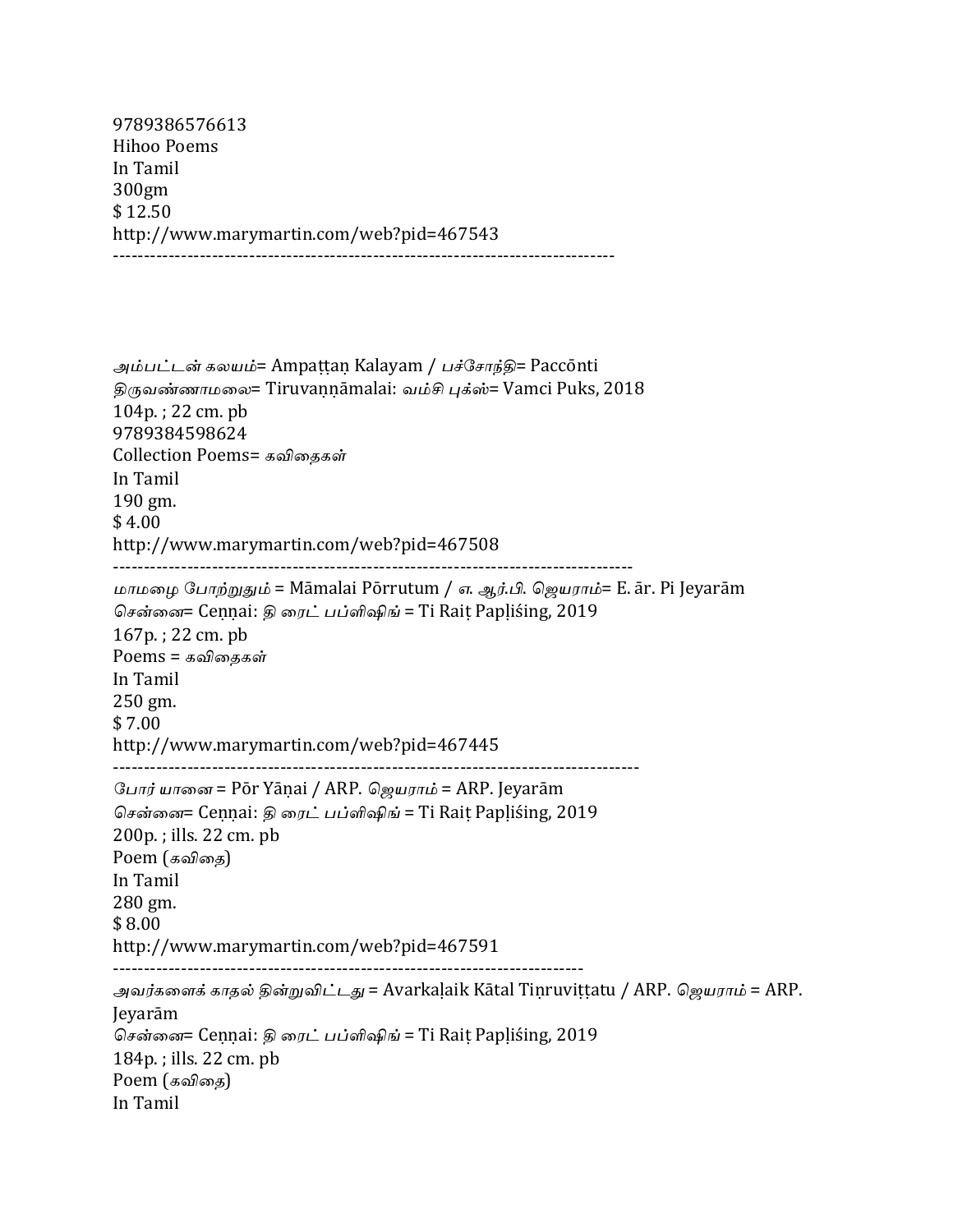280 gm. \$ 8.00 http://www.marymartin.com/web?pid=467590 -----------------------------------------------------------------------------------------

Politics

300 gm. \$ 10.00

```
ஊழலுக்கு எதிரான முதல் அமைப்பு (C.B.I. Central Bureau of Investigation) = Ulalukku Etirāṇa
Mutal Amaippu / \epsilon_0கன் = Kukan
சென்னை= cennai: வி கேன் புக்ஸ் = Vi Kēn Puks, 2018
128p.; ills. 22 \text{ cm. pb}History of C.B.I
In	Tamil
180	gm.
$6.00http://www.marymartin.com/web?pid=467598
-----------------------------------------------------------------------------------
Philosophy
திருக்குறளின் உண்மைப்பொருள்: இல்வாழ்வியல், சமுகவாழ்வியல், ஆட்சியியல், பொருளியல்,
மெய்யியல் = Tirukkuralin Unmaipporul: Ilvālviyal, Camukavālviyal, ātciyiyal, Poruliyal,
Mauyyiyal / கு. ச. ஆனந்தன் = Ku. Ca. āṇantaṇ
கோவை=Kōvai: தங்கம் பதிப்பகம் = Tankam Patippakam, 2018
xxiv; 824 p.; 22 cm. pb
Philosophy - Tamil Language - Tirukkural
In	Tamil
1010	gm.
$	45.00
http://www.marymartin.com/web?pid=467202
------------------------------------------------------------------------------------
காந்தியத்தின் உதிரிப்பூக்கள் = Kāntiyattiṇ Utirippūkkal / ப. பாலமுருகன் = Pa. Pālamurukan
சென்னை= Ceṇṇai: நியூ செஞ்சுரி புக் ஹவுஸ் (பி) லிட் = Niyū Ceñcuri Puk Havus (Pi) Lit, 2018
243 p.; 22 cm. pb
9789388050876
About Gandhiji
In	Tamil
```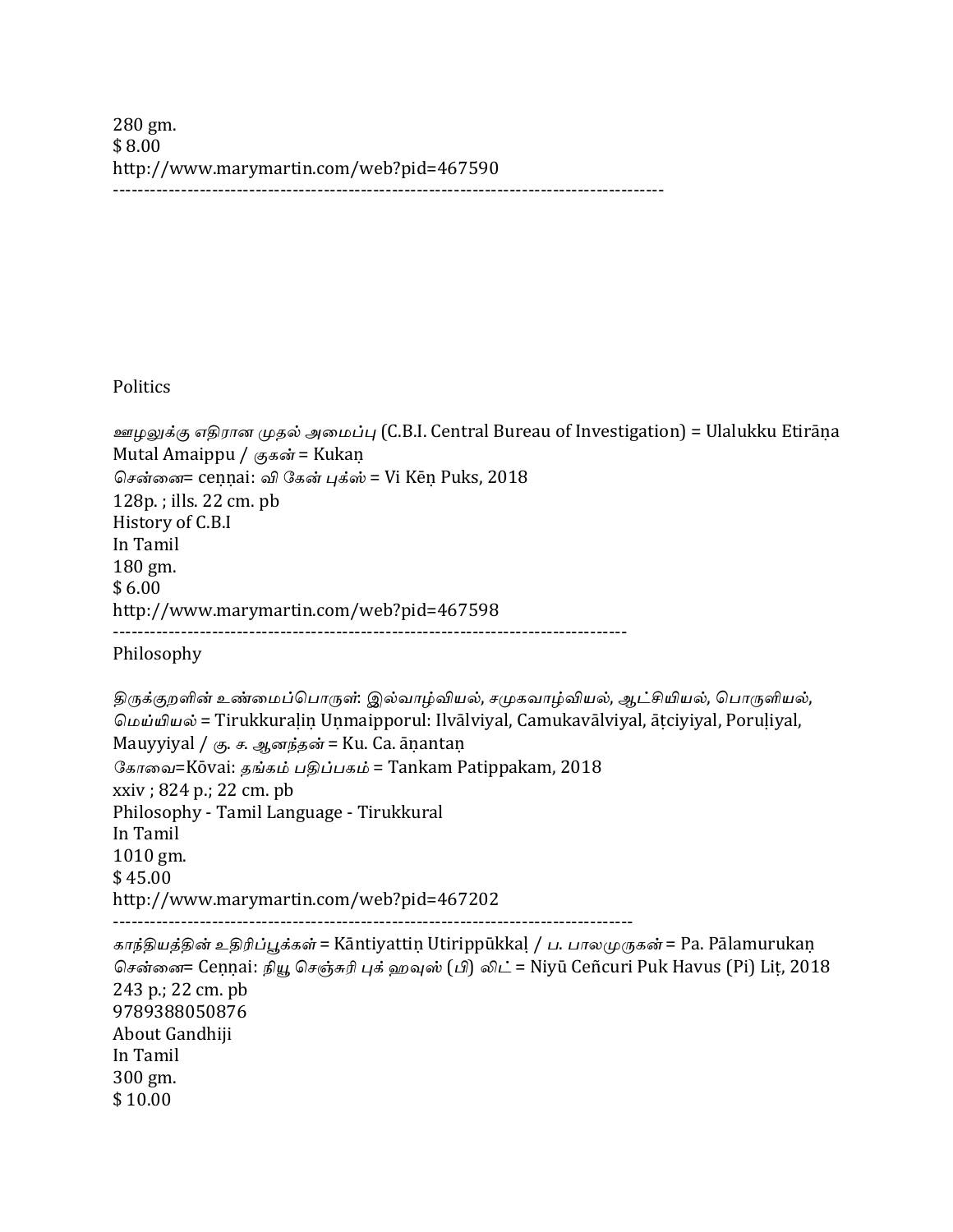நாட்டு விடுதலை, சர்வோதயம், தொண்டு, அகிம்சை, அன்பு, அறம், உண்மை, சத்தியம், தீண்டாமை ஒழிப்பு, மது விலக்கு, இன ஒற்றுமை, பெண்களின் சமூக அரசியல் விடுதலை, சுதேசியம், கதர் வளர்ச்சி, கிராமத் தொழில்களின் வளர்ச்சி, நிர்மாணத் திட்டங்கள் எனப் பல கருத்தாக்கங்களின் ஒருமையே காந்தியம். http://www.marymartin.com/web?pid=467216

---------------------------------------------------------------------------------

Performing Arts

இசைத்தமிழ் = Icaittamil / திரு. க. வெள்ளைவாரணனார் = Tiru. Ka. Veḷḷaivāraṇaṇār சென்னை=Cennai: தமிழ் வளர்ச்சி இயக்கம் = Tamil Valarcci Iyakkam, 2017 144 p.; 22 cm. pb In Tamil 210 gm.  $$5.00$ http://www.marymartin.com/web?pid=467620

On Tamil Music

---------------------------------------------------------------------------

தேவரடியார்: கலையே வாழ்க = Tēvaraṭiyār: Kalaiyē Vālka / அ. வெண்ணிலா = A. Veṇṇilā வந்தவாசி=Vandavāsi: அகநி வெளியீடு=Akani Veḷiyīṭu, 2018 288p.; 22 cm. pb 9789382810483 In Tamil 380 gm. \$ 12.50 http://www.marymartin.com/web?pid=467490 

Essays= கட்டுரைகள்

சங்க காலம் தொடங்கி, இருபதாம் <u>நூற்</u>றாண்டு வரை தமிழகத்தின் நடனம், இசை, ஓவியம், சிற்பம் ஆகிய கலை வடிவங்கள் பரிணாம வளர்ச்சி பெற்று வந்திருக்கின்றன. தமிழகக் கலைகள் கோயில் சார்ந்தே இயங்கி வந்திருக்கின்றன. கோயில் என்ற நிறுவனம் உருவாகி வளர்ந்தெழுந்தபோது, கடவுளர்கள் ஆர்ப்பாட்டமான வழிபாட்டுக்குரியவர்களாக மாற்றப்பட்டார்கள். இசையும் நடனமும் மங்கலகரமானவையாகக் கருதப்பட்டன. கடவுள்களைப் புகழ்ந்தும், அவர்களின் மகிமைகளை வெளிப்படுத்தவும் பதிகங்களும் பாசுரங்களும் பாடப்பட்டன. வழிபாட்டின் ஓர் அங்கமாகக் கோயில்களுக்குப் பெண்கள் நேர்ந்துவிடப்பட்டார்கள். கோயில்களில் இறை சேவைக்காக நேர்ந்துவிடப்பட்ட தேவரடியார் பெண்கள் கலைகளைக் தேர்ந்து வளர்த்து வந்திருக்கின்றன. --------------------------------------------------------------------------------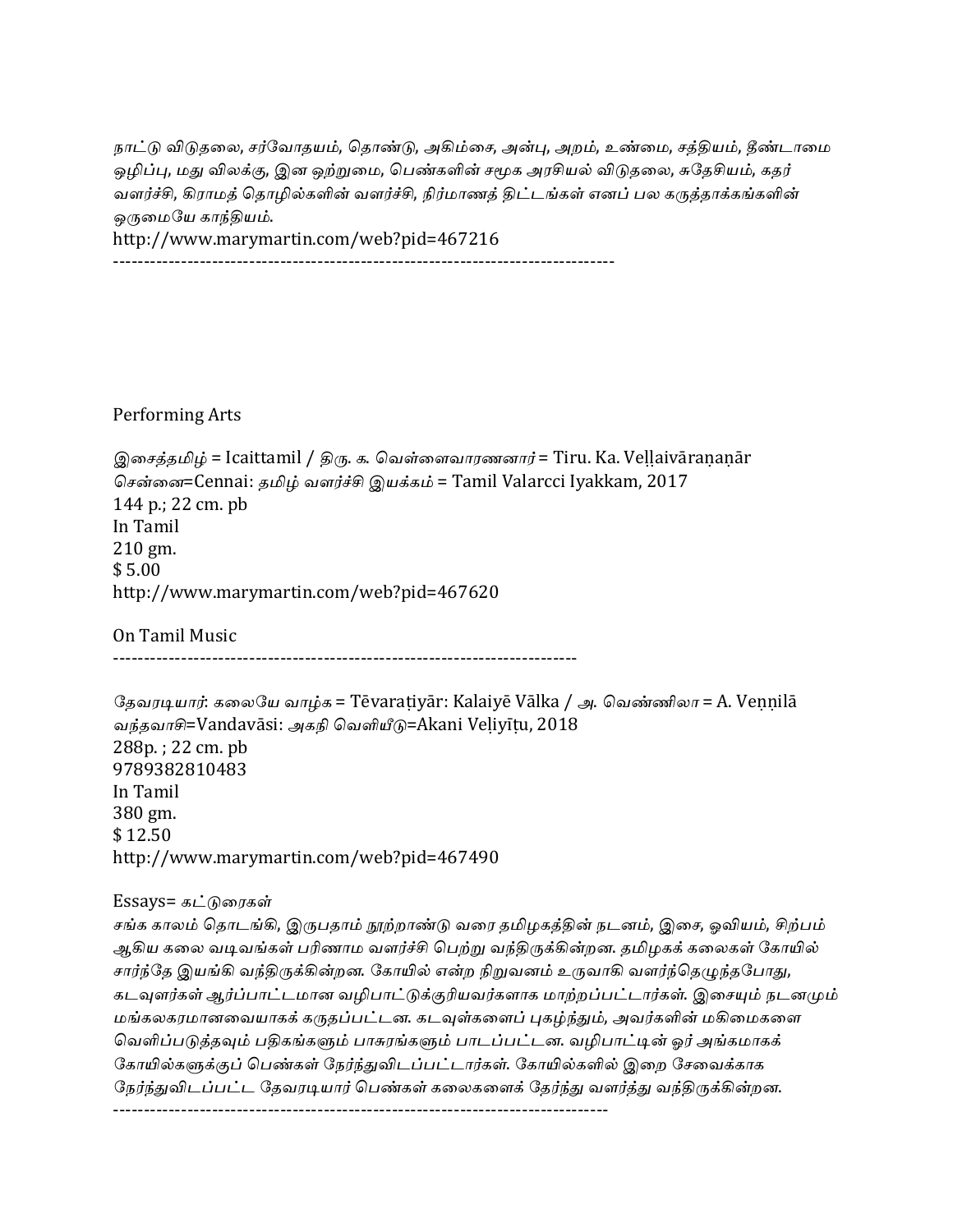#### Religion

```
மத சிரசேதம் = Mata Ciracētam / ம. சுவீட்லின் = Ma. Cuvīṭliṇ
சென்னை= Ceṇṇai: கைத்தடி பதிப்பகம் = Kaittaṭi Patippakam, 2018
191p.; ills.. 22 \text{ Cm. pb}In	Tamil
370	gm.
$	8.75
http://www.marymartin.com/web?pid=467552
-------------------------------------------------------------------------------------------------
Religion-Hinduism
ஸ்ரீ காயத்ரி ஜப யோகம் = Srī Kāyatri Japa Yōkam / கே. என். சுலோசனா சாஸ்கிரி = Kē. En.
Culōcaṇā	Cāstiri
சென்னை= Cennai: அயக்கிரிவா பதிப்பகம் = Ayakkirivā Patippakam, 2019
272p.; 22 \text{ cm. } pb9789380404387
In	Tamil
350	gm.
$9.00http://www.marymartin.com/web?pid=467517
---------------------------------------------------------------------------------------------
நெல்லைக் காந்தியம்மை பிள்ளைத் தமிழ் = Nellaik Kāntiyammai Pillait Tamil / ஆ.
ஆனந்தராசன் = ā. āṇantarācaṇ
சென்னை=Chennai: நர்மதா பதிப்பகம் = Narmatā Patippakam, 2018
296p.: 22 cm. hh9789387303706
In	Tamil
680	gm.
$10.00http://www.marymartin.com/web?pid=467414
About the Goddess Gandhiammal by Azhagia Sokkanatha Pillai (Tamil Poet)
---------------------------------------------------------------------------------------------------------
திருவொற்றி முருகர் மும்மணிக் கோவை = Tiruvorri Murukar Mummaṇik Kōvai /
மறைமலையடிகள் = Maraimalaiyaṭikaḷ
சென்னை= Cennai: சிவாலயம் = Civālayam, 2018
378p. : 22 cm. hb
In	Tamil
640	gm
$	17.50
http://www.marymartin.com/web?pid=467549
```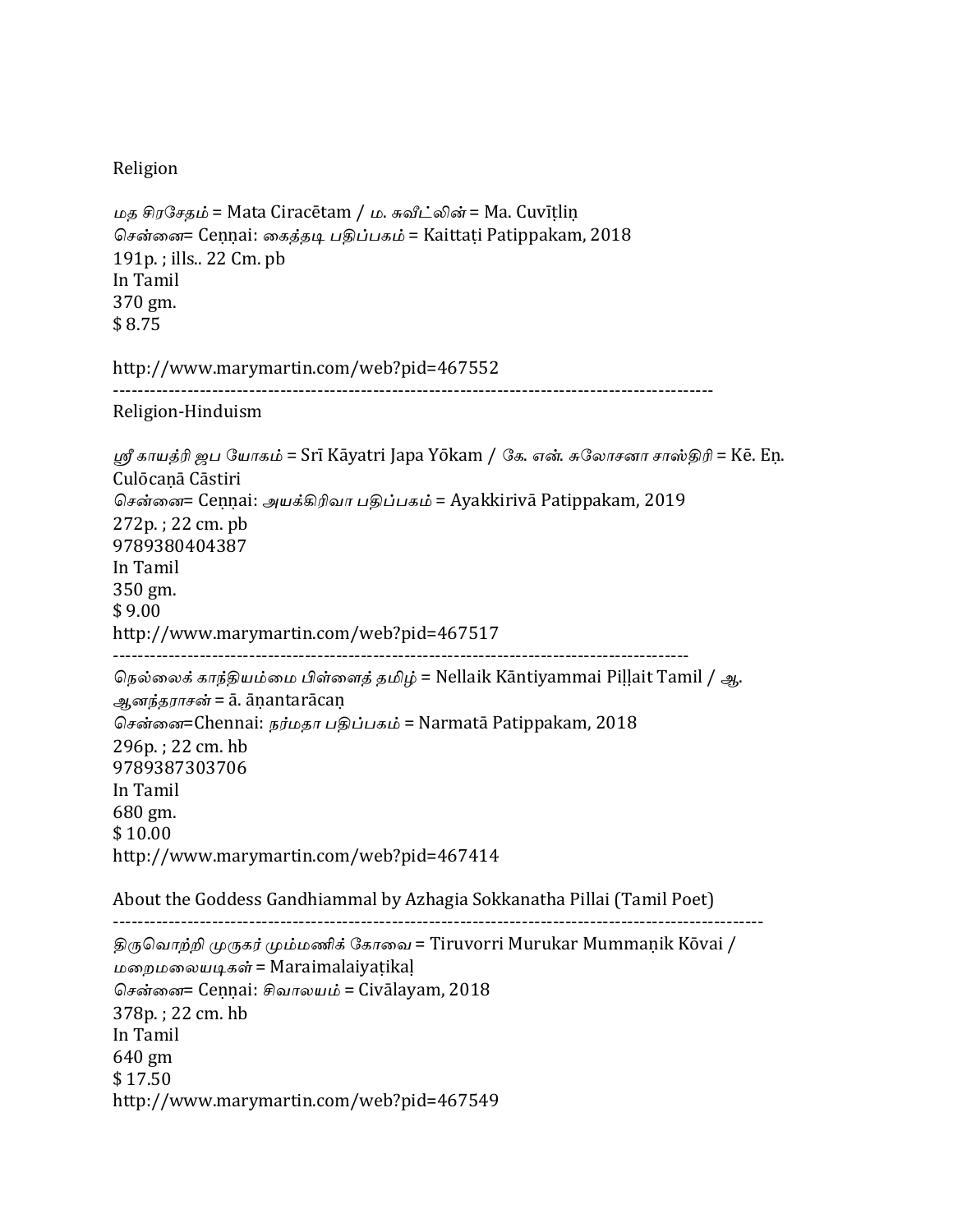----------------------------------------------------------------------------------------- மகத்தான வாழ்வருளும் மஹாசக்தி பீடங்கள் = Makattāna Vālvaruḷum Mahācakti Pīṭankaḷ / ந. பரணிகுமார் = Na. Paraṇikumār சென்னை= Cennai: சூரியன் பதிப்பகம் = Cūriyan Patippakam, 2018  $520p$ .: ills. 22 cm. pb 9788193696323  $610 \text{ gm.}$ \$ 12.50 http://www.marymartin.com/web?pid=467550 ----------------------------------------------------------------------------------------------------------- பெருந்தெய்வ வழிபாடும் பெண்தெய்வ வழிபாடும் = Perunteyva Valipāṭum Peṇteyva Valipāṭum / ச. செந்தில்நாதன் = Ca. Centilnātaṇ சென்னை= Cennai: சந்தியா பதிப்பகம் = Cantiya Patippakam, 2018  $112p.$ ; 22 cm.  $pb$ In Tamil 200 gm.  $$5.50$ http://www.marymartin.com/web?pid=467579 ------------------------------------------------------------------------------------------ திருவாசகத்தில் பன்முகத்திறன் = Tiruvācakattil Panmukattiran / தி. மகாலட்சுமி = Ti. Makālatcumi சென்னை=Chennai: உலகத் தமிழாராய்ச்சி நிறுவனம்=International Institute of Tamil Studies, 2018 148 p.; 22 cm. pb 9789385165450 In Tamil 230 gm.  $$7.50$ http://www.marymartin.com/web?pid=467577 ----------------------------------------------------------------------------------------------

திருவாசகத்தின் ஆன்மிக வாழ்வியல் நெறிகள் = Tiruvācakattin ānmika Vālviyal Nerikal / தி. மகாலட்சுமி = Ti. Makālatcumi சென்னை=Chennai: உலகத் தமிழாராய்ச்சி நிறுவனம்=International Institute of Tamil Studies, 2018 198 p .; 22 cm. pb 9789385165443 In Tamil 280 gm.  $$9.00$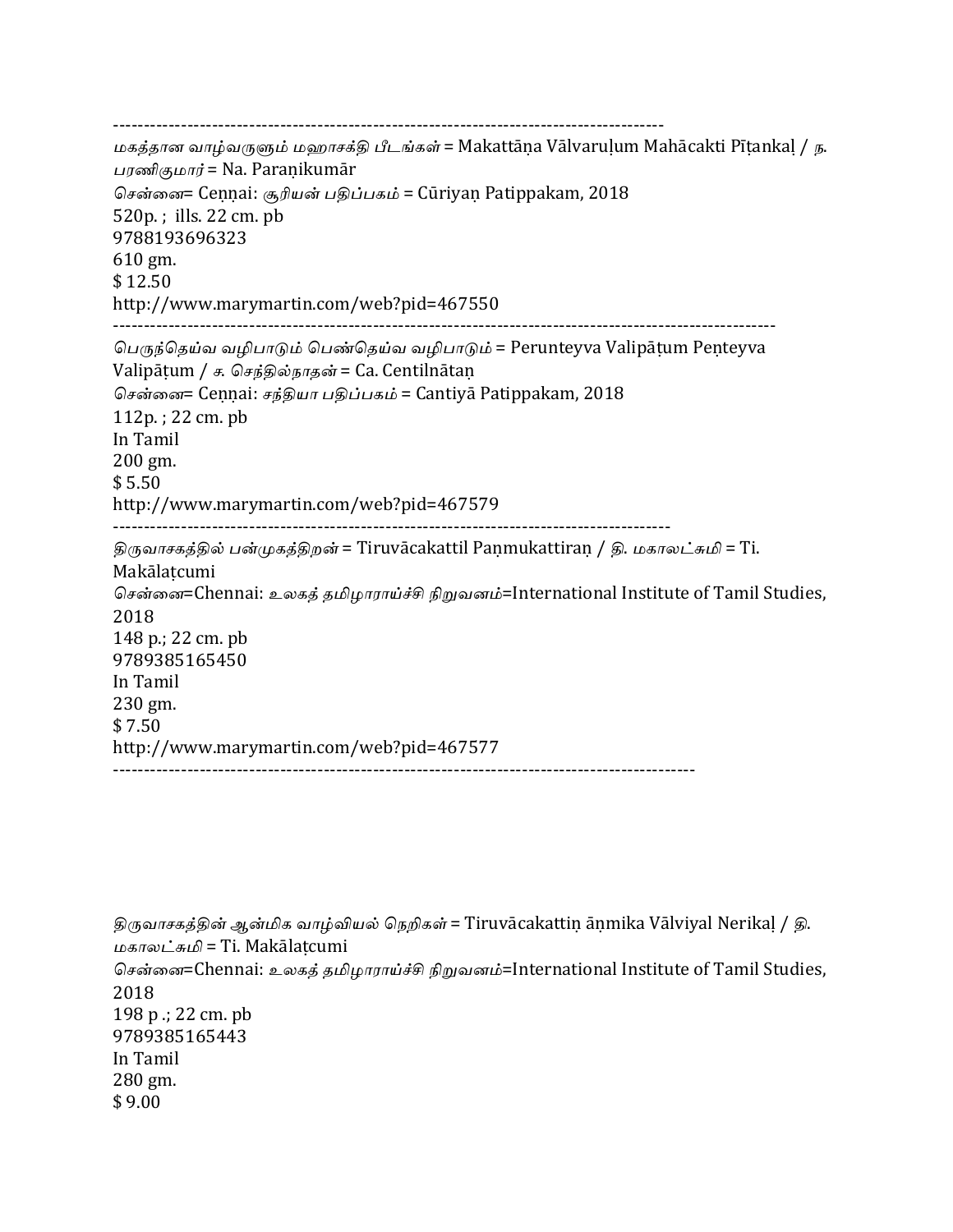http://www.marymartin.com/web?pid=467581

--------------------------------------------------------------------------------------- ஆண்டாள் அருளிச்செயல் = āntāl Arulicceyal / சா. வளவன் = Cā. Valavan சென்னை=Chennai: உலகக் தமிழாராய்ச்சி நிறுவனம்=International Institute of Tamil Studies, 2018 138 p.; 22 cm. pb In Tamil 230 gm.  $$4.50$ http://www.marymartin.com/web?pid=467622 ---------------------------------------------------------------------------------------------- ஆழ்வார்கள் ஒலிசெய் தமிழ்மாலை= ālvārkal Olicey Tamilmālai / த. வசந்தாள் = Ta. Vacantāl சென்னை=Chennai: உலகத் தமிழாராய்ச்சி நிறுவனம்=International Institute of Tamil Studies, 2018 209 p.; 22 cm. pb In Tamil 310 gm. \$ 6.25 http://www.marymartin.com/web?pid=467583 -------------------------------------------------------------------------------------------- Religion-Christianity கிறித்தவர் தமிழ் இலக்கணக் கொடை = Kirittavar Tamil Ilakkaṇak Koṭai / த. அருள் பத்மராசன் = Ta. AruḷPatmarācaṇ சென்னை=Chennai: உலகத் தமிழாராய்ச்சி நிறுவனம்=International Institute of Tamil Studies, 2018 201 p.; 22 cm. pb Contribution to tamil by Christian

9789385165665 In Tamil 300 gm. \$ 7.00 http://www.marymartin.com/web?pid=467623

-------------------------------------------------------------------------------------------

#### Research

கண்மூடி வழக்கம் எலாம் மண்மூடிப் போக...! சி. இராமலிங்கம் (1823-1874) = Kaṇmūṭi Valakkam Elām Maṇmūṭip Pōka...! Ci. Irāmalinkam (1823-1874) / ராஜ் கௌதமன் = Rāj Kautamaṇ சென்னை= Ceṇṇai: நியூ செஞ்சுரி புக் ஹவுஸ் (பி) லிட்= Niyū Ceñcuri Puk Havus (Pi) Lit, 2018 179p.; 22 cm. pb 9789388050906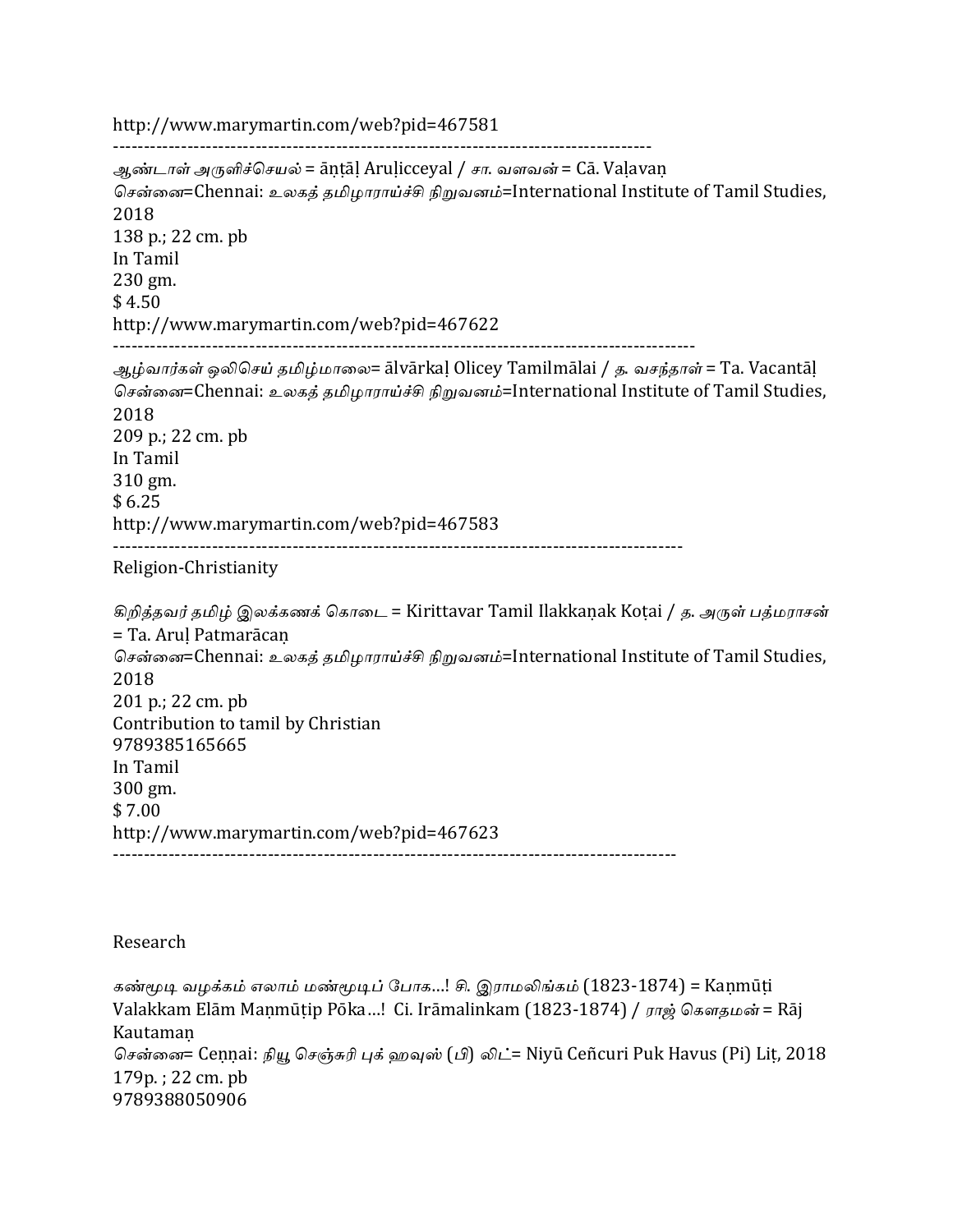Research=ஆய்வு நூல் In Tamil 240 gm. \$ 8.00

இந்நூல் ஏழு அதிகாரங்களாக அமைக்கப்பட்டுள்ளது. முதலிரண்டு அதிகாரங்களில் இராமலிங்கர் வாழ்ந்த காலச் சூழலும், நிகழ்ச்சிகளும், ஆசார, சமய சீர்திருத்த முயற்சிகளும், மரபான தமிழ்க்கல்வி முறையும், சைவக் கல்வியும், ஆதீனங்களின் செயல்முறைகளும் தொகுத்துரைக்கப் பட்டுள்ளன. மற்ற <u>ஜந்து</u> அதிகாரங்களும் அகநிலை ஆய்வுகளாகும். http://www.marymartin.com/web?pid=467447 ------------------------------------------------------------------------------------ மயிலை. சீனி வேங்கடசாமி – ஆய்வு நெறி = Mayilai Cīṇi Vēnkaṭacāmi - āyvu Neri / இரா. சிவகுமார் = Irā. Civakumār சென்னை= Cennai: காவ்யா= Kāvyā, 2018  $252p.$ ;  $22 \text{ cm. } pb$ 9789386576668 Research In Tamil 350 gm. \$ 13.50 http://www.marymartin.com/web?pid=467473 ---------------------------------------------------------------------------------- வையாபுரியாரின் கால ஆராய்ச்சி = Vaiyāpuriyāriṇ Kāla ārāycci / அ. கா. பெருமாள்=A. kā. Perumāḷ சென்னை =Chennai: காவ்யா = Kāvyā, 2018  $xx1v + 116 = 140$  p.; 22 cm. pb வையாபுரி பிள்ளையின் காலஆராய்ச்சி பற்றிய ஆய்வாகும் Research In Tamil 220 gm.  $$7.50$ http://www.marymartin.com/web?pid=467191 -----------------------------------------------------------------------

தமிழரங்கம்: தமிழியல் ஆய்வுகள் = Tamilarankam: Tamiliyal āyvukal / ஜெ. தேவி= Je. Tēvi சென்னை= Cennai: காவ்யா= Kāvyā, 2018 298p.; 22 cm. pb 9789386576699 Research Articles about Tamil Language In Tamil 390 gm.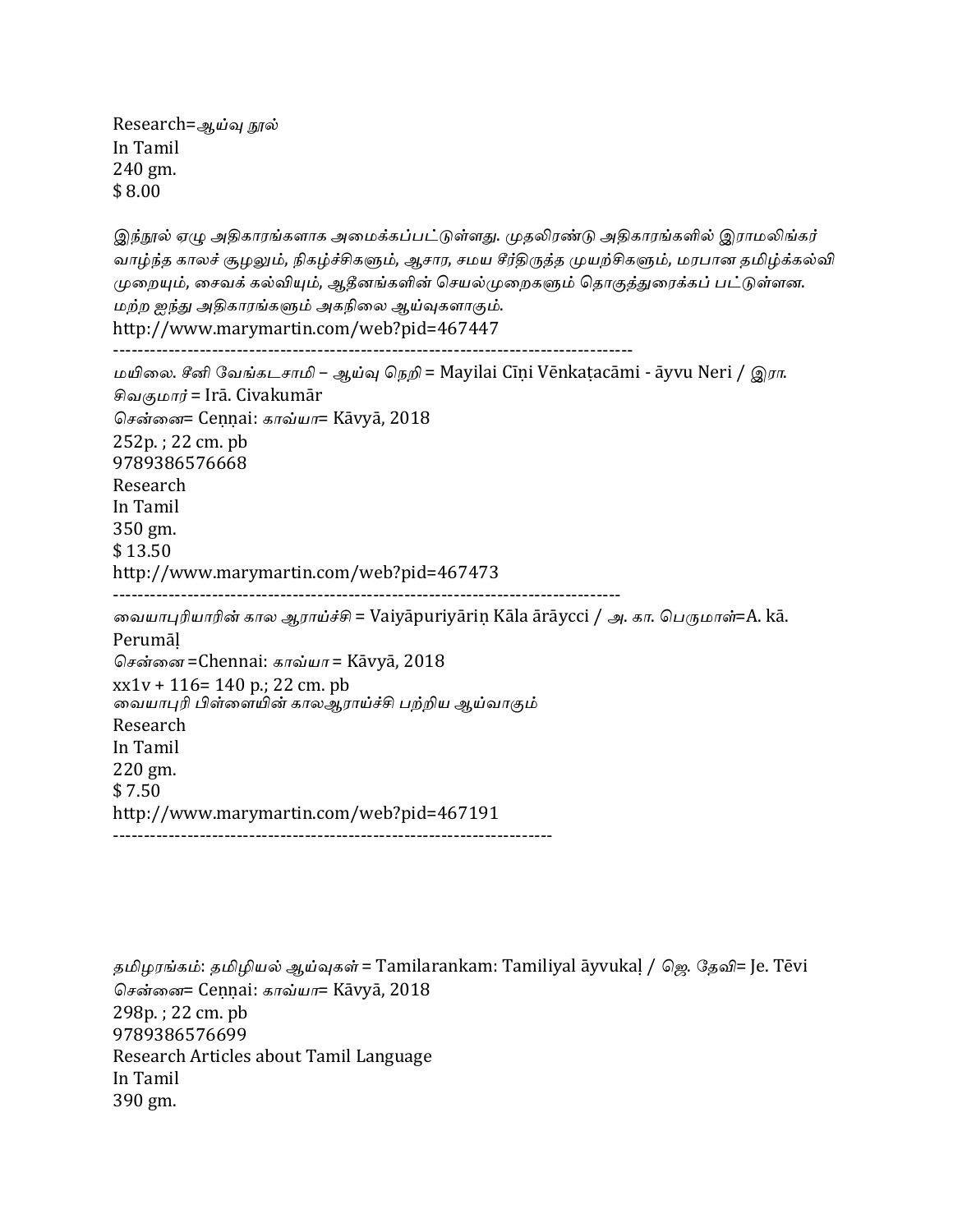$$15.00$ http://www.marymartin.com/web?pid=467529 -------------------------------------------------------------------------------------------------

சங்ககாலப் பழங்குடிமக்களின் வாழ்வியல் கோட்பாடு=Cankakālap Palankuṭimakkalin Vālviyal Kōṭpāṭu / கு. செந்தில் = Ku. Centil  $x$ ; 144 p.; 22 cm. pb 9789386576705 Reaches about Tribal people In Nilgiris Dist. In Tamil 210 gm.  $$7.50$ http://www.marymartin.com/web?pid=467150 ----------------------------------------------------------------------------------- பழந்தமிழக வரலாறு = Palantamilaka Varalāru / கணியன் பாலன் = Kaniyan Pālan சென்னை=Chennai: தமிழினி=Tamiliṇi, 2018 351 p.; 22 cm. hb 9788187641704 Historical research about Old Tamilnadu In Tamil 610 gm. \$ 16.00 பழந்தமிழக வரலாறு மாற்றி எழுதப்பட வேண்டும் என்ற ஓர் அழுத்தமான கருத்தை ஒவ்வொருவர் மனதிலும் ஆழப்பதிய வைக்கத்தான் இந்நூல் முயல்கிறது. வளர்ச்சி பெற்ற ஓர் உயர்நிலைச் சமூகமாக. பண்டைய மேற்கத்திய சமூகங்களுக்கு இணையான ஒரு சமூகமாக பழந்தமிழ்ச் சமூகம் இருந்துள்ளது. http://www.marymartin.com/web?pid=467408

------------------------------------------------------------------------------------------

**Short Stories** 

சிகரம் தொட்ட சிவகுமார் = Cikaram Toṭṭa Civakumār / ஜெ. ஜெயமதி = Je. Jeyamati சென்னை= Ceṇṇai: காவ்யா= Kāvyā, 2018  $103p.$ ; ills.  $22 \text{ cm.}$  pb 9789386576590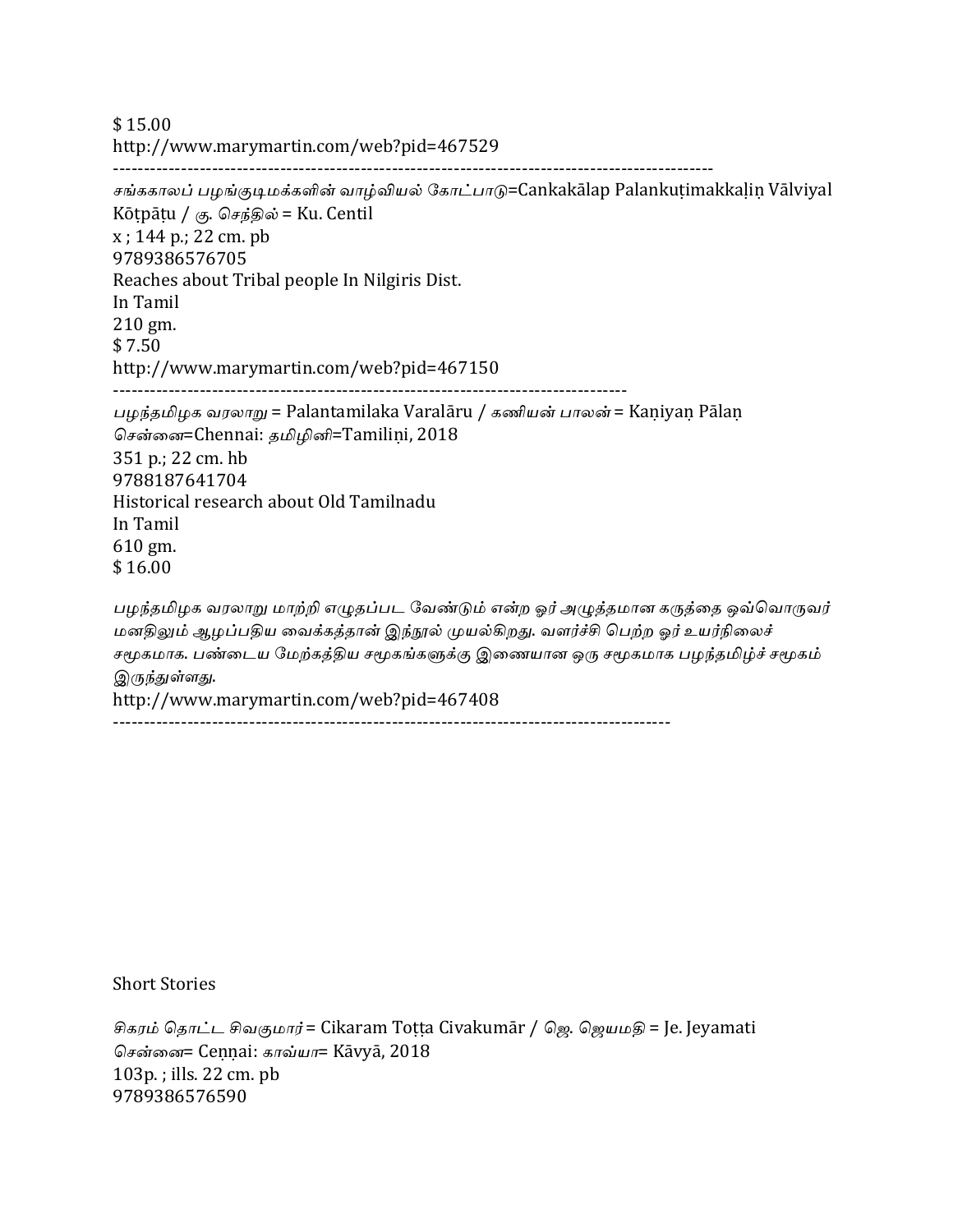**Short Stories** In Tamil 160 gm.  $$5.50$ http://www.marymartin.com/web?pid=467458 ----------------------------------------------------------------------------------------------- பாரதிதாசனின் சிறு கதைகள்= Pāratitācanin Ciru Kataikal / பாரதிதாசன் = Pāratitācan சென்னை=Cennai: தமிழ் வளர்ச்சி இயக்கம் = Tamil Valarcci Iyakkam, 2017 226 p.; 22 cm. pb **Short Stories** In Tamil 280 gm.  $$7.50$ http://www.marymartin.com/web?pid=467631 ------------------------------------------------------------------------- திருக்கார்த்தியல் = Tirukkārttiyal / ராம் தங்கம்= Rām tankam திருவண்ணாமலை= Tiruvannāmalai: வம்சி புக்ஸ்= Vamci Puks, 2018 208p.; 22 cm. pb 9789384598617 Colletion of Short Stories= சிறுகதைகள் In Tamil 330 gm.  $$8.50$ http://www.marymartin.com/web?pid=467509 ------------------------------------------------------------------------------------ வைகைக் கதைகள்= Vaikaik Kataikal / பேரா. சு. சண்முகசுந்தரம்= Pērā. Cu. Canmukacuntaram சென்னை= Cennai: காவ்யா= Kāvyā, 2018  $603p.$ ; 22 cm. pb Collection of 50 Short Stories In Tamil 740 gm. \$ 30.00 http://www.marymartin.com/web?pid=467474 ------------------------------------------------------------------------------------------

ராஜா வேசம் = Rājā Vēcam / சரசுராம்= Caracurām சென்னை= Cennai: நாதன் பதிப்பகம் = Nātan Patippakam, 2018 148p.; 22 cm. pb Short Stories = சிறுகதைகள்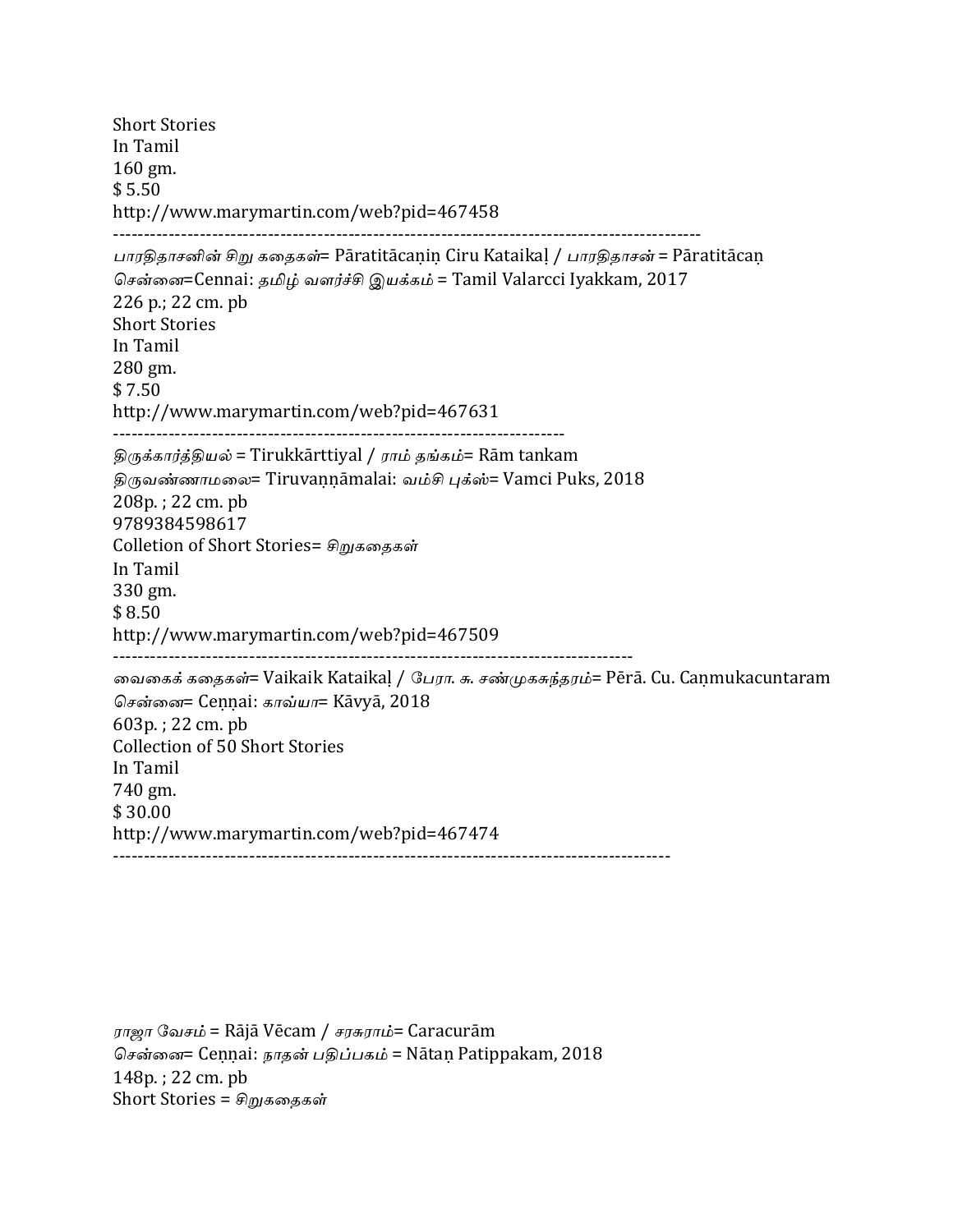In Tamil 250 gm.  $$6.00$ http://www.marymartin.com/web?pid=467493 ------------------------------------------------------------------------------------------------- போராடப் பிறந்தோம் = Pōrāṭap Pirantōm / மதுரை இளங்கவின் = Maturai Iḷankaviṇ சென்னை= Cennai: காவ்யா= Kāvyā, 2019 Viii, 303p.; 22 cm. pb Short Stories= சிறுகதைகள் In Tamil 420 gm. \$ 15.50 http://www.marymartin.com/web?pid=467488 --------------------------------------------------------------------------------------------------------------------- பதிலிகள் = Patilikal / மணிநாத் = Maṇināt சென்னை= Cennai: காவ்யா= Kāvyā, 2018 Xii, 139p. ; 22 cm. pb Short Stories= சிறுகதைகள் In Tamil 230 gm. \$ 7.50 http://www.marymartin.com/web?pid=467482 --------------------------------------------------------------------------------------------- வானில் விழுந்த கோடுகள் = Vāṇil Vilunta Kōṭukaḷ / கலாப்ரியா = Kalāpriyā சென்னை= Cennai: சந்தியா பதிப்பகம் = Cantiya Patippakam, 2018 128p.; 22 cm. pb 9789387499577 Short Stories= சிறுகதைகள் In Tamil 210 gm.  $$10.50$ http://www.marymartin.com/web?pid=467435 -------------------------------------------------------------------------

தொலைந்து போன சிறிய அளவிலான கருப்பு நிற பைபிள் = Tolaintu Pōṇa Ciriya Aḷavilāṇa Karuppu Nira Paipil /  $\epsilon \pi \sigma \sigma \eta$  = Cātaṇā சென்னை= Ceṇṇai: எழுத்து பிரசுரம் = Eluttu Piracuram, 2018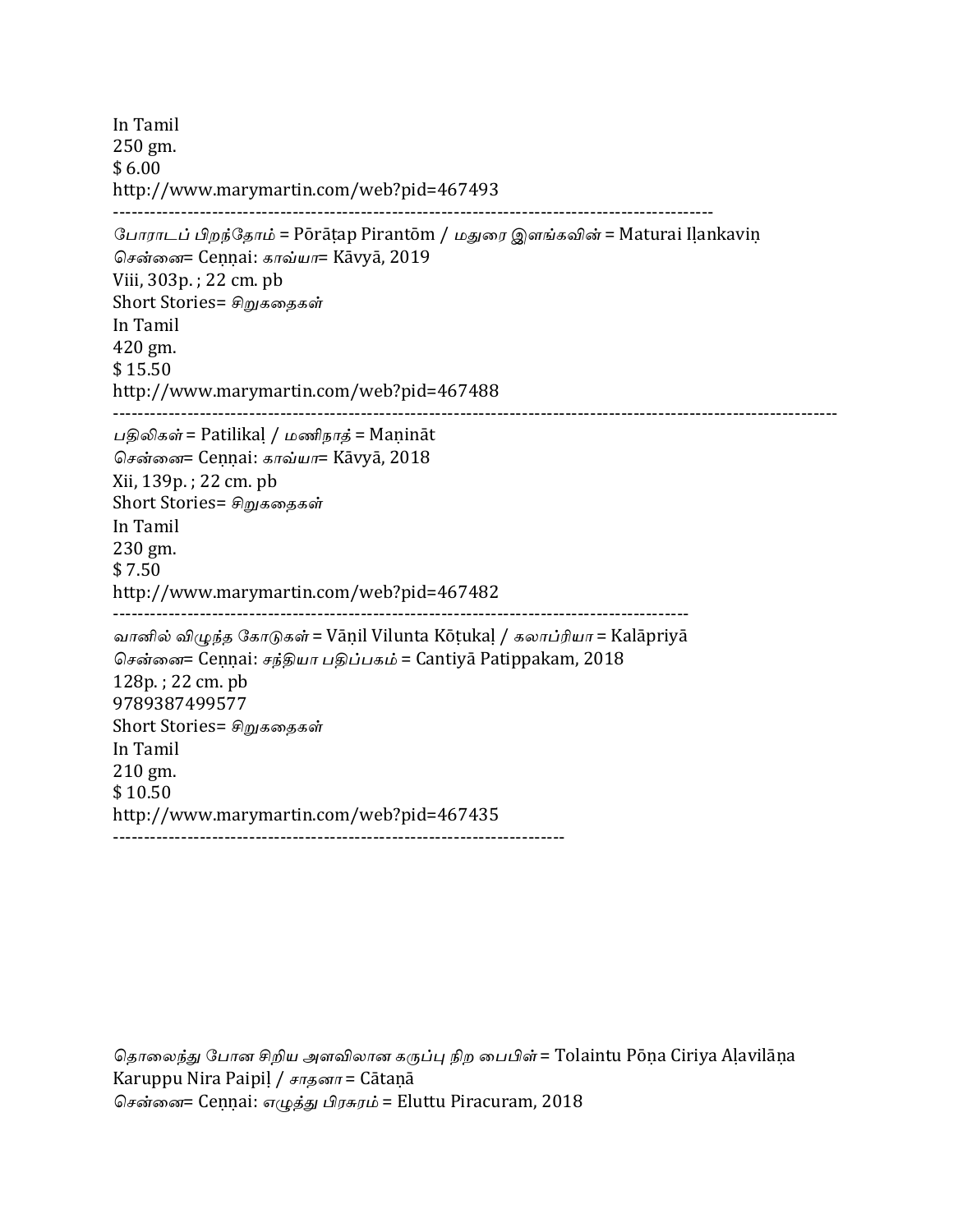98p.; 22 cm. pb 9789387707177 Short Stories= சிறுகதைகள் In Tamil 170 gm.  $$6.00$ http://www.marymartin.com/web?pid=467479 ---------------------------------------------------------------------------------------------------- விலங்குகள் பொய் சொல்வதில்லை = Vilankukal Poy Colvatillai / எஸ். ராமகிருஷ்ணன் = Es. **Rāmakiruśnan** சென்னை= Cennai: தேசாந்திரி பதிப்பகம் = Tēcāntiri Patippakam, 2018  $199p.$ ; ills.  $22 \text{ cm. pb}$ 9789387484603 Children's Short Stories= சிறுவர் சிறகதைகள் In Tamil 280 gm. \$ 11.25 http://www.marymartin.com/web?pid=467476 --------------------------------------------------------------------------------- கூட்ஸ் வண்டியின் கடைசிப் பெட்டி = Kūṭs Vaṇṭiyiṇ Kaṭaicip Peṭṭi / அஜயன் பாலா = Ajayaṇ Pālā சென்னை= Cennai: நாதன் பதிப்பகம் = Nātan Patippakam, 2018  $159p.$ ; 22 cm. pb Collection of Short Stories In Tamil 250 gm. \$ 7.50 http://www.marymartin.com/web?pid=467421 ------------------------------------------------------------------------------------------------------ என் இனிய வண்ணத்துப்பூச்சியே (நடைச்சித்திரம்)= En Iniya Vannattuppūcciyē / சோமசுந்தரம் = Cōmacuntaram சென்னை = Cennai: காவ்யா = Kāvyā, 2018  $iv$ ; 188 p.; 22 cm. pb Short stories In Tamil 290 gm. \$ 10.00 http://www.marymartin.com/web?pid=467212 ------------------------------------------------------------------------------

புயல் = Puyal / ப. முகமது ஜமிலுதீன்= Pa. Mukamatu Jamilutīṇ சென்னை = Cennai: காவ்யா = Kāvyā, 2018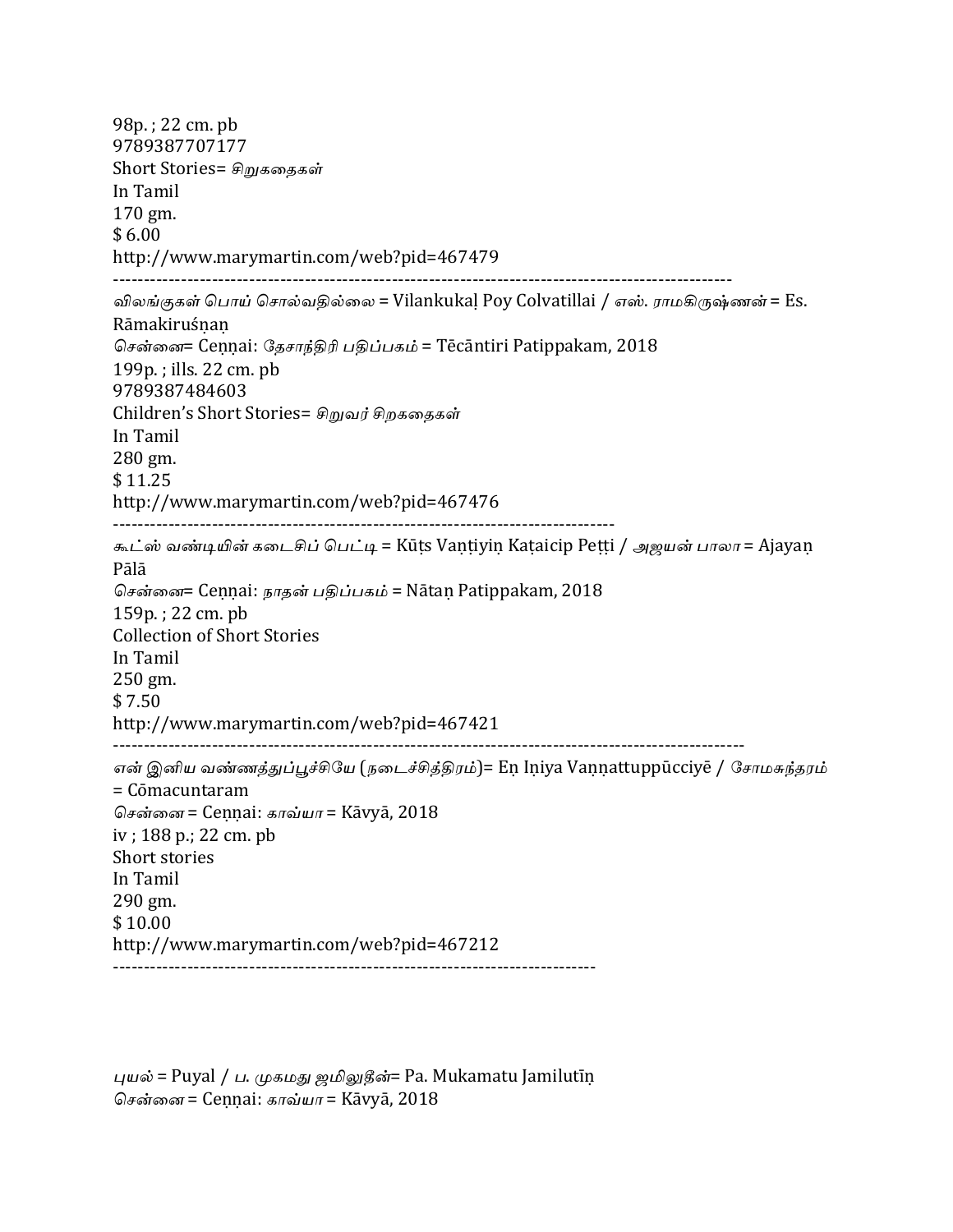$x$ ; 142 p.; 22 cm. pb **Short Stories** In Tamil 250 gm. \$ 7.50 http://www.marymartin.com/web?pid=467211 ---------------------------------------------------------------------------------- மிச்சமென்ற போதில் = Miccameṇra Pōtil / ஜவ்வாது முஸ்தபா = Javvātu Mustapā சென்னை =Chennai: காவ்யா = Kāvyā, 2018  $x1v+170 = 184$  p.; 22 cm. pb **Short Stories** In Tamil 280 gm. \$ 9.00 http://www.marymartin.com/web?pid=467188 ------------------------------------------------------------------------------------- எஸ். பொ கதைகள்: பூவரசம் பூ -10= Es.po Kataikal: pūvaracam pū: 10 சென்னை=Cennai: பூவரசி வெளியீடு = Pūvaraci Veḷiyīṭu, 2018 258 p.; 22 cm. pb, Ist Ed.2014 9789381322222 Collection of Short Stories In Tamil 350 gm. \$ 15.00 http://www.marymartin.com/web?pid=467152 --------------------------------------------------------------------------- நிலைத்தல் = Nilaittal / உஷாதீபன் =Uśātīpaṇ சென்னை=Cennai: காவ்யா = Kāvyā, 2018 ix;  $184 p$ .;  $22 cm$ . pb **Short Stories** In Tamil 280 gm. \$ 9.50 http://www.marymartin.com/web?pid=467413 --------------------------------------------------------------------------------------------------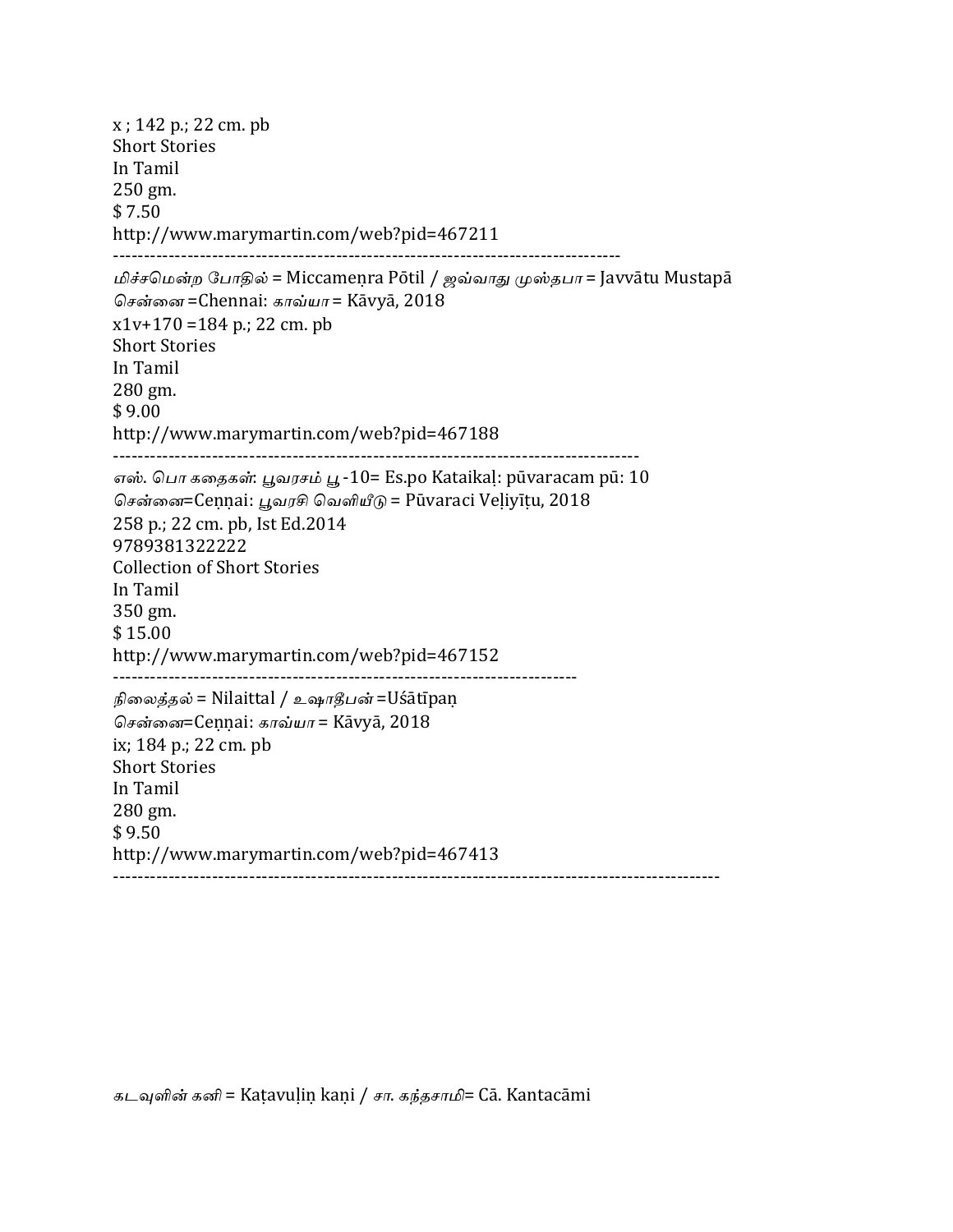சென்னை=Chennai: சந்தியா பதிப்பகம்=Cantiyā Patippakam, 2018 182 p.: 22 cm. pb 9789387499614 Collection of short Stories In Tamil 270 gm. \$ 8.75 http://www.marymartin.com/web?pid=467410 ---------------------------------------------------------------------------------------- பதினெட்டாம் நூற்றாண்டின் மழை = Patineṭṭām Nūrrāṇṭiṇ Malai / எஸ். ராமகிருஷ்ணன் = Es. Rāmakiruśṇaṇ சென்னை=Chennai: தேசாந்திரி பதிப்பகம்=Tēcāntiri Patippakam, 2018 239 p.; 22 cm. pb 9789387484399 **Short Stories** In Tamil 320 gm. \$11.50 http://www.marymartin.com/web?pid=467241 ------------------------------------------------------------------------------------------- குட்டிகோரா = Kuṭṭikōrā / தெரிசை சிவா = Tericai Civā சென்னை=Chennai: எழுத்து பிரசுரம் = Eluttu Piracuram, 2018 156 p.; 22 cm. pb 9789387707412 Collection of Short stories In Tamil 220 gm.  $$10.00.$ http://www.marymartin.com/web?pid=467226 ------------------------------------------------------------------- மதுரம் = Maturam / வண்ணதாசன் = Vannatācaṇ சென்னை= Cennai: சந்தியா பதிப்பகம் = Cantiya Patippakam, 2018 136p.; 22 cm. Pb 9789387499621 Collection of Short stories In Tamil 240 gm.  $$6.50$ http://www.marymartin.com/web?pid=467519 ------------------------------------------------------------------------------------------------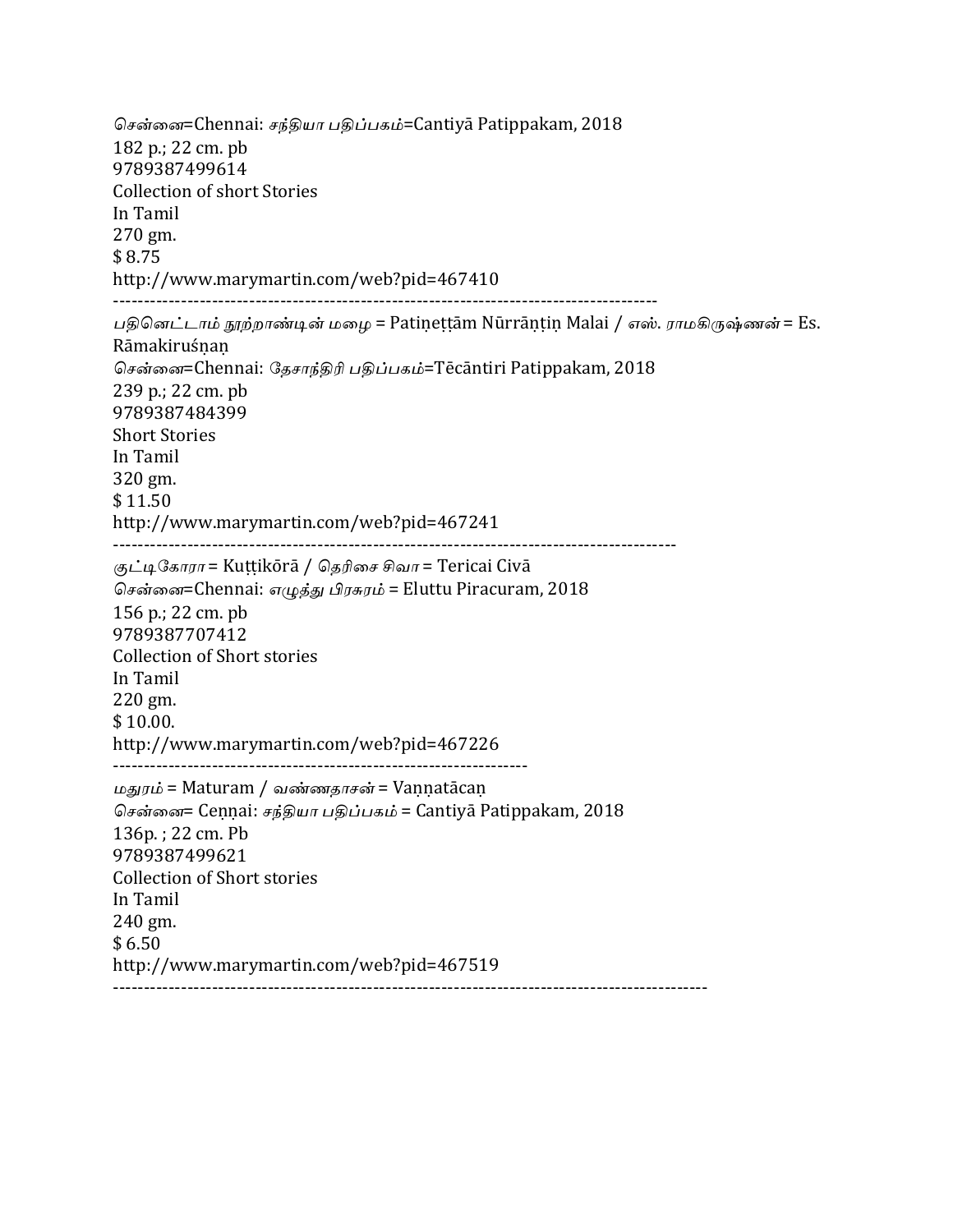காப்பு: இலங்கைப் பெண் படைப்பாளர்களின் சிறுகதைகள் = Kāppu: Ilankaip peṇ Paṭaippāḷarkaḷin Cirukataikaḷ / ஈழவாணி = Ilavāni சென்னை= Cennai: பூவரசி பப்ளிகேஷன்ஸ் = Pūvaraci Paplikēśans, 2018 540p.; 22 cm. pb 9789381323376 Collection of Short stories In Tamil 670 gm. \$ 32.00 http://www.marymartin.com/web?pid=467520 ------------------------------------------------------------------------------------------------------------- தவிட்டுக் குருவியும் தங்கராசு மாமாவும் = Taviṭṭuk Kuruviyum Tankarācu Māmāvum / மு.  $\mu$ ருகேஷ் = Mu. Murukēś வந்தவாசி=Vandavāsi: அகநி வெளியீடு=Akani Veliyītu, 2018  $96p.$ ; 23 cm. pb 9789382810476 Children's Short Stories In Tamil 210 gm. \$ 5.00 http://www.marymartin.com/web?pid=467546 ----------------------------------------------------------------------------------- பாலகுமாரன் சிறுகதைகள் பாகம் -3= Pālakumāran Cirukataikal-Part 3/ பாலகுமாரன்= Pālakumāraṇ சென்னை = Cennai: விசா பப்ளிகேஷன்ஸ் = Vicā Paplikēśan, 2018 592p.; 22 cm. pb Collection of social Short Stories In Tamil 720 gm. \$ 21.25 http://www.marymartin.com/web?pid=467526 --------------------------------------------------------------------------------- இழையறாத பெருவாழ்வு = Ilaiyarāta Peruvālvu / சா. காந்தசாமி = Cā. Kāntacāmi சென்னை= Cennai: சந்தியா பதிப்பகம் = Cantiya Patippakam, 2018 95p.; 22 cm. pb 9789387499607 Social Short story In Tamil 180 gm. \$4.50 http://www.marymartin.com/web?pid=467555 -----------------------------------------------------------------------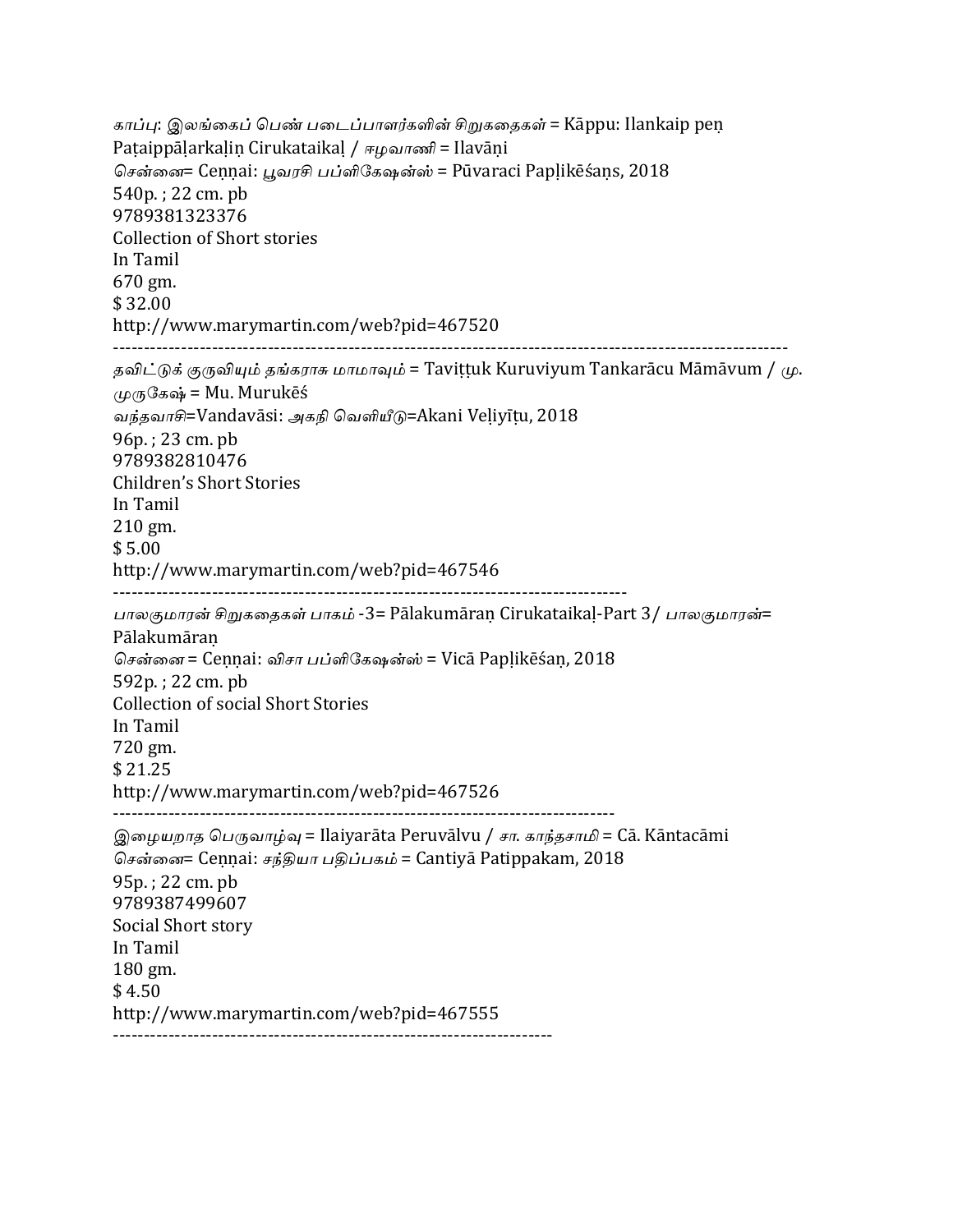#### Sociology

```
அறமும் போராட்டமும் = Aramum Pōrāttamum / அ. கௌரிகாந்தன் = A. Kaurikāntan
சென்னை= Cennai: பூவரசி பப்ளிகேஷன்ஸ் = Pūvaraci Paplikēśans, 2018
304p.; 22 cm. pb
9789381322397
In	Tamil
380	gm.
$	20.00
http://www.marymartin.com/web?pid=467518
----------------------------------------------------------------------------------------------------------
அம்பேத்கரும் அவரது தம்மமும் = Ampētkarum Avaratu Tammamum / வசுமித்ர = Vacumitra
சென்னை= Cennai: குறளி பதிப்பகம் = Kurali Patippakam, 2018
920 p.; 22 cm. hb
In	Tamil
700	gm.
$44.50http://www.marymartin.com/web?pid=467407
-------------------------------------------------------------------------------------------
'கிருதயுகம் எழுக' (பாரதியின் தேசிய சமூகத்சிந்தனைகள்) = 'Kirutayukam Eluka' (Pāratiyin
Tēciya Camūkatcintanaikal) / பா. சிவானந்தவல்லி = Pā. Civānantavalli
சென்னை= Cennai: பாரதி புத்தகாலயம் = Pārati Puttakālayam, 2018
208p.; ills. 23 cm. pb
Bharathiyar thoughts & Society
In	Tamil
360	gm.
$	10.00
http://www.marymartin.com/web?pid=467574
---------------------------------------------------------------------------------------------------
டிஜிட்டல் மாஃபியா: நீங்கள் டிஜிட்டல் உலகில் சோதனை எலிகள் = Tijittal Māpiyā Nīnkal
Tijiṭṭal Ulakil Cōtaṇai Elikaḷ / வினோத்குமார் ஆறுமுகம் = Viṇōtkumār ārumukam
சென்னை= cennai: வி கேன் பக்ஸ் = Vi Kēn Puks, 2018
132P.; 22 cm. pb
In	Tamil
200 gm.
$6.00http://www.marymartin.com/web?pid=467592
------------------------------------------------------------------------------------------------------
```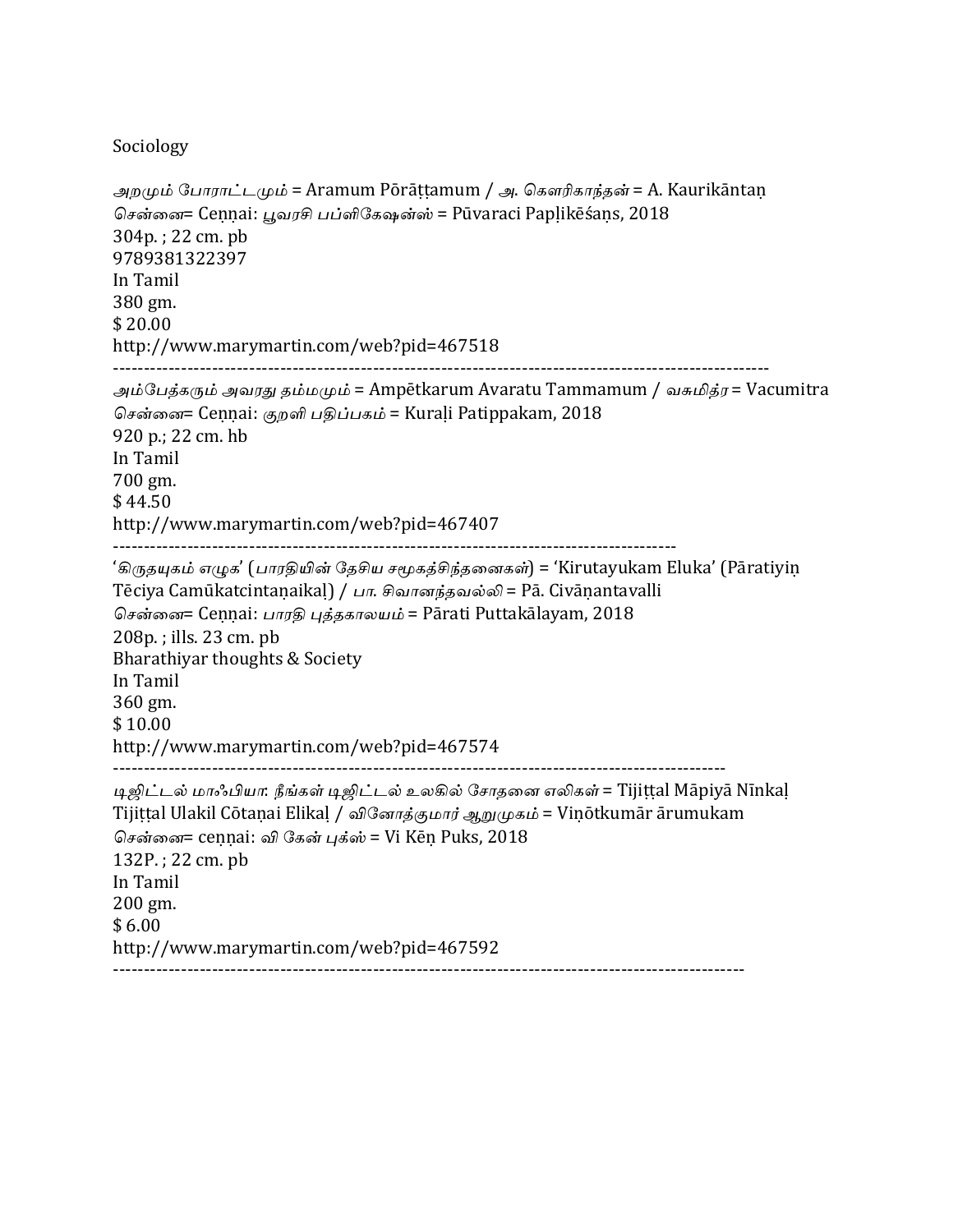தைத்திங்கள் = Taittinkal / சுந்தர சண்முகனார்=Cuntara Caṇmukaṇāār சென்னை=Cennai: தமிழ் வளர்ச்சி இயக்கம் = Tamil Valarcci Iyakkam, 2017 133 p.; 22 cm. Pb In Tamil 200 gm.  $$4.50$ http://www.marymartin.com/web?pid=467607

------------------------------------------------------------------------------------------

On Pongal Festival

தமிழர் திருமணத்தில் தாலி = Tamilar Tirumanattil Tāli / மா. இராசமாணிக்கனார் = Mā. Irācamāṇikkaṇār சென்னை=Cennai: தமிழ் வளர்ச்சி இயக்கம் = Tamil Valarcci Iyakkam, 2017 72 p.; 22 cm. pb In Tamil 150 gm.  $$2.50$ http://www.marymartin.com/web?pid=467640

On Marriage Rites in Tamilnadu (Mainly on the Tali) -------------------------------------------------------------------------

தமிழகப் பண்பாடு: சங்ககாலம் முதல் பிற்காலச்சோழர் காலம் வரை = Tamilakap Paṇpāṭu (Cankakālam Mutal Pirkālaccōlar Kālam Varai) / அ. கா. பெருமாள்=A. kā. Perumāļ சென்னை= Ceṇṇai: நியூ செஞ்சுரி புக் ஹவுஸ் (பி) லிட் = Niyū Ceñcuri Puk Havus (Pi) Lit, 2018  $171 p$ .;  $22 cm$ . pb 9789388050821 In Tamil 250 gm. \$ 7.25 http://www.marymartin.com/web?pid=467215

On Tamil Culture and Civilisation from Ancient period to Present era

------------------------------------------------------------------------------- நாம் திராவிடர் = Nām Tirāviṭar / ப. கமலக்கண்ணன் = Pa. Kamalakkaṇṇaṇ சென்னை=Chennai: காவ்யா=Kāvyā, 2018 xxi; 387 p.; 22 cm. pb 9789386576514 In Tamil 540 gm.  $$20.00$ http://www.marymartin.com/web?pid=467232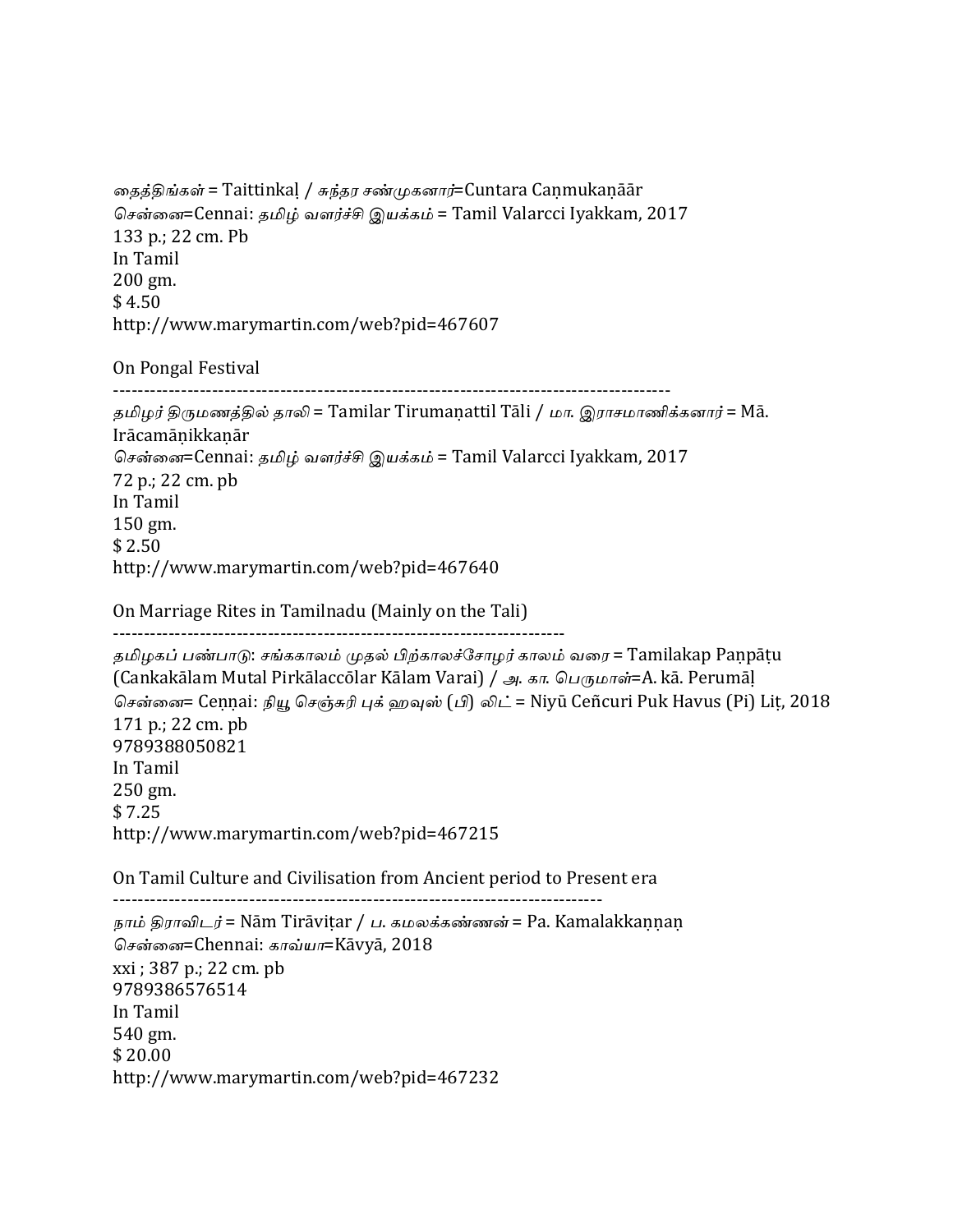On Dravidian Movement

--------------------------------------------------------------------------- அருந்தமிழ் வளர்த்த ஆன்றோர்கள்: நயமிக்க தமிழாளர்கள் =Aruntamil Vaḷartta āṇrōrkaḷ: Nayamikka Tamilāḷarkaḷ / நவீன்குமார்= Navīṇkumār சென்னை= Cennai: ராஜகுமாரி பப்ளிகேஷன்= Rājakumāri Paplikēśan, 2018 320p.; 22 cm. pb 9789380630809 In Tamil 430 gm. \$ 17.50 http://www.marymartin.com/web?pid=467472 Biographies of Tamil Scholars --------------------------------------------------------------------------------------- Study Articles அறிவரங்கம் (ஆய்வுக் கட்டுரைகள்) = Arivarankam (āyvuk Kaṭṭuraikaḷ) / பேரா. ஆ. திருநாகலிங்கம் = Pērā. ā. Tirunākalinkam சென்னை= Cennai: காவ்யா= Kāvyā, 2018 Xiv, 397p. ; 22 cm. hb 9789386576569 In Tamil 570 gm. \$ 21.00 http://www.marymartin.com/web?pid=467477 ------------------------------------------------------------------------------------ Travelogue நாடோடியின் கடிதங்கள்= Nātōtiyin Katitankal / அதியமான் கார்த்திக்= Atiyamān Kārttik திருவண்ணாமலை= Tiruvaṇṇāmalai: வம்சி புக்ஸ்= Vamci Puks, 2018 160p..; ills. 22 cm. pb 9789384598600 Travelogue In Tamil 280 gm.  $$20.00 / PB$ http://www.marymartin.com/web?pid=467510 ----------------------------------------------------------------------------------------- பயணம் ஒண்ணு போதாது = Payanam Onnu Pōtātu / தீபன் = Tīpan கோவை=Kōvai: பிரிட்ஜ் & பாட்டில்= Pirita & Pāttil, 2018 359 p.; 22 cm. pb In Tamil 530 gm. \$ 15.00